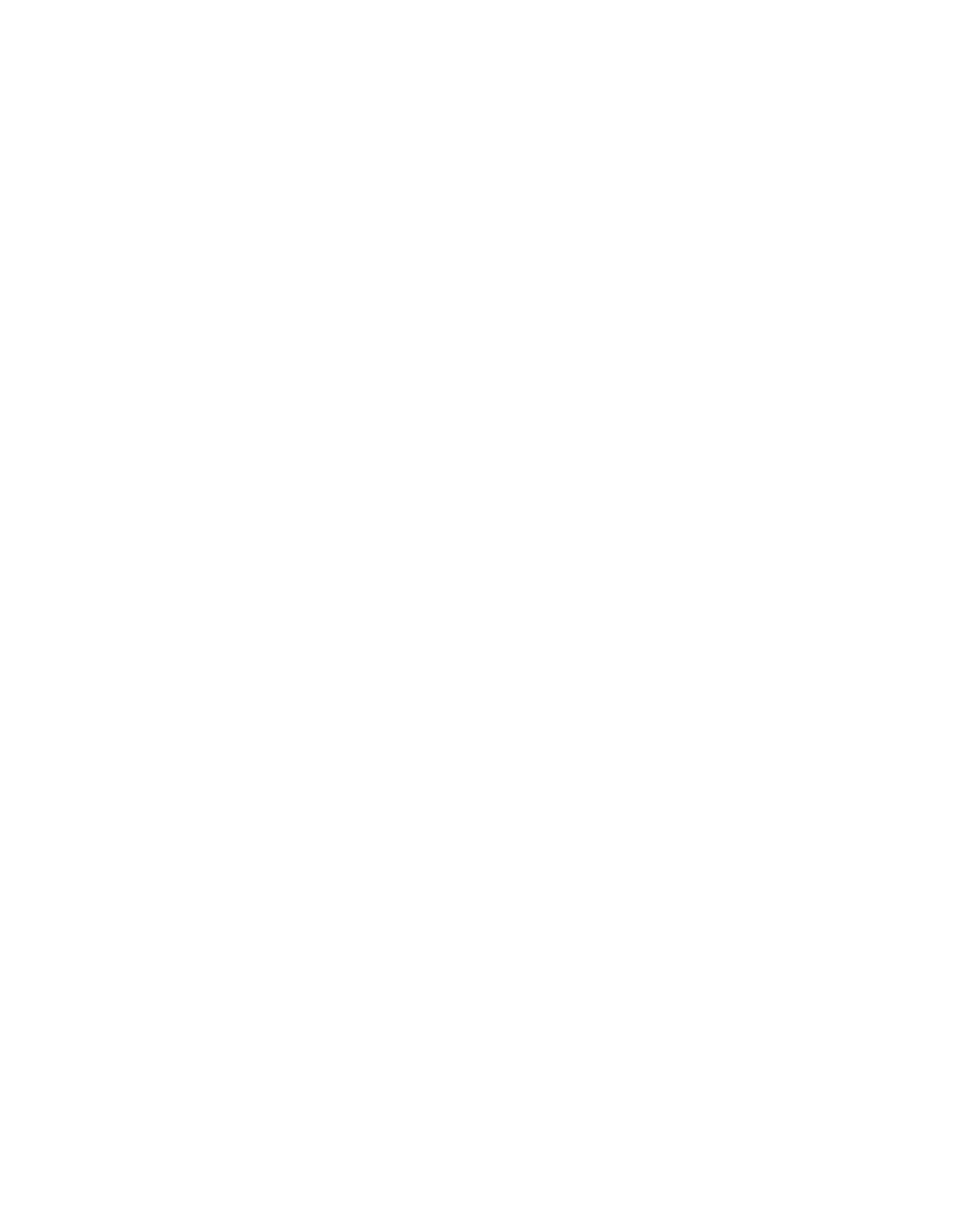## **CURRENT AND FORMER PARTIES**

- <span id="page-2-0"></span>A. Parties and counsel before the Utah Supreme Court.
	- 1. Defendant/Appellant: Gilberto Martinez; counsel Aaron P. Dodd of Fillmore Spencer, LLC
	- 2. Plaintiff/Appellant: Utah Attorney General
- B. Parties below not parties in the appeal.
	- 1. There are no parties below not a party in the appellate proceeding.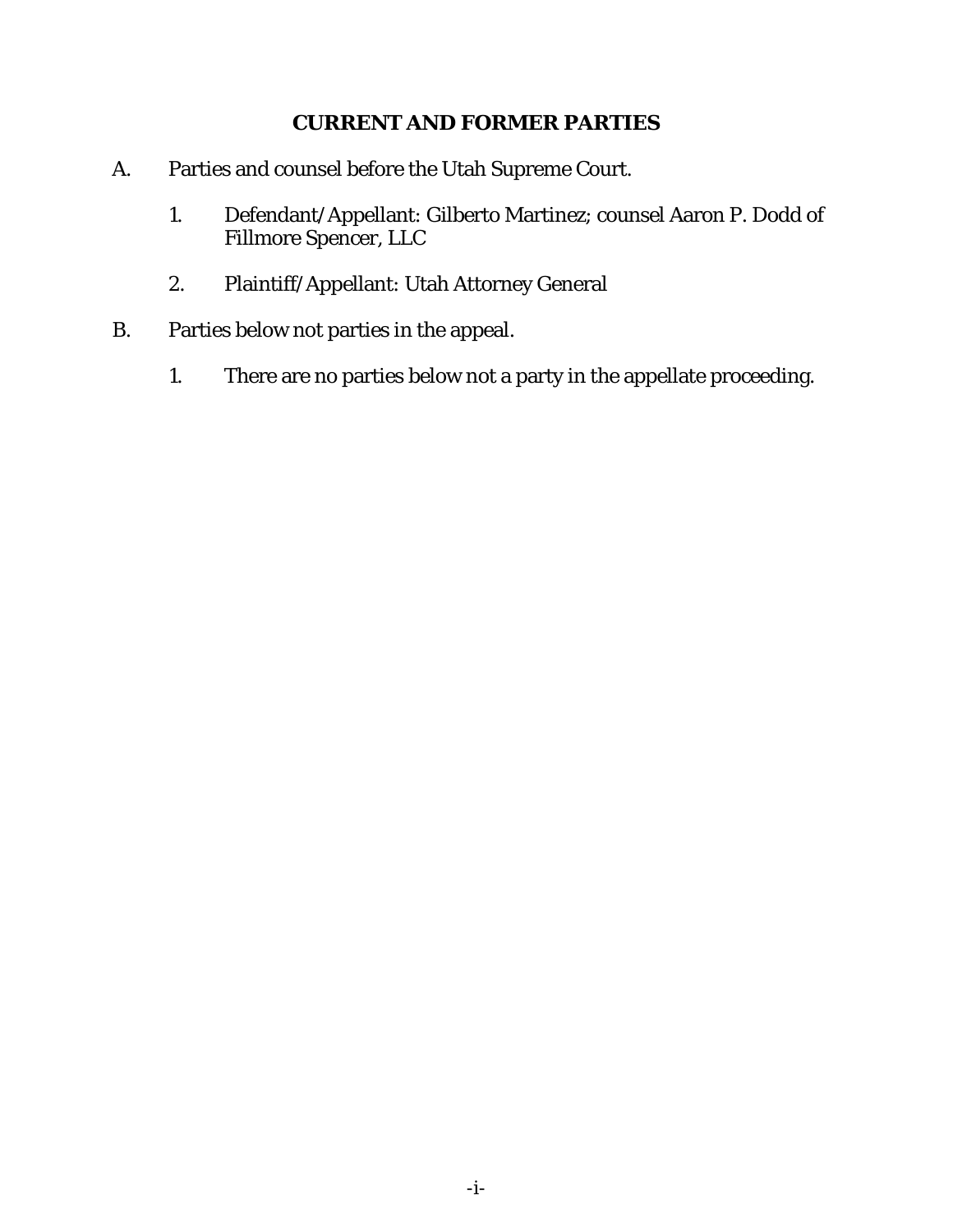# **TABLE OF CONTENTS**

<span id="page-3-0"></span>

| A.<br>B.<br>$\mathcal{C}$ . |          |                                            |                                                                                                                                                                                                                                   |
|-----------------------------|----------|--------------------------------------------|-----------------------------------------------------------------------------------------------------------------------------------------------------------------------------------------------------------------------------------|
|                             |          |                                            |                                                                                                                                                                                                                                   |
|                             |          |                                            |                                                                                                                                                                                                                                   |
| $\mathbf{L}$                |          |                                            | <b>TRIAL COUNSEL'S REFUSAL TO PUT ON A DEFENSE AND HIS</b><br>FAILURE TO MOVE TO SUPPRESS THE POLICE INTERROGATION<br>CONSTITUTE INEFFECTIVE ASSISTANCE OF COUNSEL, AND BUT<br>FOR TRIAL COUNSEL'S ERRORS, THE OUTCOME WOULD HAVE |
|                             | $A_{1}$  |                                            | TRIAL COUNSEL WAS INEFFECTIVE FOR REFUSING TO<br>ALLOW VILMA RASMUSSEN TO TESTIFY IN MARTINEZ'S                                                                                                                                   |
|                             | Β.       |                                            | THE TRIAL COURT'S RULING DENYING THE MOTION FOR                                                                                                                                                                                   |
|                             | C.<br>D. | MARTINEZ WAS PREJUDICED BY TRIAL COUNSEL'S | THE TRIAL COURT'S FINDINGS THAT MARTINEZ DID NOT<br>PROVE PREJUDICE ARE CLEARLY ERRONEOUS 46<br>FAILURE TO EXCLUDE THE POLICE INTERROGATION.  49                                                                                  |
|                             |          |                                            |                                                                                                                                                                                                                                   |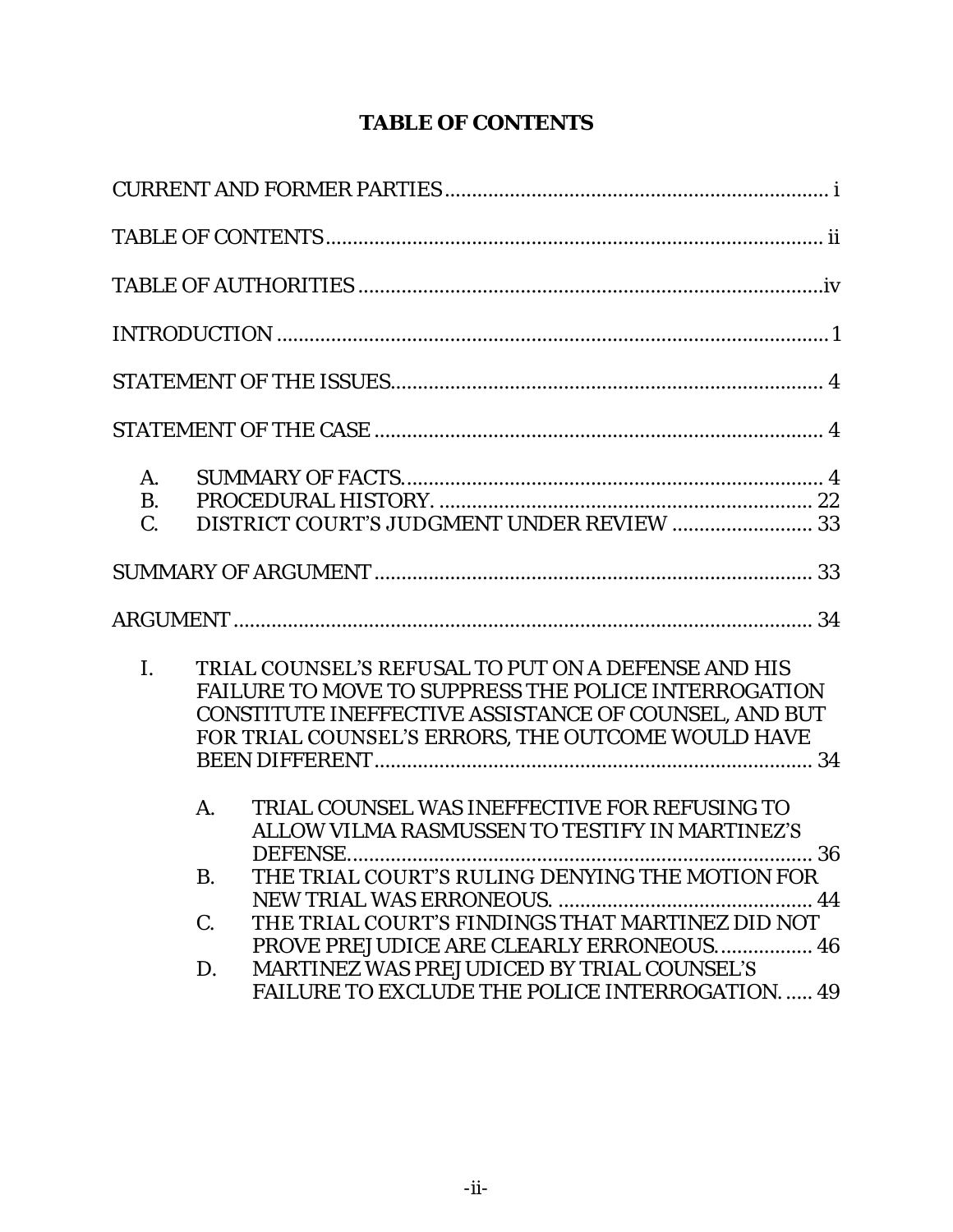| ALTERNATIVELY, TRIAL COUNSEL WAS INEFFECTIVE FOR            |
|-------------------------------------------------------------|
| FAILING TO HAVE MARTINEZ TESTIFY AND FOR FAILING TO         |
| <b>OBTAIN MARTINEZ'S WA</b> IVER OF HIS RIGHT TO TESTIFY 51 |

# Addendum:

| A: Trial Court Ruling on Motion for New Trial |  |
|-----------------------------------------------|--|
| B: Declaration of Vilma Rasmussen             |  |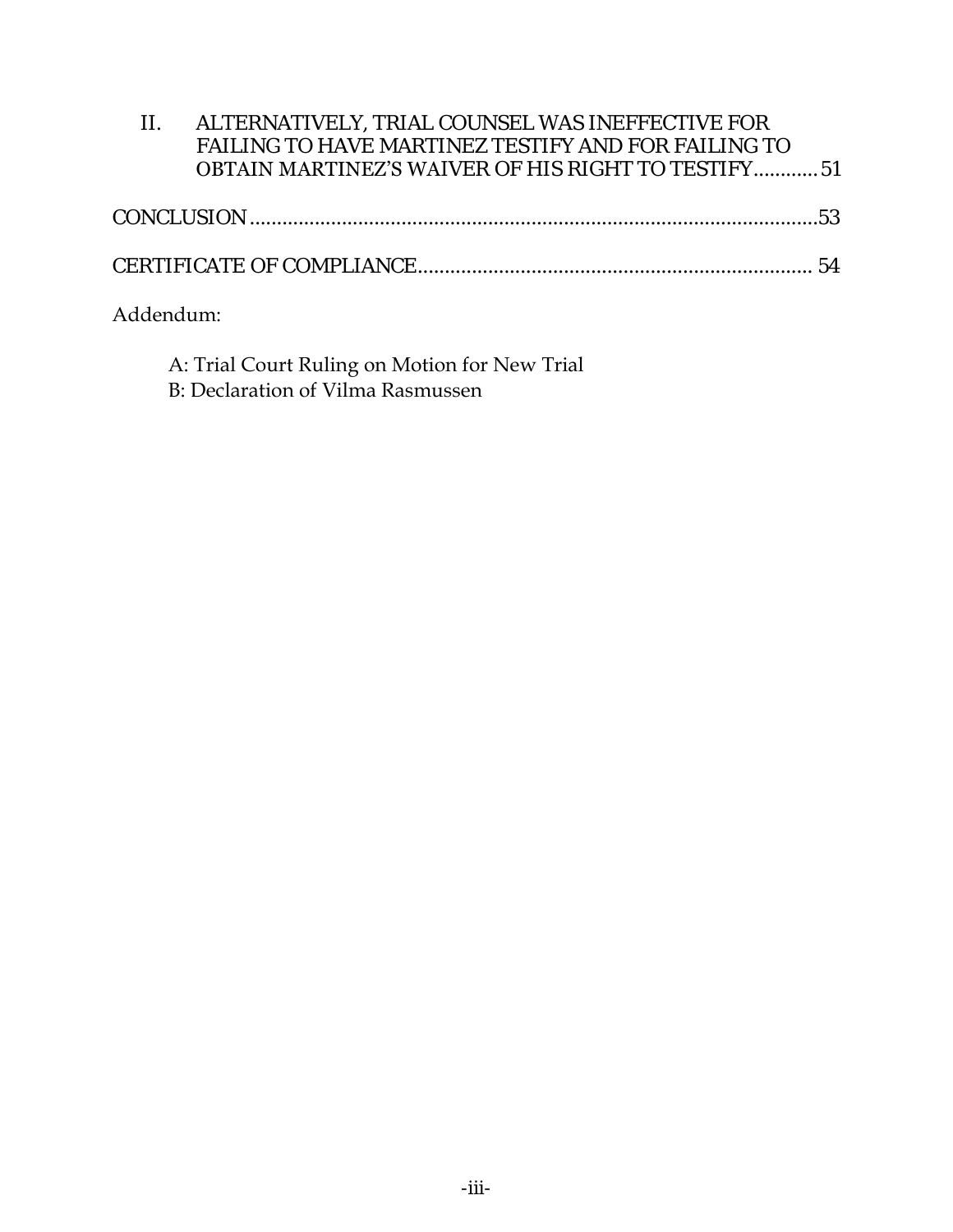## **TABLE OF AUTHORITIES**

## **CASES**

<span id="page-5-0"></span>

| <b>STATUTES</b>                  |  |
|----------------------------------|--|
|                                  |  |
| <b>CONSTITUTIONAL PROVISIONS</b> |  |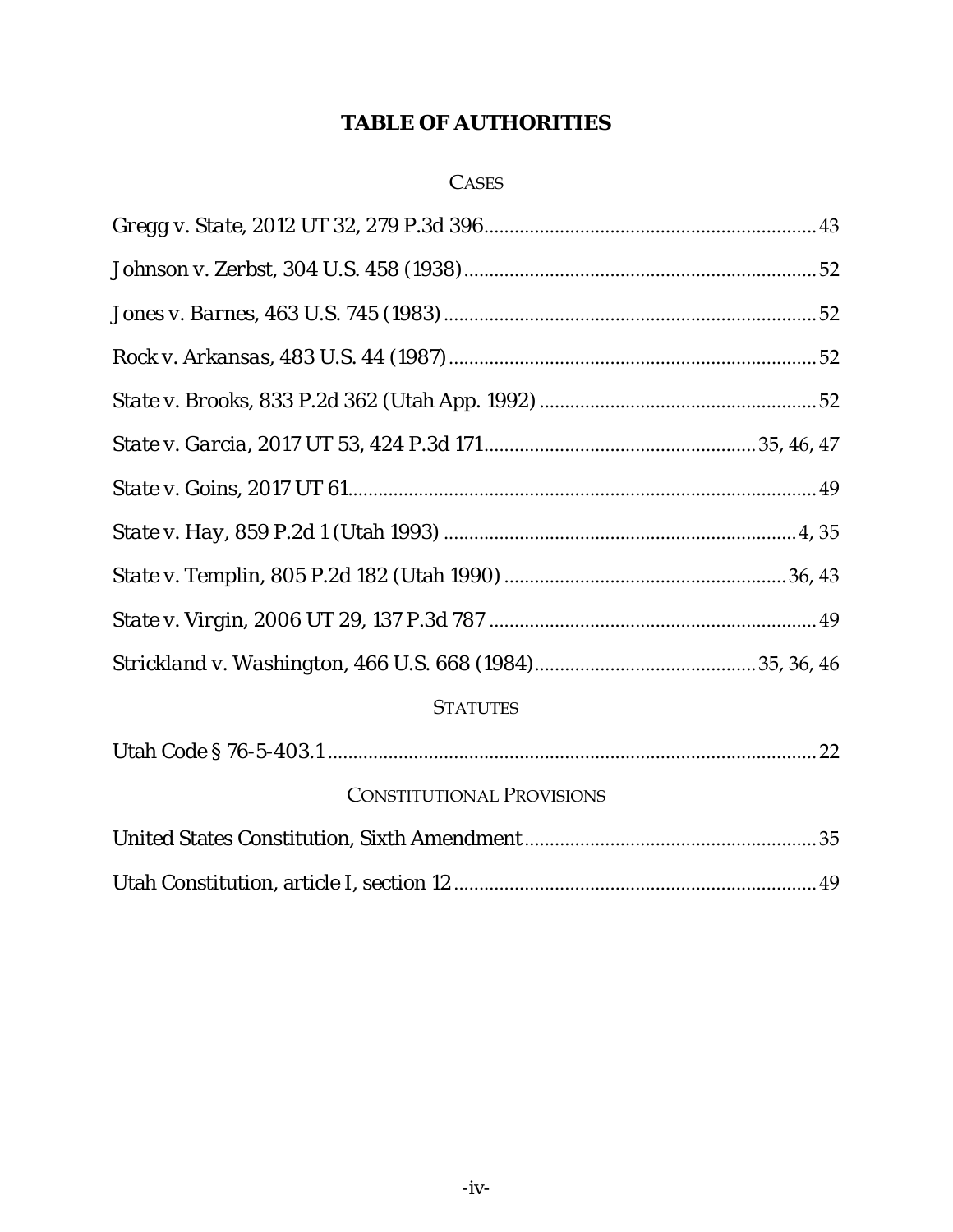Case No. 20180131-CA

# IN THE UTAH COURT OF APPEALS

## STATE OF UTAH, *Plaintiff/Appellee,*

*v.*

# GILBERTO MARTINEZ, *Defendant/Appellant.*

## Brief of Appellant

## **INTRODUCTION**

<span id="page-6-0"></span>Trial counsel did not allow the jury to know that during the five-day time period that AAO was allegedly sodomized and raped by Martinez, AAO's grandmother was in the small two-bedroom home the entire time. Counsel did not let the jury know that even though AAO said she yelled at Martinez to try to get Martinez to stop the abuse, a sound test of bedroom revealed that a person standing in the kitchen could easily hear an elevated conversation in the bedroom with the door closed. Counsel did not let the jury know that AAO's own maternal grandmother was ready and willing to testify that AAO was not alone with Martinez during this entire time period and that she never saw Martinez do anything inappropriate or act inappropriately with AAO.

The guilty verdicts were based on (1) the unchallenged testimony of AAO that Martinez sodomized her in the bedroom during a five-day period in September 2016; (2) the unchallenged testimony of Mariela Torres, AAO's mother, that AAO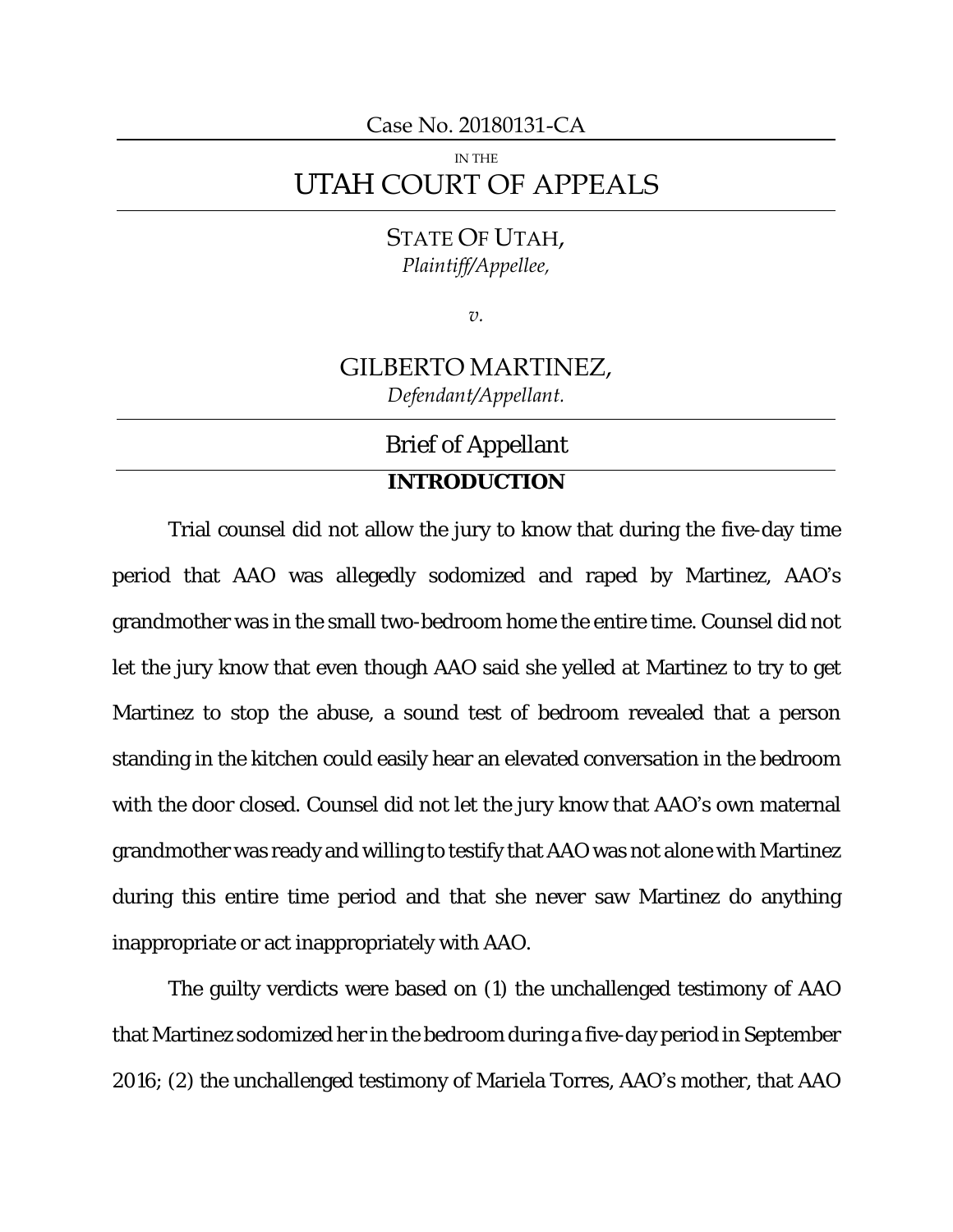had the symptoms of a sexually abused child; and (3) the testimony of a police officer who testified that Martinez changed his story when confronted with the abuse allegations.

While counsel cross-examined the State's witnesses, counsel failed to refute any of the State's evidence and he failed to impeach the witnesses' credibility.

Counsel refused to call a single witness and he put on no defense for Martinez, even though he promised the jury that Vilma Rasmussen, AAO's grandmother, would testify. Vilma was willing and able to testify that Mariela's testimony regarding AAO's alleged symptoms was not accurate or had other reasonable explanations, and that AAO's allegations of abuse were implausible. Counsel also failed to move to suppress the testimony from the police officer that Martinez changed his story when confronted with the allegations of abuse.

Counsel's refusal to call any witnesses and his failure to exclude Martinez's statements cannot be construed to be a component of any rational defense strategy.

Martinez was prejudiced by counsel's deficient performance and the outcome would have been different but for trial counsel's errors. With no physical evidence or eyewitness testimony supporting the abuse allegations, and with no confession, the State's case relied upon the credibility of AAO, Mariela, and the officer that interrogated Martinez. Vilma's testimony would have undermined Mariela's credibility regarding AAO's alleged symptoms of abuse and Vilma's testimony would have undermined AAO's testimony that Martinez sodomized and raped AAO while Vilma was in the kitchen. Had counsel moved to suppress the

-2-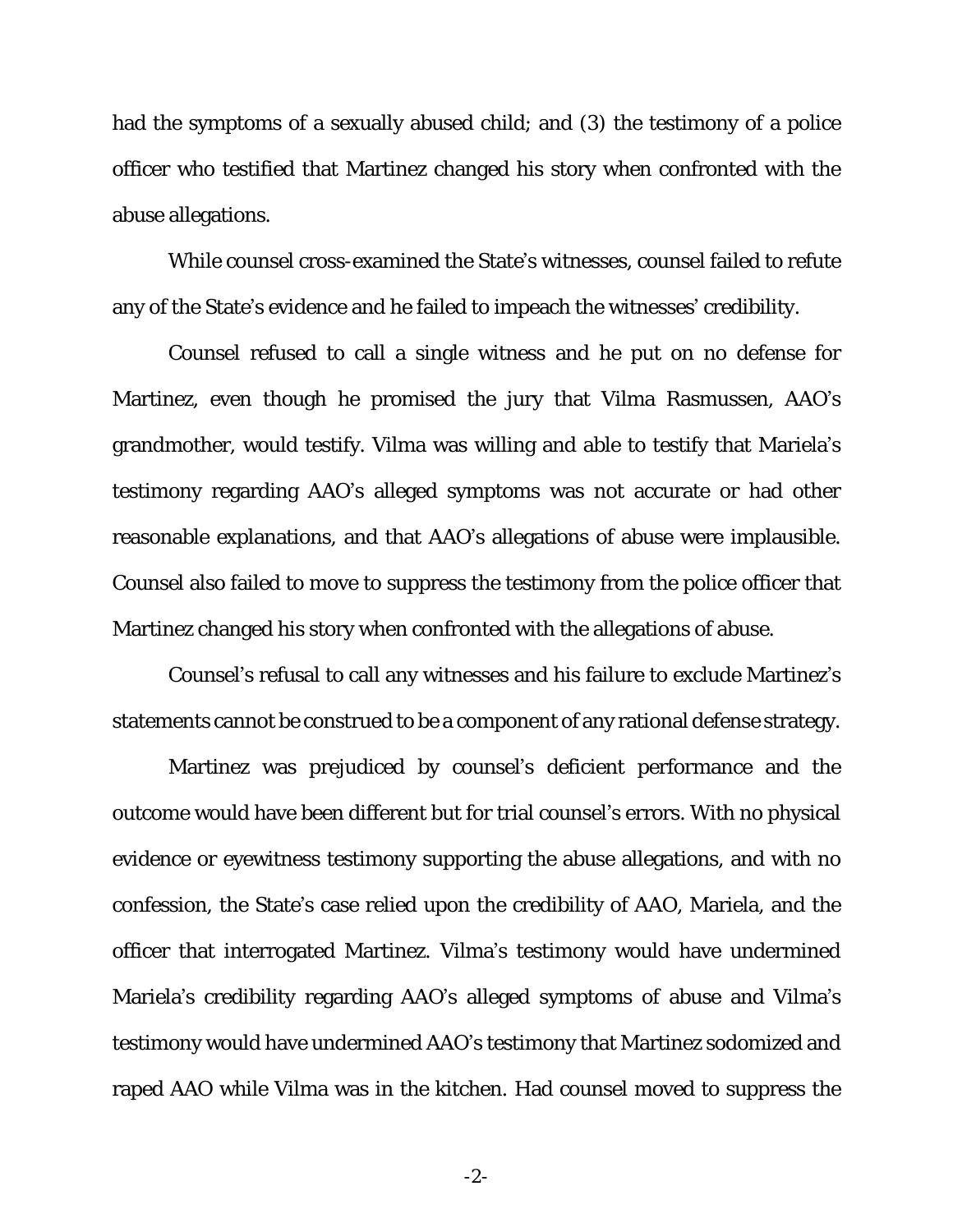police interrogation, the jury also would not have heard testimony that Martinez changed his story when faced with the abuse allegations.

In addition, and for the same reasons set forth above, the trial court erred in denying Martinez's Motion for New Trial. The outcome would have been different had counsel simply allowed Vilma to testify and had counsel moved to suppress the police interrogation.

Alternatively, counsel was ineffective for not allowing Martinez to testify and for failing to obtain Martinez's waiver of his right to testify. At an evidentiary hearing after trial, counsel admitted that Martinez maintained his innocence, that Martinez wanted to testify, and there were no ethical issues with Martinez testifying in his own behalf. Counsel also admitted that on the last day of trial while sitting at counsel's table just after the State rested and while telling Martinez that he would not call Vilma as a witness, counsel advised Martinez not to testify. According to counsel, Martinez "did not indicate one way or the other" whether he would or would not testify. According to Martinez, Martinez told counsel that he wanted to testify and that he wanted Vilma to testify, but counsel would not listen.

Counsel's errors in not challenging the credibility of AAO and Mariela affected the entire evidentiary picture and the outcome would have been different but for counsel's errors.

-3-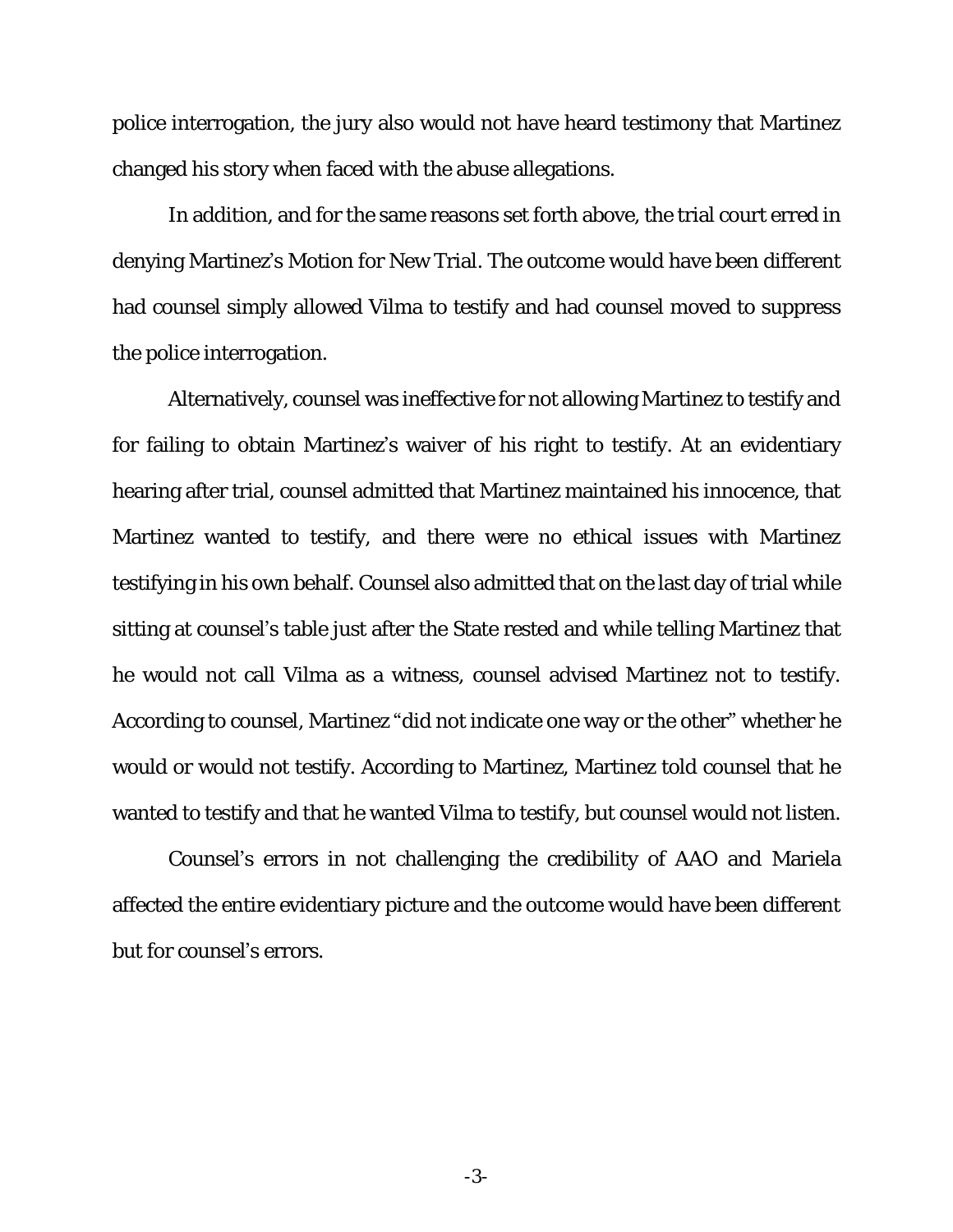#### **STATEMENT OF THE ISSUES**

<span id="page-9-0"></span>1. Whether trial counsel was ineffective for failing to put on a defense and failing to move to suppress the police interrogation, and whether the outcome would have been different but for counsel's deficient performance?

2. Whether the trial court erred in denying Martinez's Motion for New Trial?

3. Alternatively, whether trial counsel was ineffective for failing to allow Martinez to testify and failing to obtain Martinez's waiver of his right to testify?

Standard of Review. All three issues on appeal are reviewed under the same standard: "[W]hen a trial court has heard a motion based on ineffectiveness of counsel, we afford the trial court's conclusions no deference but review them for correctness. The trial court's factual findings, however, will be set aside only if they are clearly erroneous." *State v. Hay*, 859 P.2d 1, 4-5 (Utah 1993).

Preservation. All three issues on appeal were preserved in Martinez's Motion to Arrest Judgment, or Alternatively, Motion for New Trial, and his Reply. R.517- 60, 689-709.

## **STATEMENT OF THE CASE**

<span id="page-9-2"></span><span id="page-9-1"></span>**A. SUMMARY OF FACTS.**

**Jury Trial**

**Opening Statements**

During opening statements, the prosecutor informed the jury that a police officer would testify to statements Martinez made during his police interview concerning the allegations made by AAO. R.233-34.

-4-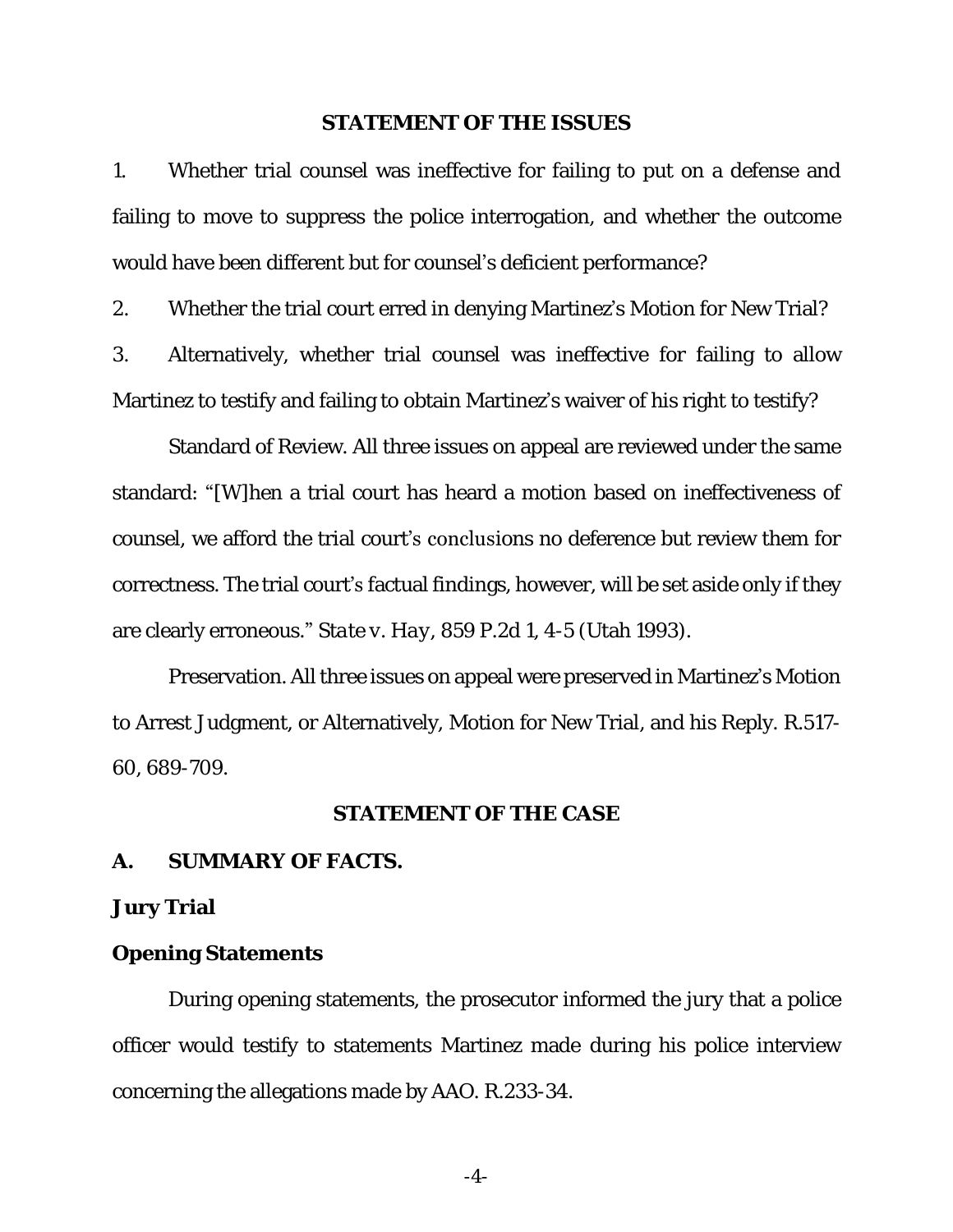Martinez's trial counsel told the jury that Vilma Rasmussen will testify, and that Vilma, AAO's grandmother, will testify that AAO's mother "thought AAO was being abused at the daycare," before the alleged abuse by Martinez occurred, and that AAO's mother quit her job and took AAO out of the daycare to stay home with her. R.238. Trial counsel further told the jury that Vilma will testify that in August 2016, AAO's mother placed AAO in therapy to see a psychologist, and it was one month later in September when AAO's mother left AAO in Vilma's care to go to California. *Id*.

Trial counsel further informed the jury Vilma will explain the layout and dimensions of the home where the alleged abuse occurred, and that the home was about 700 square feet. R.241.

#### **Testimony of Mariela Torres**

Mariela Torres ("Mariela") is **AAO's** mother. R.248. Mariela began living with her mother, Vilma Rasmussen, in Spanish Fork, Utah, in about 2012. R. 247- 48, 282. Mariela's two children, AM and AAO also lived with them in Vilma's home. R.248. Mariela testified that her son AM was 14 years old and AAO was 6 years old. R.249. AAO was born in 2010. R.288.

Mariela testified that AAO was in first grade. R.249.

AM and AAO do not have the same father. R.255. Mariela does not live with either of the children's fathers, but she is still married to AAO's father. R.255. AAO's father lives in Costa Rica. R.255. Mariela testified that her relationship with AAO's father has been rocky. R. 255.

-5-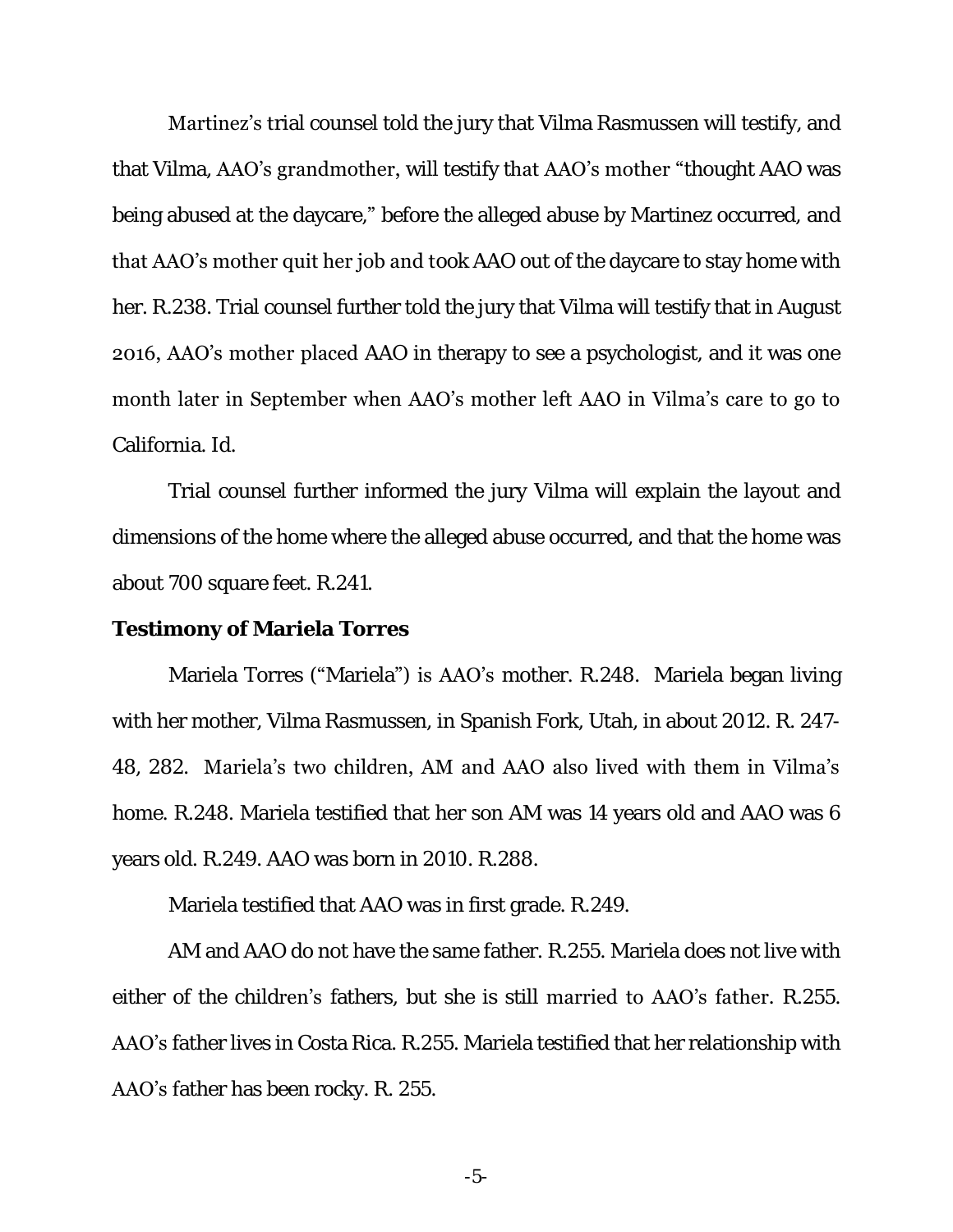Mariela met Martinez in December 2012. R.256. Martinez attempted to date Mariela, but she let him know that she was not interested. R.257-58.

Martinez was fine with Mariela not being interested in her, and he continued to treat them the same way. R.258. Martinez would come to the home and hang out with Vilma, Mariela and the children, and go to movies and dinners as a whole family. R.258. Mariela had a normal, friendship relationship with Martinez and she would confide in him and tell him things. R.258-59.

Eventually, Martinez and Vilma began dating, and around June 2014 Martinez moved into Vilma's home with Mariela and her children. R.259-61, 282. Mariela believes that Martinez and Vilma were married in 2016. R.262. From the time that Martinez moved into the home, he slept in the same bedroom with Vilma. R.261.

Vilma's home in Spanish Fork is an older, two-bedroom, one bathroom, home, with a living room and kitchen.<sup>1</sup> R.249. Mariela and her daughter slept in one bedroom, Vilma and Martinez slept in the other bedroom, and Mariela's son slept in the living room on the couch. R.250, 253-54.

Martinez was always nice and very friendly to AAO. R.262. Mariela did not have any concerns about Martinez at first. *Id*. Martinez was like a father figure to AAO and AAO was pretty close to him. *Id*.

 $\overline{a}$ 

<sup>&</sup>lt;sup>1</sup> Mariela was unsure if the home was about 700 square feet, R.301, but in opening statement, trial counsel stated the home was about 700 square feet. R.486-87.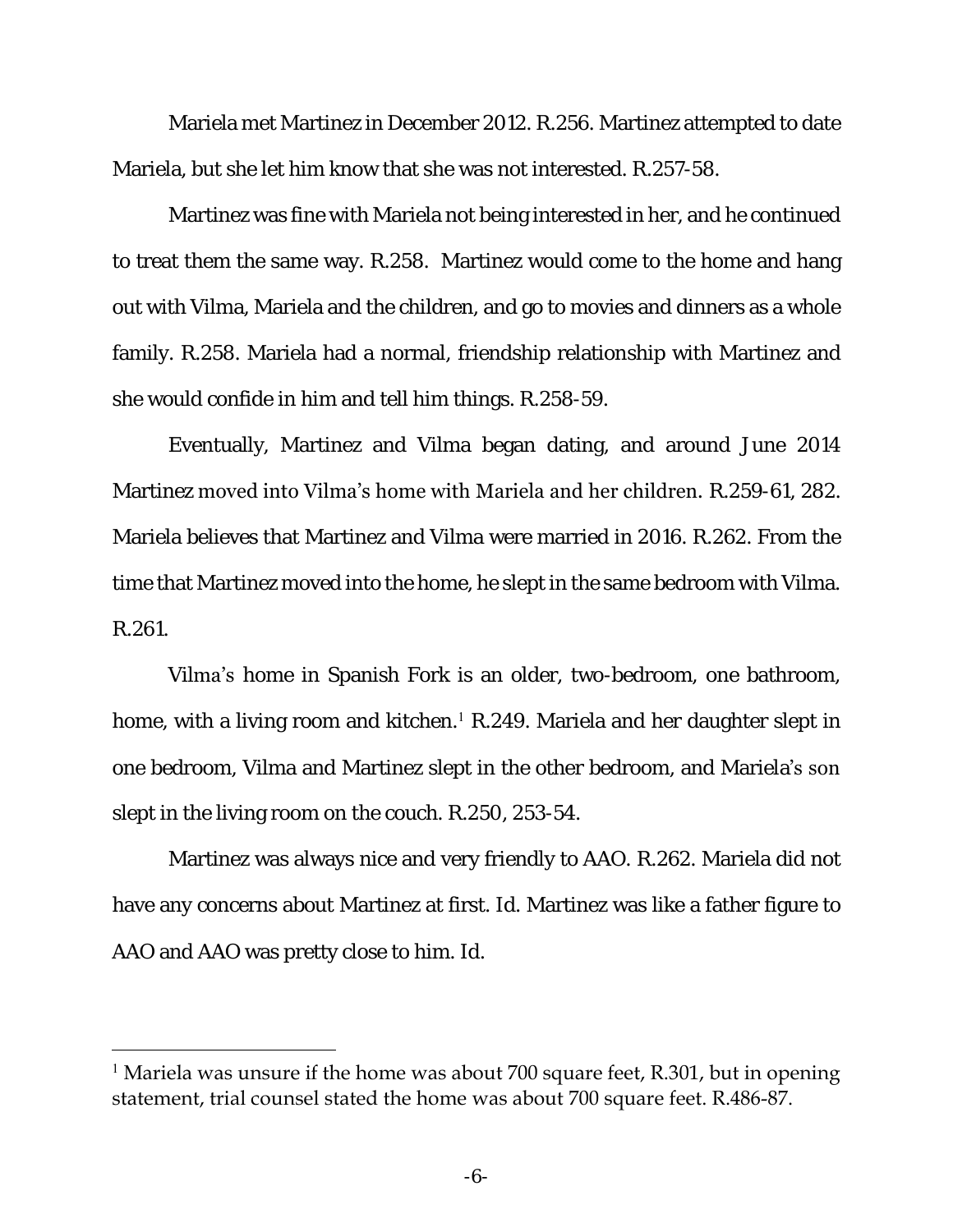When AAO turned five, AAO "started backing off" from Martinez. R.262-63. "She used to go in his room a lot and play with him, and she gradually started backing off." *Id*. At this same time, AAO's behavior started to change. R.263-64. Mariela testified that AAO "started to be very clingy to me, very afraid." R.263. If AAO was alone, "she would panic". R. 263. A couple of times AAO got stuck in the trampoline because the zipper would close and she could not open it "and she would just scream 'cause she couldn't get out." R.263. "AAO also started bed wetting. She started having nightmares. She would get headaches, stomach aches, high fevers. I would take her to the doctor, they never found anything except like a sore throat, like red throat, but no sign of infection or anything." *Id*. Mariela took AAO to the doctor "plenty of times and her file is huge". R.266.

Mariela testified that AAO had stopped wetting the bed when she was potty trained at three years old and she rarely had accidents. R.288.

Mariela further testified that AAO's "appetite decreased completely" during this time. R.264. "She wouldn't eat. She said she, that she couldn't swallow, that she was afraid to swallow." R.264.

During this same time period, AAO would still go to Martinez's bedroom until about the end of 2016. R.264. At the end of 2016, Mariela noticed that when Martinez came home from work, AAO would run into her bedroom and hide. *Id*.

Mariela testified that she started working at Jive Communications full time on September 22, 2014, Monday through Friday, and that she worked there for a little over a year and a half. R.265-66, 283. AAO was in daycare and preschool

-7-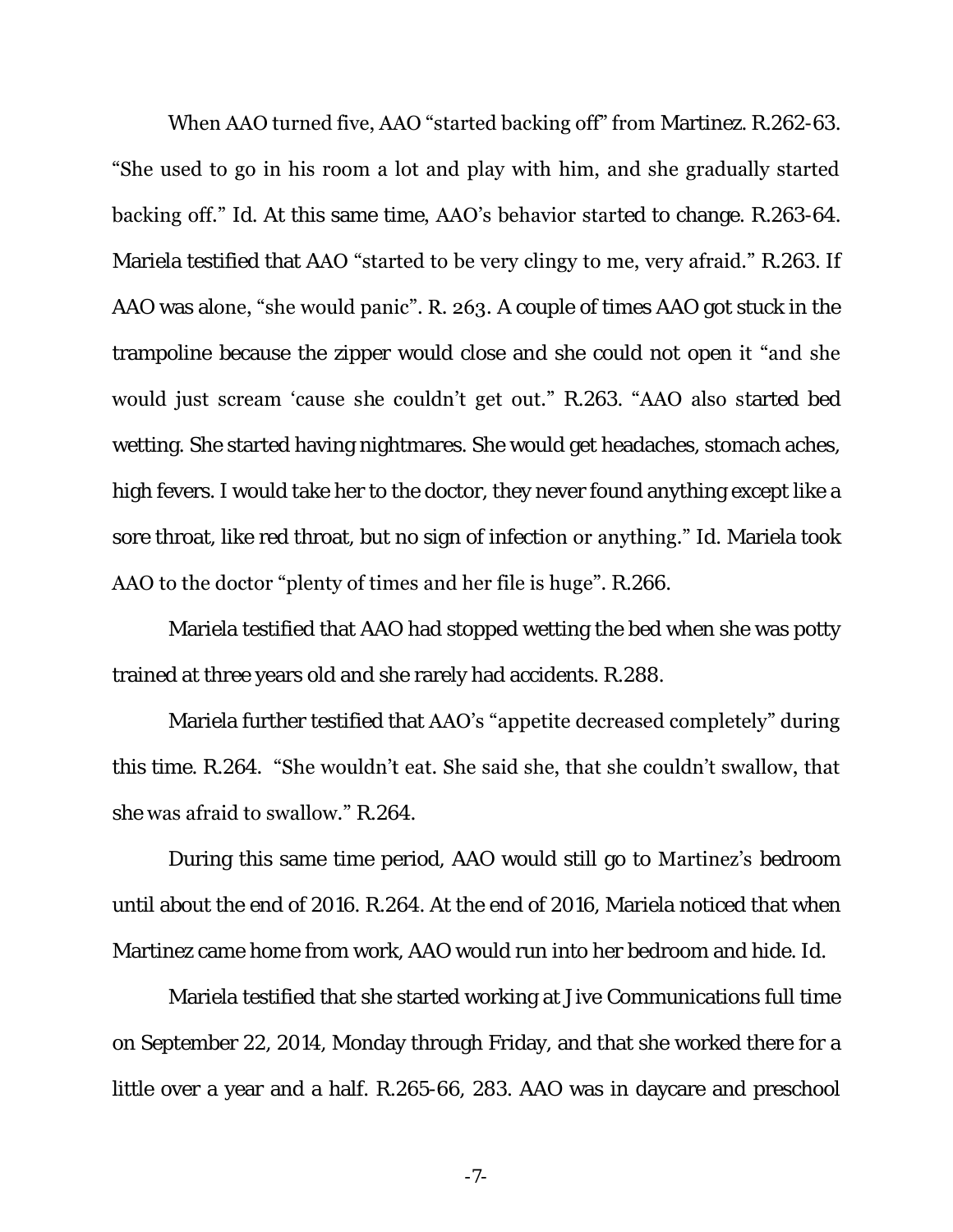about nine hours per day Monday through Friday, while Mariela worked at Jive Communications. R.265-66, 284. AAO would go to preschool in the mornings and daycare after that. R.266. About six months after Mariela started working at Jive Communications, Mariela started seeing "these bad symptoms of [AAO] getting worse and worse." R.265.

While AAO was in preschool and daycare, Mariela became concerned that something sexual happened to AAO at preschool or daycare. R.266-67, 284. AAO mentioned "that one of the kids had put something in her mouth". R.267, 284. AAO never told Mariela what was put in her mouth. R.267. Mariela testified that a boy put something in AAO's mouth and she thought this might be sexual. R.284, 289. At this time, AAO started wetting the bed again and her appetite decreased. R.284. This incident, along with AAO's symptoms, caused Mariela to be concerned. R.284. Mariela and a daycare worker confronted AAO about the daycare allegation, and AAO said that nothing happened. R.292-93.

At the beginning of 2015, a few months after AAO turned 5, Mariela took AAO to see a psychologist, Lori Findeis, because **AAO's s**ymptoms were getting worse. R.276, 290-91. Mariela was concerned that AAO's problems were from AAO being separated from her for so long because of daycare. R.291. AAO had about 5 visits with Ms. Findeis. R.276-77. Mariela mentioned AAO's behaviors to Ms. Findeis and Ms. Findeis asked about the possibility of sexual abuse, and Mariela "told her I didn't know, no." R.277. Mariela did not tell Ms. Findeis about the daycare incident because AAO had recanted. R. 292-93.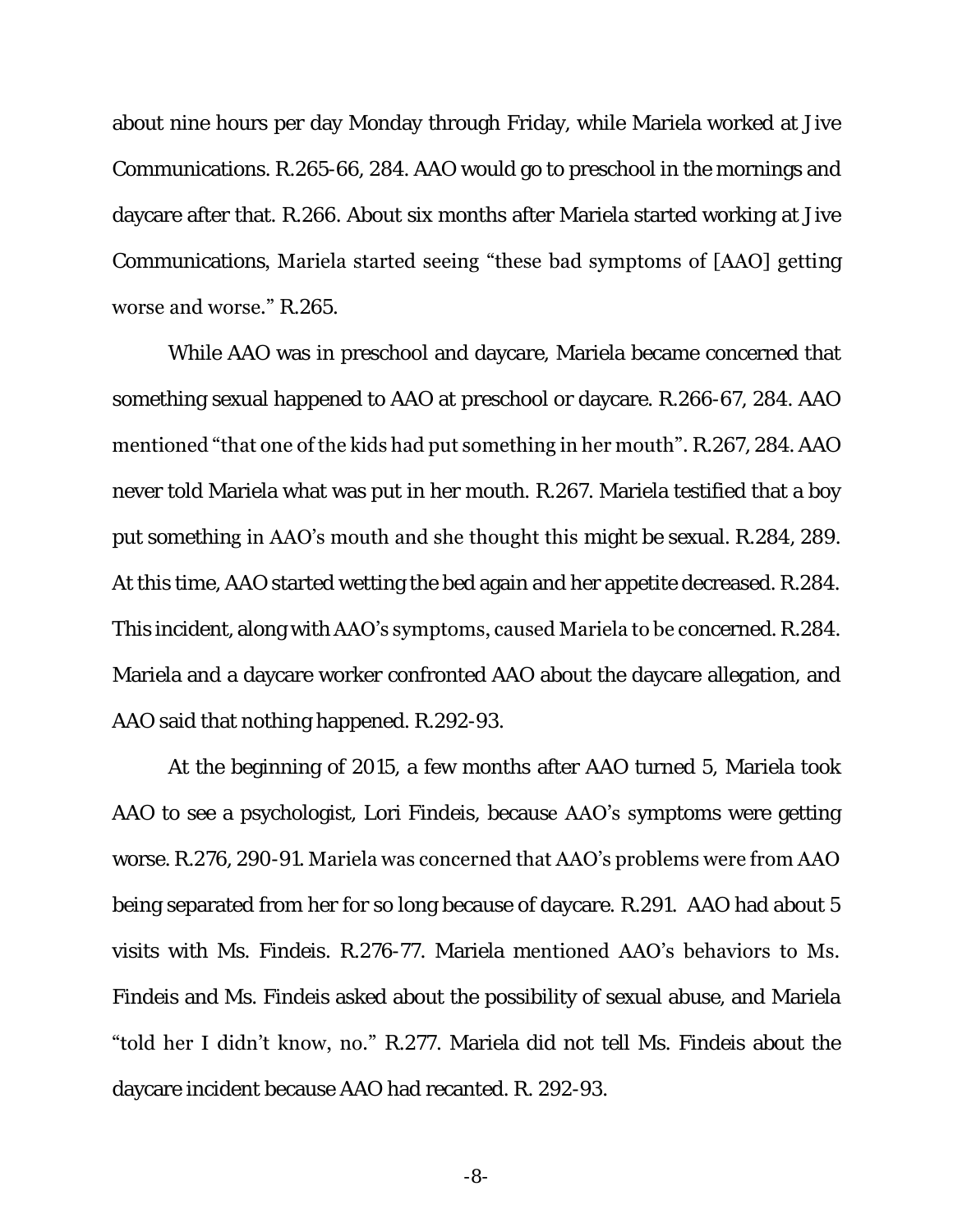One day Mariela heard AAO "giggling too much" in the Martinez's room and when she walked in, AAO stopped and Mariela asked "what are you doing?" and AAO said, "Oh we're just playing." R.267. From there, Mariela "started kind of getting a weird feeling about maybe the relationship that [Martinez] had with [AAO]." R.267.

From September 22, 2016 to September 26, 2016, Mariela went to California to renew her passport. R.268. Mariela trusted her mother so she left AAO with Vilma to babysit. *Id*.

In October 2016, Mariela quit her job. R.285, 287. In July 2016, Mariela was on family medical leave from her work and she took AAO out of daycare. R.286- 87. Up to this point, AAO had been showing these symptoms and signs, but AAO's fevers decreased and her appetite got better when Mariela was at home away from work. R.287. AAO continued to wet the bed, continued to have nightmares, and still occasionally had headaches. *Id*.

In December 2016, Mariela took her children to Costa Rica for two months. R.267-68. Mariela testified that in Costa Rica, AAO stopped wetting the bed and her nightmares went away. R.268. About a week after they returned from Costa Rica, AAO started wetting the bed again and she started having nightmares again. R.268.

Mariela researched the internet for symptoms of child abuse and she believed her daughter had most of the symptoms. R.269. Mariela "approached AAO, and I asked her if anybody had ever done anything bad to her that, you know,

-9-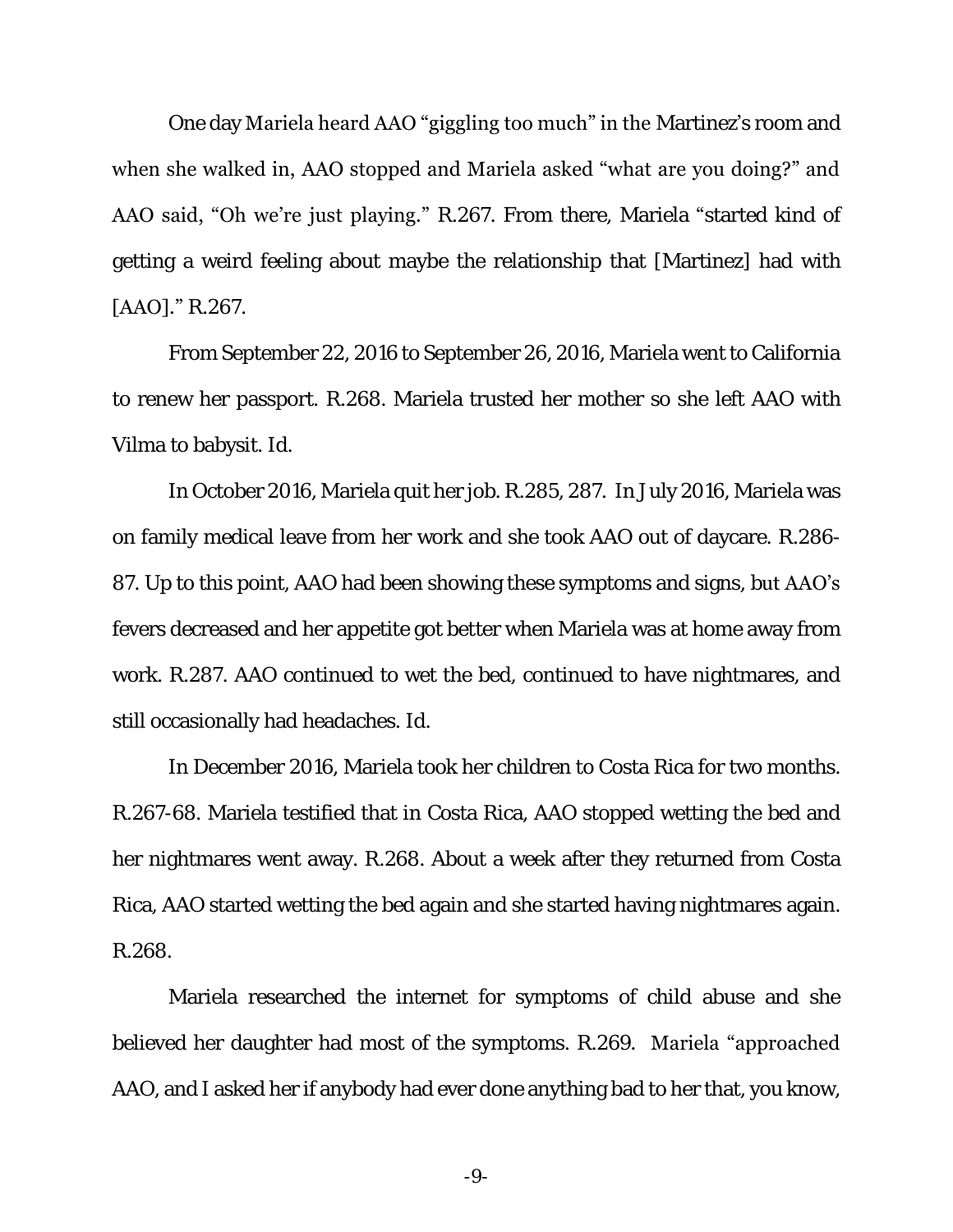she could tell me, that she doesn't need to be afraid to say stuff like that." R.269-

70. AAO responded saying, "yeah, I know." R.270. Mariela testified, "I left it at

that." *Id*.

The next day, AAO approached Mariela and said:

'Mommy, do you know that sometimes grownups do bad things?' And I said, 'yeah, what do you mean, what kind of things?' And she said 'well, you know, sometimes when I go into [Vilma's] and [Martinez's] room, he'll play his games with me.' And I said 'okay, what kind of games?' And then she kind of just shrugged her shoulders and she didn't want to talk about it anymore.

R.270. A couple of days later, Mariela again approached AAO and asked her again,

"AAO, do you want to talk about, you know, those games that Mr. Martinez would play with you?" *Id*. AAO said "yeah." Mariela then asked AAO "if he had every [sic] shown her his private parts, and she said 'yes', and then she would get shy, she didn't want to talk about it." *Id*. Mariela subsequently testified that the conversation occurred by her asking AAO if the Martinez had ever shown you things he wasn't supposed to, and Mariela asked "like what?" and Mariela said, "has he ever shown you his private parts?" R.298. Mariela then asked AAO if Martinez ever told her not to tell anyone about it, and AAO said "he told me to keep it a secret." R.299.

The third time Mariela approached AAO and again asked if she wanted to talk about this again, AAO "went into more detail." R.271. Mariela asked AAO what Martinez would do with his private parts and AAO "said that he would put his thing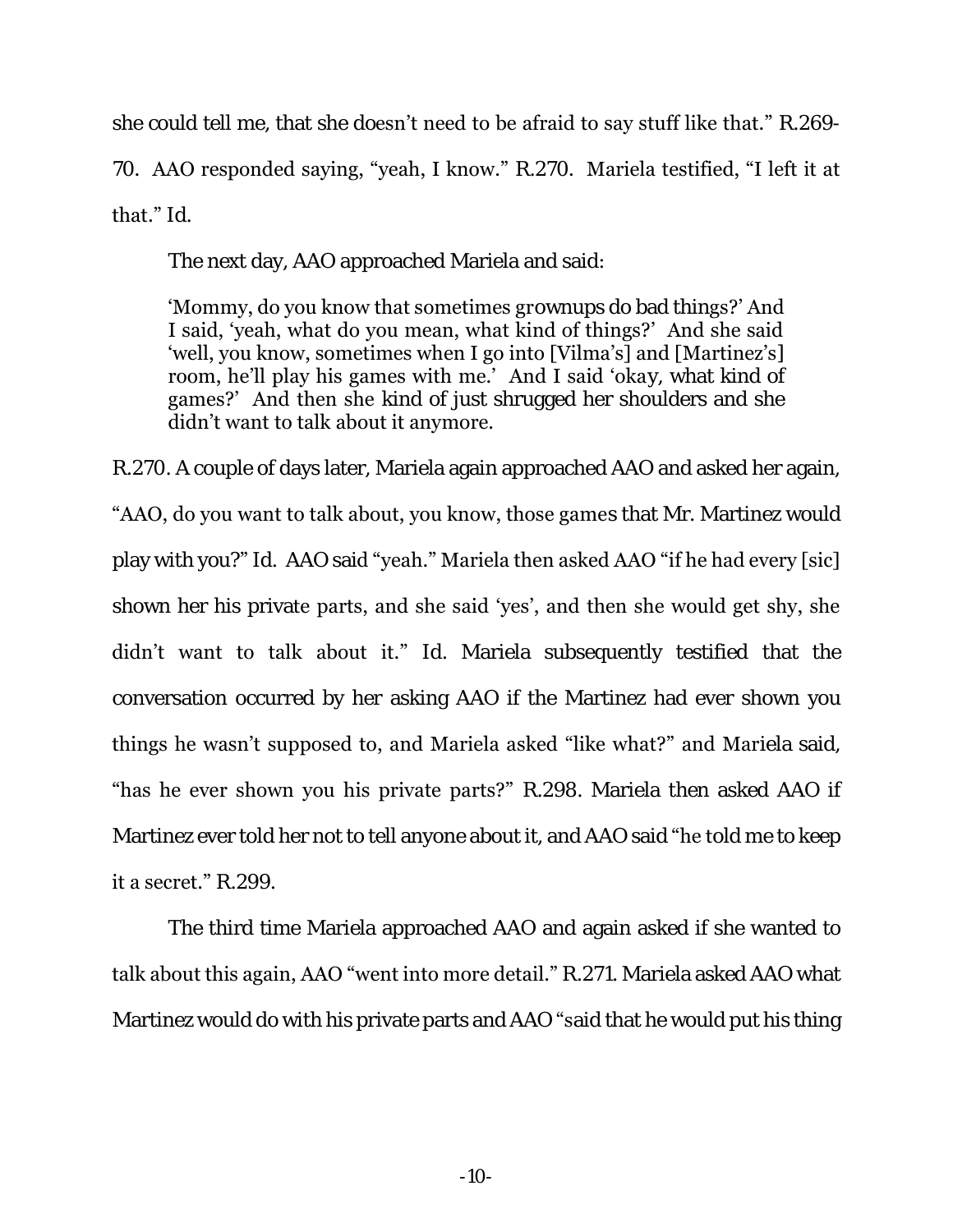in her mouth." *Id*. AAO said this happened on the bed and "it happened maybe twice." *Id*.

A couple of days later, Mariela took AAO to the psychologist that AAO was already seeing. R.271. The psychologist told Mariela this needed to be reported and an appointment was made the next day to meet with the authorities. R.271-72. Mariela believes that she and AAO met with and were interviewed by the authorities on March 29, 2017. R.272-76.

Mariela testified that after March 29, 2017, "I had to quit my job ... because if I didn't, my daughter was going to end up in the hospital." R.279. On crossexamination, Mariela acknowledged that Martinez was not in the home after March 29, 2017. R.281-82.

Mariela testified that she did AAO's laundry, even when she was working full-time. R.290. Mariela never saw any blood or anything else in AAO's underwear that would have indicated that AAO was possibly being raped. R.290.

#### **Testimony of AAO**

AAO was six years old at the time of trial. R.310. AAO did not know her birthdate. *Id*. AAO did not know the name of the school she attends. *Id*. But she did know her teacher's name. R.310-11. AAO also knew her father lives in Costa Rica. R.316.

AAO likes to play Minecraft, a video game. R.313. She plays video games on the TV and iPad. *Id*. She also likes to play Plants versus Zombies. R.313-14.

-11-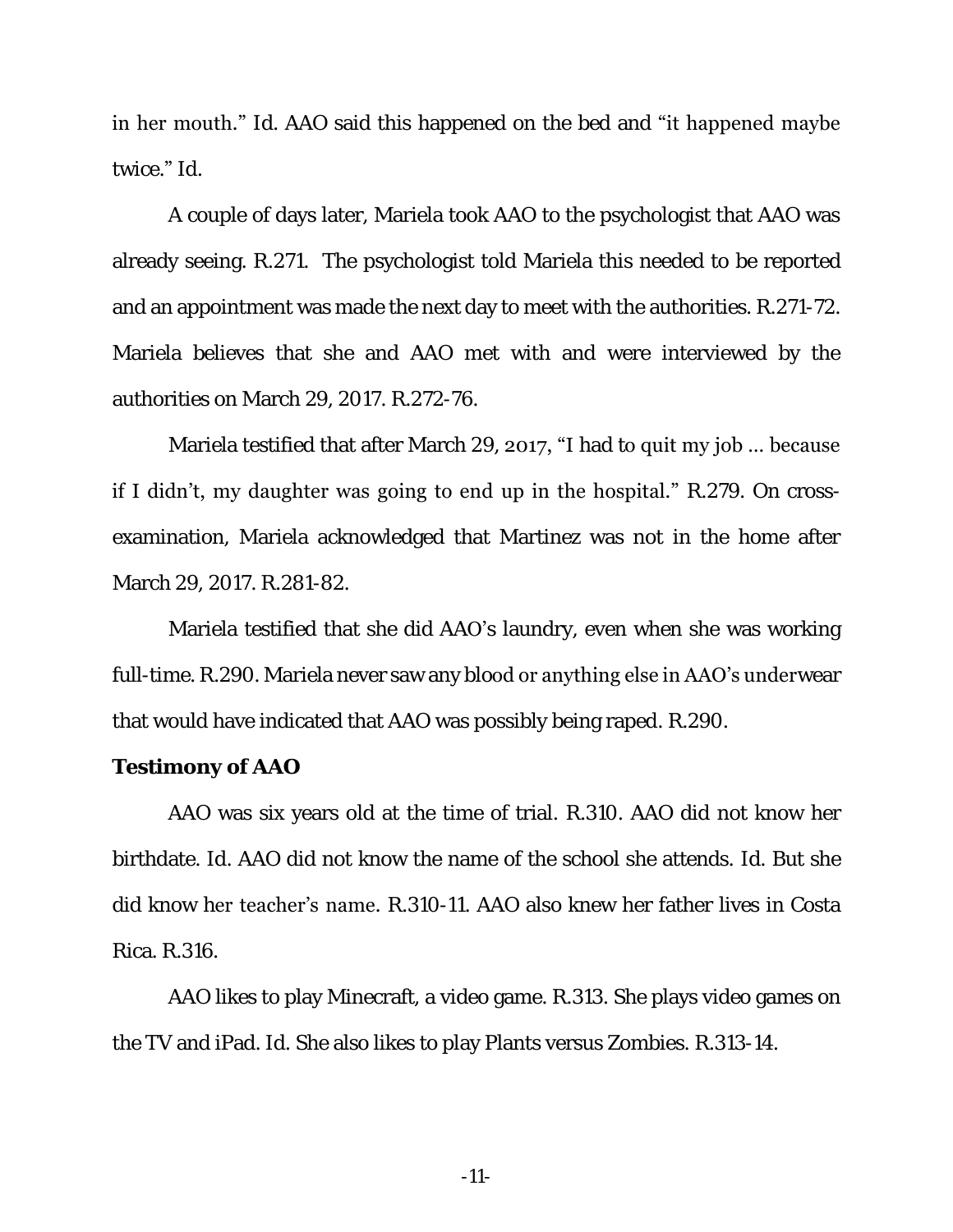When AAO first met Martinez, she liked him "'cause he was nice when I'd

come in his room sometimes." R.317. This changed when "most of the time like

when I wanted to say hi, like, he would like, put me on the bed, on my grandma's

bed and his and like – he would like put his private part into, into mine." R.317.

Upon this testimony, the prosecutor asked:

|                   | Prosecutor: Into your what?                                              |
|-------------------|--------------------------------------------------------------------------|
|                   | AAO: lnto my private part.                                               |
|                   | Prosecutor: Did he put it anywhere else?                                 |
|                   | AAO: In my mouth.                                                        |
|                   | Prosecutor: And where were you when he did those things?                 |
|                   | AAO: On the bed.                                                         |
|                   | Prosecutor: Who else was in the room when that happened?                 |
|                   | AAO: Just [the Defendant].                                               |
|                   | Prosecutor: Do you know where your mom was when that happened?           |
|                   | AAO: In California.                                                      |
|                   | Prosecutor: Do you know what she was doing in California?                |
|                   | AAO: Yeah, she wanted to visit her friends.                              |
|                   | Prosecutor: Do you know, where was your brother, AM?                     |
|                   | AAO: My brother AM was in our room.                                      |
| Prosecutor: And - |                                                                          |
|                   | AAO: Actually in the living room 'cause he was playing.                  |
|                   | Prosecutor: He was playing what?                                         |
|                   | AAO: It's like a shooting game, but not like Zombies, like it's a team – |
|                   | I can't' remember though.                                                |
|                   | Prosecutor: Do you know if your grandma was home?                        |
|                   | AAO: Yeah, but she was cooking a lot.                                    |
|                   |                                                                          |

R.317-18.

The prosecutor then asked AAO what is Martinez's "private," and AAO said

"it's kind of like a snake, most boys have it." R.318. AAO said it looks "kind of like

weird 'cause it's like, kind of like a snake, but really it's not. It's like mostly to like

pee." R.318-19. AAO said that the private part is found "usually like on the bottom,

like on this side between the legs." R.319.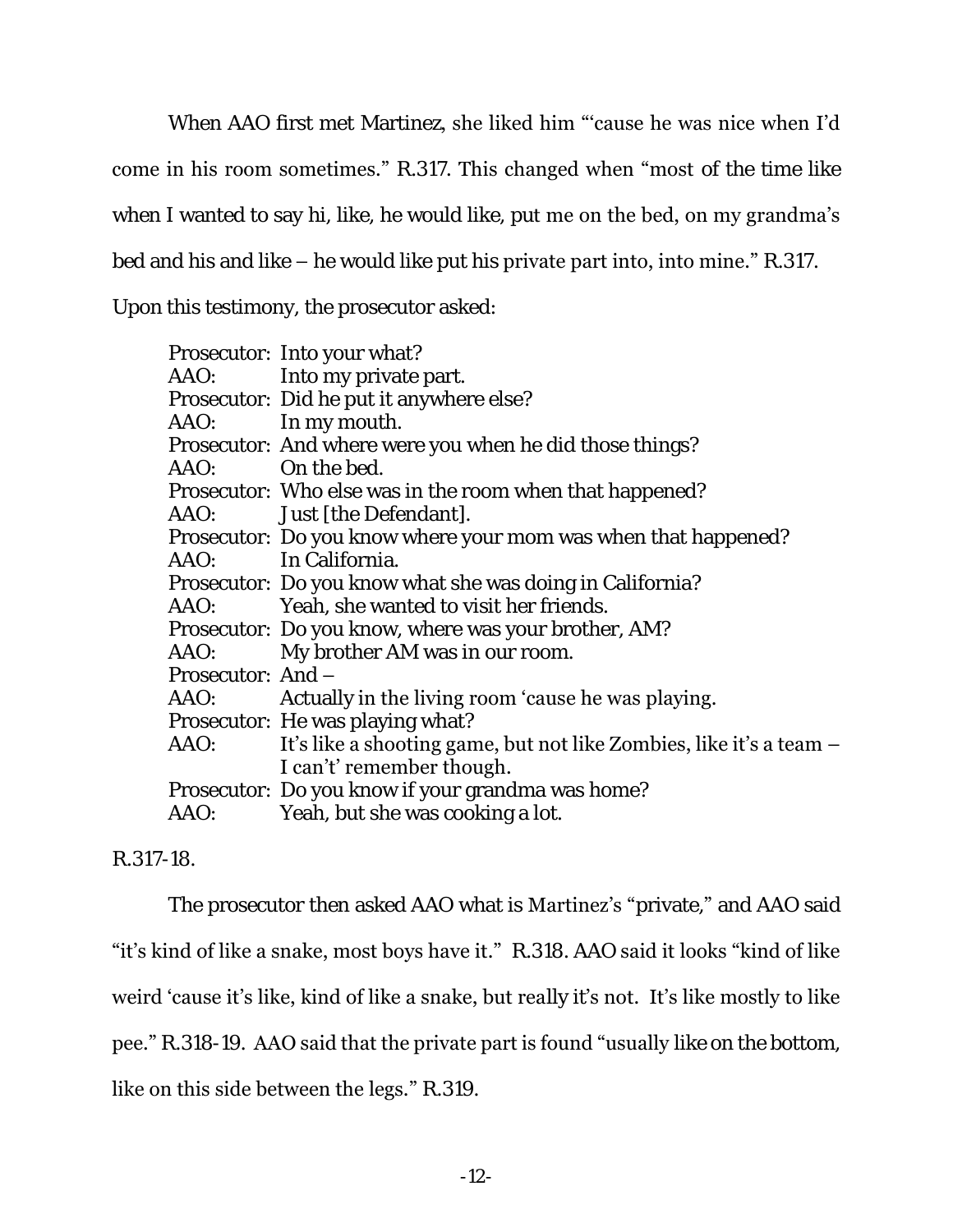AAO said that Martinez did this five times to her while her mom was in California. R.319.

AAO said that Martinez's private part "felt kind of soft at first, weird, too. Kind of like the skin, like it felt like skin, it's not like normal skin, but it was like squishy stuff." R.320.

AAO further said that while her mom was gone, "every time like he would do it, he would do it like I think five times, I think he would do it like five times and like I would hide in my room probably for like two hours." R.328.

AAO said that she was laying on the bed, "Like he put his private part into my first one ... My first one is like between my legs." R.329. This would happen for "like each of five minutes, or ten minutes." R.329. After that, "Then like he would put it in my mouth, and like, like he did put it in my mouth but then like I would try to escape, but he tries to hold me, but every time, every five times I go into his room, like I'm able to escape." R.329.

AAO said he would yell at the Martinez to stop but it did not work. R.331. AAO said that grandma was in the kitchen when this would happen. R.330. AAO would also pull at the blanket and hit him and then she was able to escape. R.330- 31.

AAO said that the Martinez said "if I told somebody then he would kill my mom, so like I was hiding the secret until we almost went to our apartment or a house." R.330.

-13-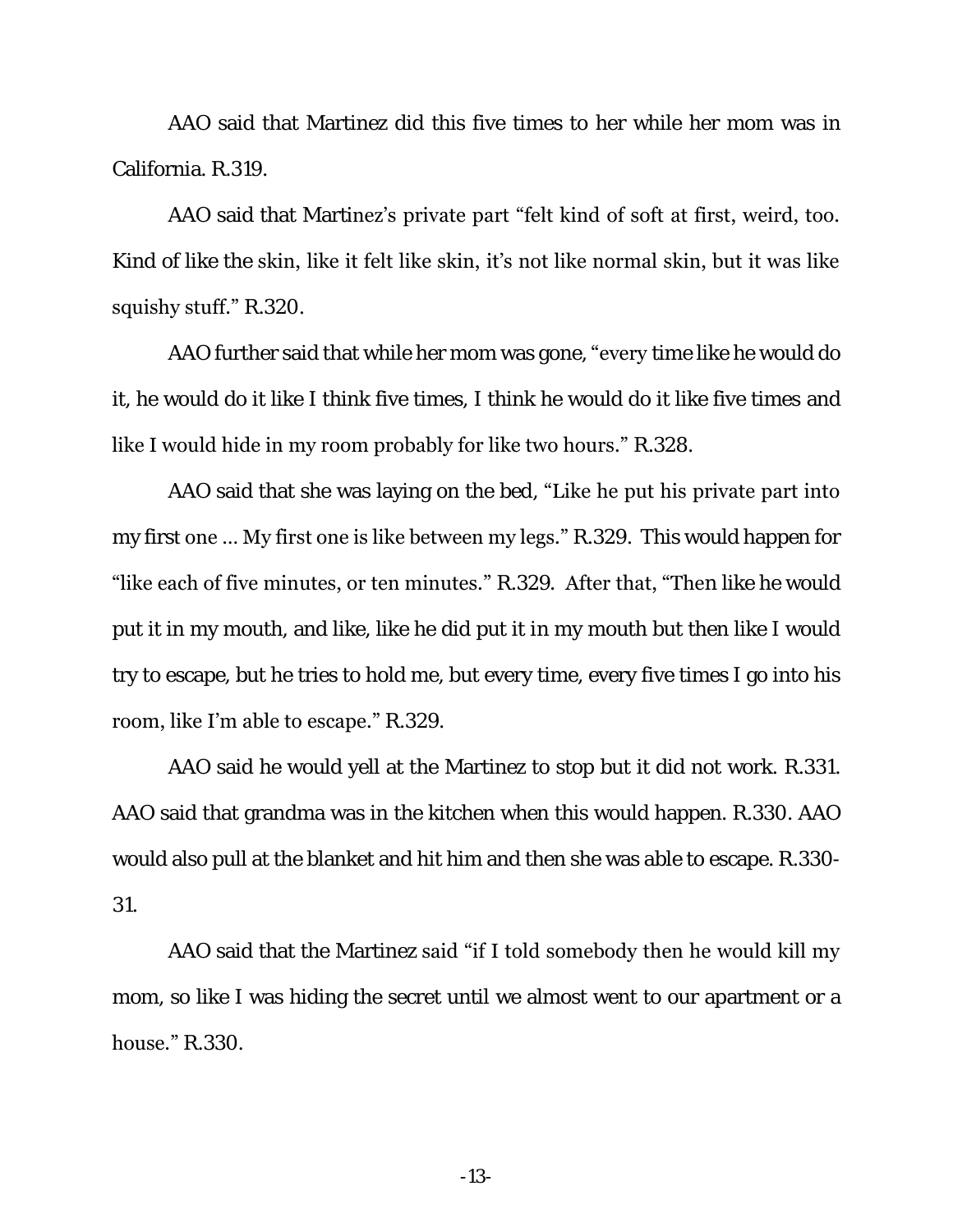AAO said she would lay on the bed when this happened and that she was not sitting on the bed when this happened. R.331.

AAO thought this happened five or six times, "probably seven, but I'm not sure." R.332. AAO agreed that this happened five times in one day. R.332.

AAO further said sometimes white stuff would come out, and that her mom told her that. R.332-33. AAO said that sometimes the Martinez would drink milk. R.333. AAO said that the white stuff would come out "in the beginning when he was starting to do it." R.333. "First he would do it in my private part and then he would put his into my mouth." R.333. When asked when she saw white stuff, she said, "When – like he didn't put it in, but like I begin to feel it." R.333-34. She said "The white stuff and it was gross" and "like sometimes I would throw up and not like all the time" and "I would just like wash my mouth in the bathroom then hide in my room." R.334.

AAO said that after Martinez would do this, "sometimes he's really, really tired, so he'll go to sleep after that." R.334.

AAO said these things happened when she was four years old. R.334.

**Testimony of Miguel Lee**

Miguel Lee is a police officer with the Springville Police Department. R.338. Officer's Lee's first language is Spanish. R.341.

Officer Lee interrogated Martinez on March 29, 2017, in the interview room of the Spanish Fork Police Department, and the interrogation was in Spanish.

-14-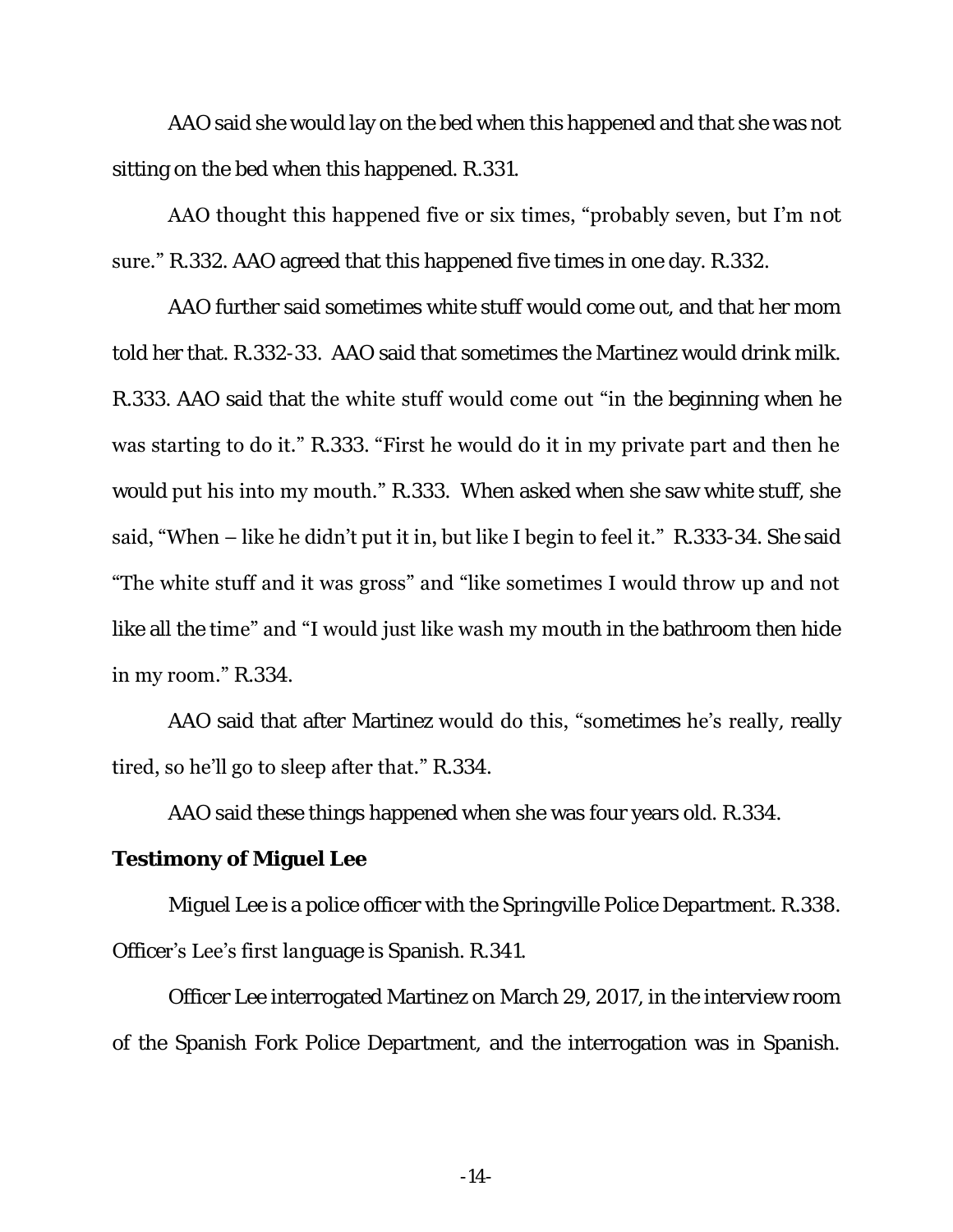R.344, 366. Detective Adams was present during the interrogation. R.344. The interrogation was recorded. R. 365.

Officer Lee testified that he read Martinez his *Miranda* rights and Martinez

"agreed to talk to me." R.345. Martinez explained his living arrangements and who

he is married to, and then Officer Lee explained to him why he wanted to talk to

him and Officer Lee told Martinez that AAO disclosed an incident that happened

## with him." R.345-47.

Officer Lee then gave the following testimony:

- Q: And what was his response?
- A: His first response was, trying to disengage from the household and the people that live at the house. He said 'well, she's never been to my room, before.' That was the first thing he said to me when I explained to him why I wanted to talk to him.
- Q: At that point did you mention anything about a room?
- A: No.
- Q: At that point was it just you wanted to talk to him about an incident?

A: Yes.

- Q: And his first response was 'she never came into my room'?
- A: Correct.

R.347-48.

Officer Lee then asked Martinez to tell him more about it, whether she came

into his room to play or watch TV, and Martinez said "the girl hasn't been to his

room and that every time that the kid is around him either his wife, Vilma, or

## Mariela are present." R.348.

Officer Lee asked Martinez what happened when Mariela was gone to

California for a few days, and Martinez said that AAO was at the home during that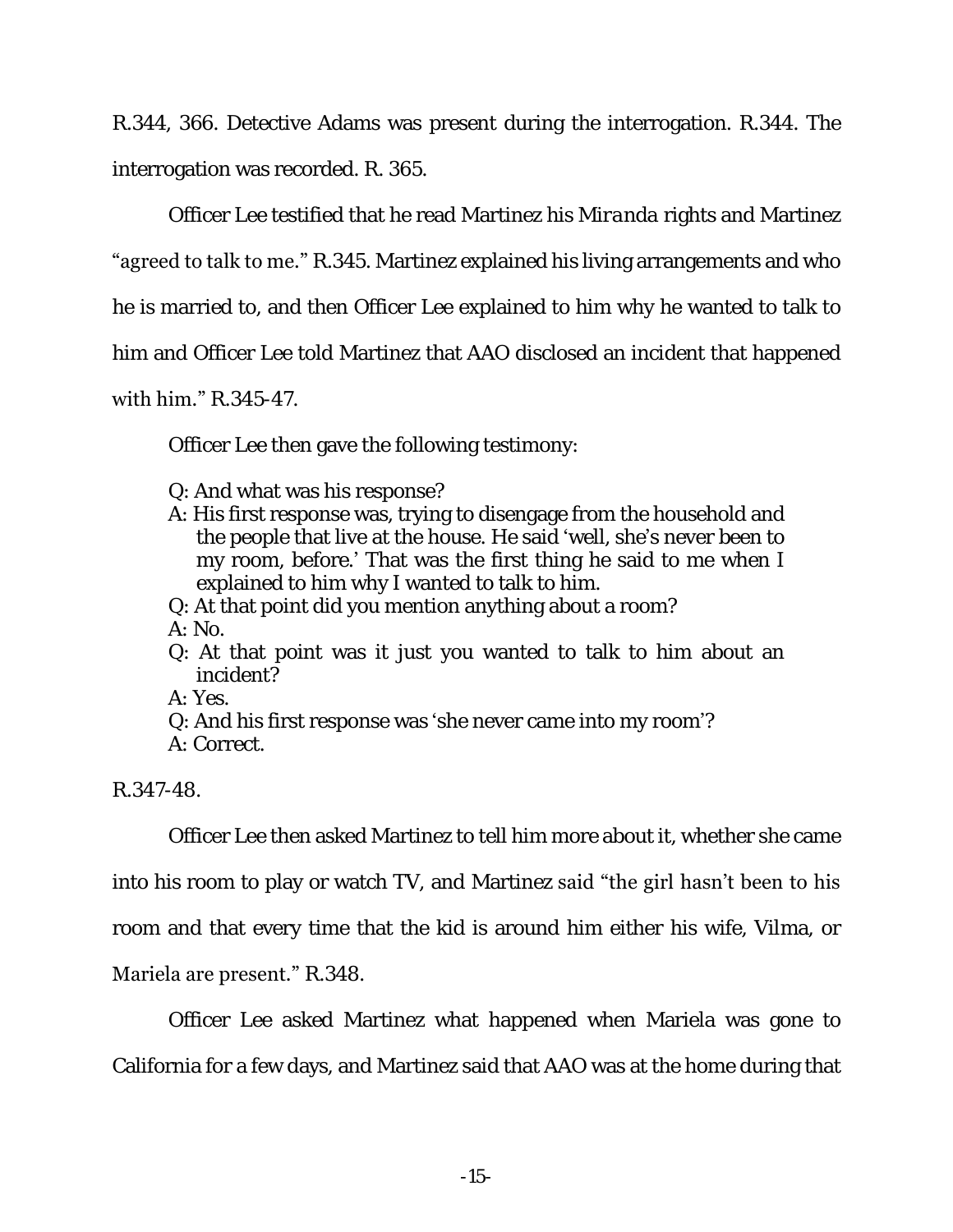time, and that his wife "pretty much took over her and watch her." R.350. Officer Lee testified that Martinez "made it sound like he wasn't there at first." R.350.

Officer Lee then asked Martinez if AAO had been to his room and Martinez said "no." R.350. Officer Lee then testified that Martinez changed his testimony after Officer Lee asked him, "So you're telling me that in the time that you guys have lived together, three, four years, living in a small house, she's never been to your room at all?" R.351. Martinez then admitted that "she has been in once or twice." R.351. The prosecutor had Officer Lee repeat this story three times to the jury. R.351, 357, 370. Officer Lee testified that Martinez stated that the one or two times he was alone with AAO in his bedroom was maybe when Vilma was gone to the bathroom or maybe to the kitchen. R.357.

Officer Lee further testified that Martinez brought up that he did not spend time alone with AAO "because he didn't want to get in trouble, he didn't want to be accused of something that he has done". R.351.

On cross-examination, Officer Lee reiterated that at the beginning of the interview with Martinez, Martinez said that AAO never went in the room and that it was Martinez maintained that position for a time throughout the interview. R.359. Trial counsel then presented Officer Lee with trial counsel's own translation and transcription of Officer Lee's interview with Martinez. R.360-62, 366. The transcription was not certified and was not introduced as a trial exhibit. R.362. After reviewing the uncertified transcription of Martinez's interrogation, counsel asked Officer Lee if that refreshed his recollection of the interview, and Officer Lee

-16-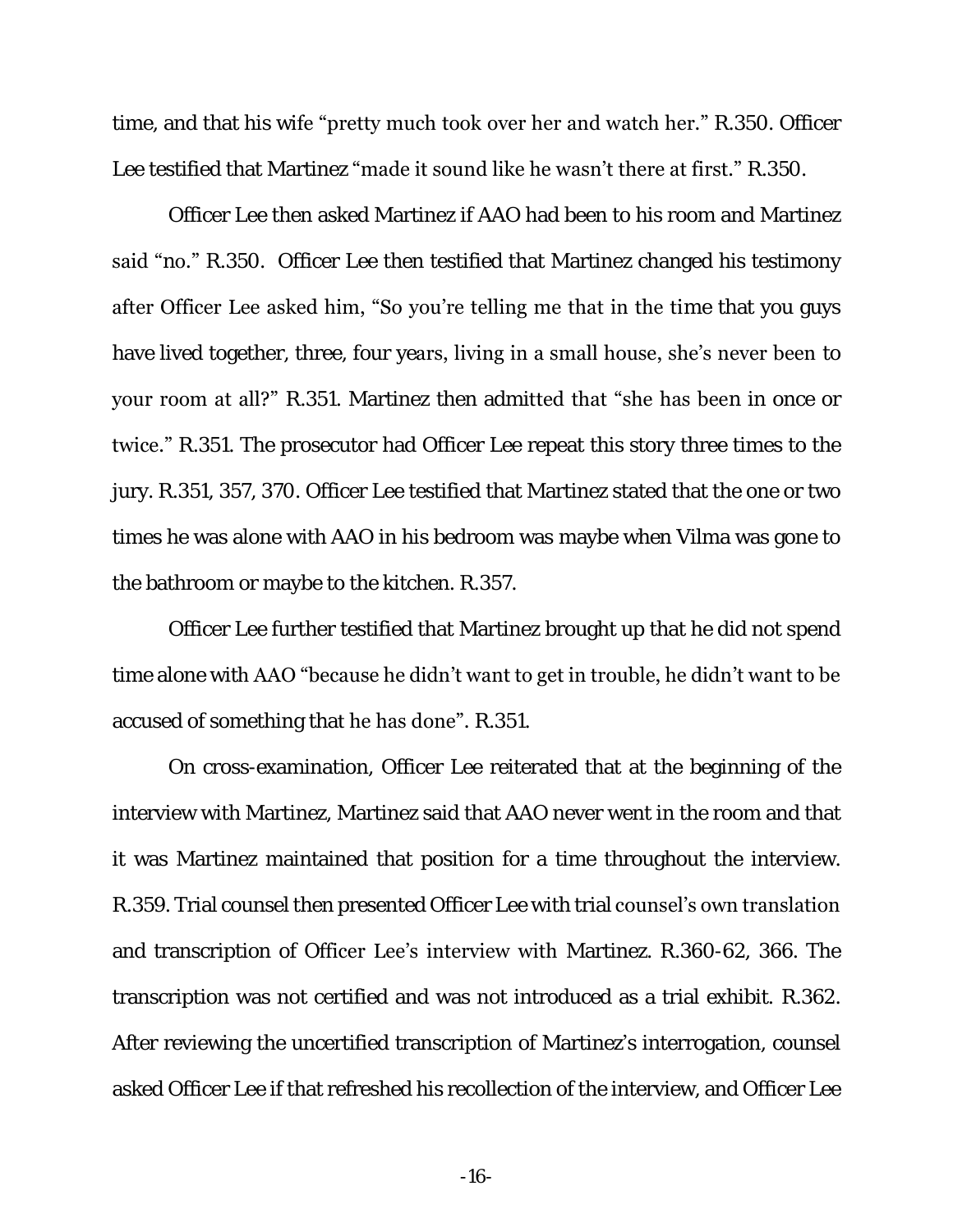testified "Probably." R.361. Officer Lee then acknowledged that during Martinez's interview, Martinez may have disclosed that AAO did come in the room just after Martinez first said that she had not come in the room. R.361.

But on re-direct, Officer Lee again testified that Martinez eventually changed his story with respect to whether or not AAO was in the room ever alone with him, when Officer Lee asked him "so you're going to tell me that in the time you guys have lived together, three, four, five years, she never been here alone?" R.370. Officer Lee testified that Martinez responded, saying, "perhaps." R.370.

Officer Lee further testified on re-direct that he prepared his typed report based off of the recording he made of Martinez's interrogation, and that he had never seen the transcript of the interrogation prepared by trial counsel. R.366.

Officer Lee also stated that during the interrogation, Martinez said that AAO never went into the room while Mariela was in California and that during the four or five years that he lived in the home, "maybe" AAO had been in his bedroom. R.371.

### **Testimony of Casey Stillman**

Casey Stillman is a case worker for the Division of Child and Family Services, and is a forensic interviewer of children. R.393-94. Stillman interviewed AAO at the Children's Justice Center in Provo, Utah on March 29, 2017. R.396. The interview was recorded. R.397.

The video of the interview was played for the jury. R.397-98. In the CJC interview, AAO stated "sometimes bad people, really bad people put like their

-17-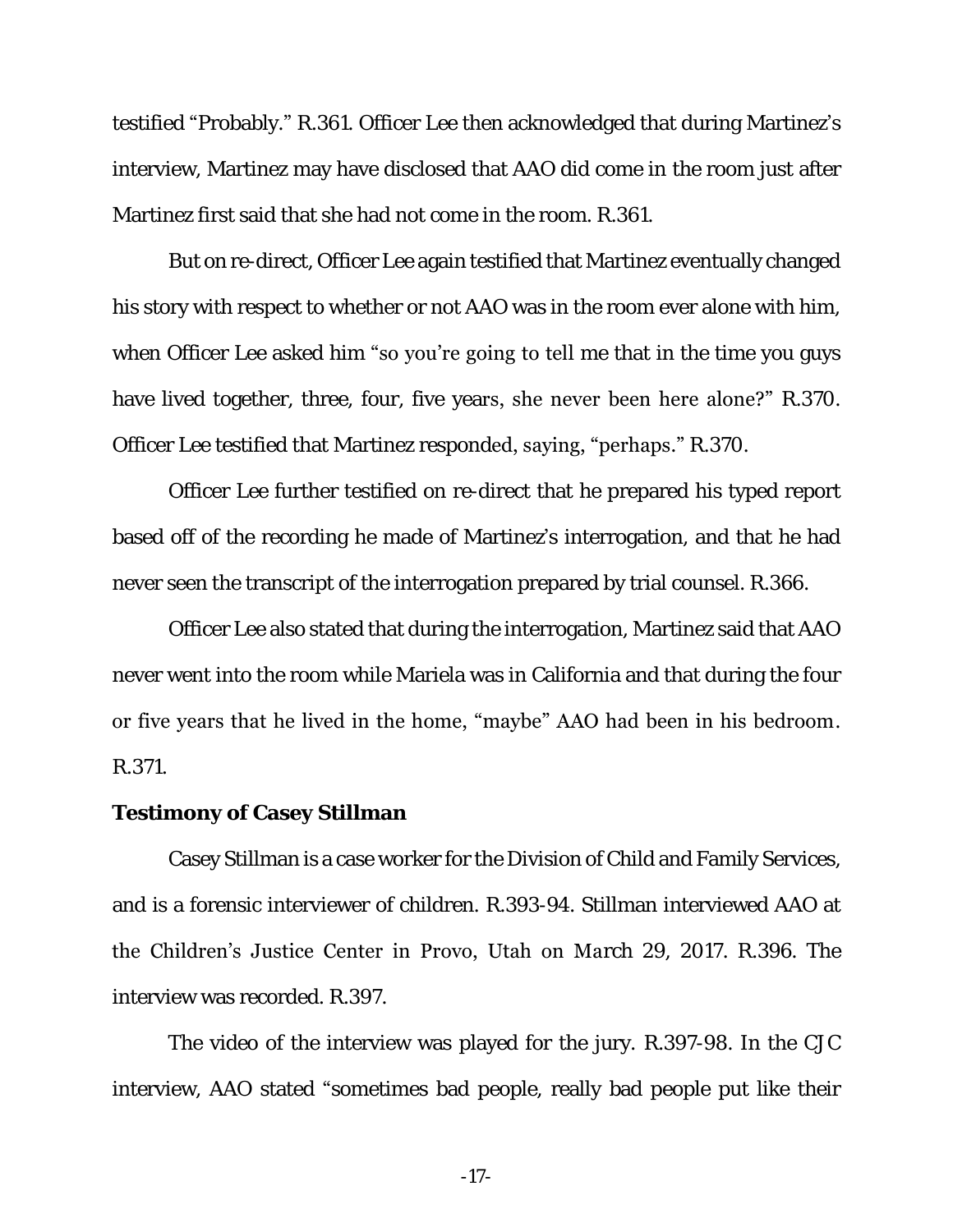private parts like sometimes here or somewhere else of your body and my uncle did this like two times and then I never wanted to go in there." R.951. AAO stated this happened when her mother went to California. R.951. AAO stated this happened in his room and her grandma "was cooking for like ten hours." R.954. AAO further stated that Martinez put his privates in her mouth. R.954. AAO said this happened twice on separate days. R.955. AAO said she escaped by pushing with her feet and she was strong enough to push away. R.956.

During the CJC interview, AAO further stated that when Martinez put it in,

nothing came out. R.959. Stillman asked AAO what she meant, and she said, "My

mom says sometimes like white stuff comes out. But nothing comed (sic) out that

time." R.959. Stillman then asked AAO about the white stuff, and AAO and

Stillman stated as follows:

- A: Yeah, but like (inaudible) my brother was being like honest but like my brother don't know.
- Q: What do you mean?
- A: 'Cause you know when your brain can tell stuff to you –
- Q: Uh-huh (affirmative).
- A: like your brain makes you remember stuff and I remember that I wasn't like that because [Martinez] doesn't drink milk or nothing.
- Q: Oh, okay, so it wasn't like that?
- A: No, he just [Martinez] just drinks soda and water and that's it.
- Q: Okay. That time did he say anything to you?

A: No.

- Q: No? Did he ever say anything to you after?
- A: Probably no.
- Q: No? Okay.
- A: 'Cause this is kind of hard to remember for me.
- Q: Yeah. Did you ever tell anybody about what happened?
- A: Only mom 'cause I couldn't do it to, I couldn't tell anybody else 'cause this is just between me and my mom.
- Q: Okay. What did you tell your mom?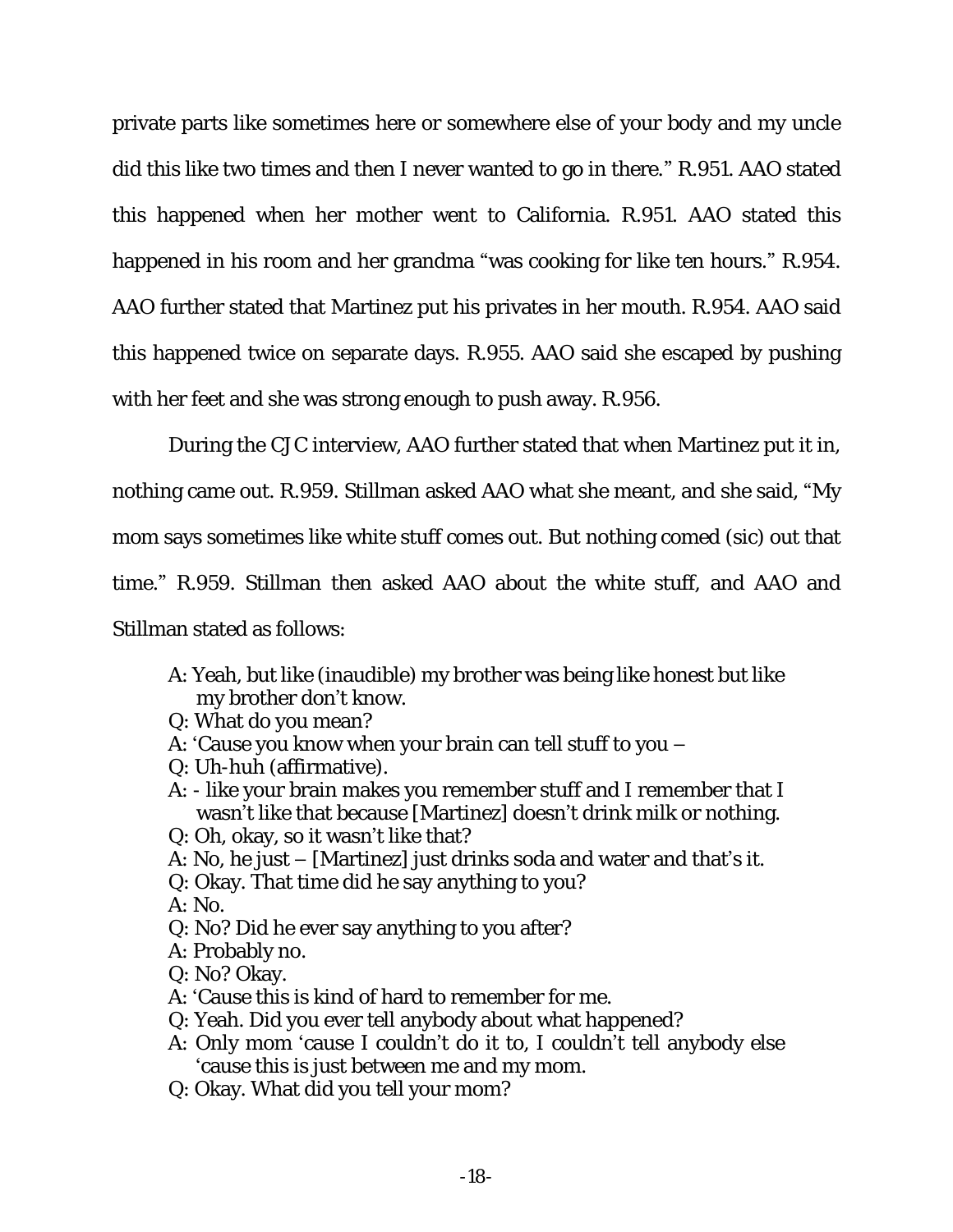- A: The same story.
- Q: Okay. What made you decide to tell your mom about what happened?
- A: So, I told her how do kids keep safe? And then she asked me, you know, the time that you were in like, in [Martinez's] room and then I started telling her the story and then she bring me to my psychologist and then here.
- Q: Okay. You told me that your mom told you about some type of white stuff?
- A: Actually, I think I did, I think the second time did.
- Q: Okay. What else has your mom said about it?
- A: My mom said that did he say something and I said no 'cause I don't talk to [Martinez] that much.
- Q: So is there anything else that happened or is there anything else you want to talk about?
- A: That was just it.
- Q: That was just it?
- A: Uh-huh (affirmative).
- Q: You told me that the two different times that your uncle put his private part in your mouth, was it ever different than that?
- A: Okay, so the first when my mom left, like the first time that my mom left, that happened, the same story, and then the second day my mom didn't come back, she was going to stay there for like a week, I can't remember but the second day, white stuff comed [sic] out.

\*\*\*\*

- Q: … You told me about the things that happened with him and I asked you before if he said anything when these things happened –
- A: I think he said something once.
- $O: Oh$ .
- A: He said I'm going back to sleep.
- \*\*\*\*
- Q: … Have you ever talked to [Martinez] about what happened?
- A: No.
- Q: Has he ever talked to you about what happened?
- A: 'Cuase my mom said not to tell anybody, just her.
- Q: Just her?
- A: Yeah, 'cause it's personal to us and like she said, don't tell this to [Martinez] or he'll be aware.
- Q: She said what?
- A: She don't say this to [Martinez] or else he might get mad.
- Q: Oh. What do you think he would think if you told?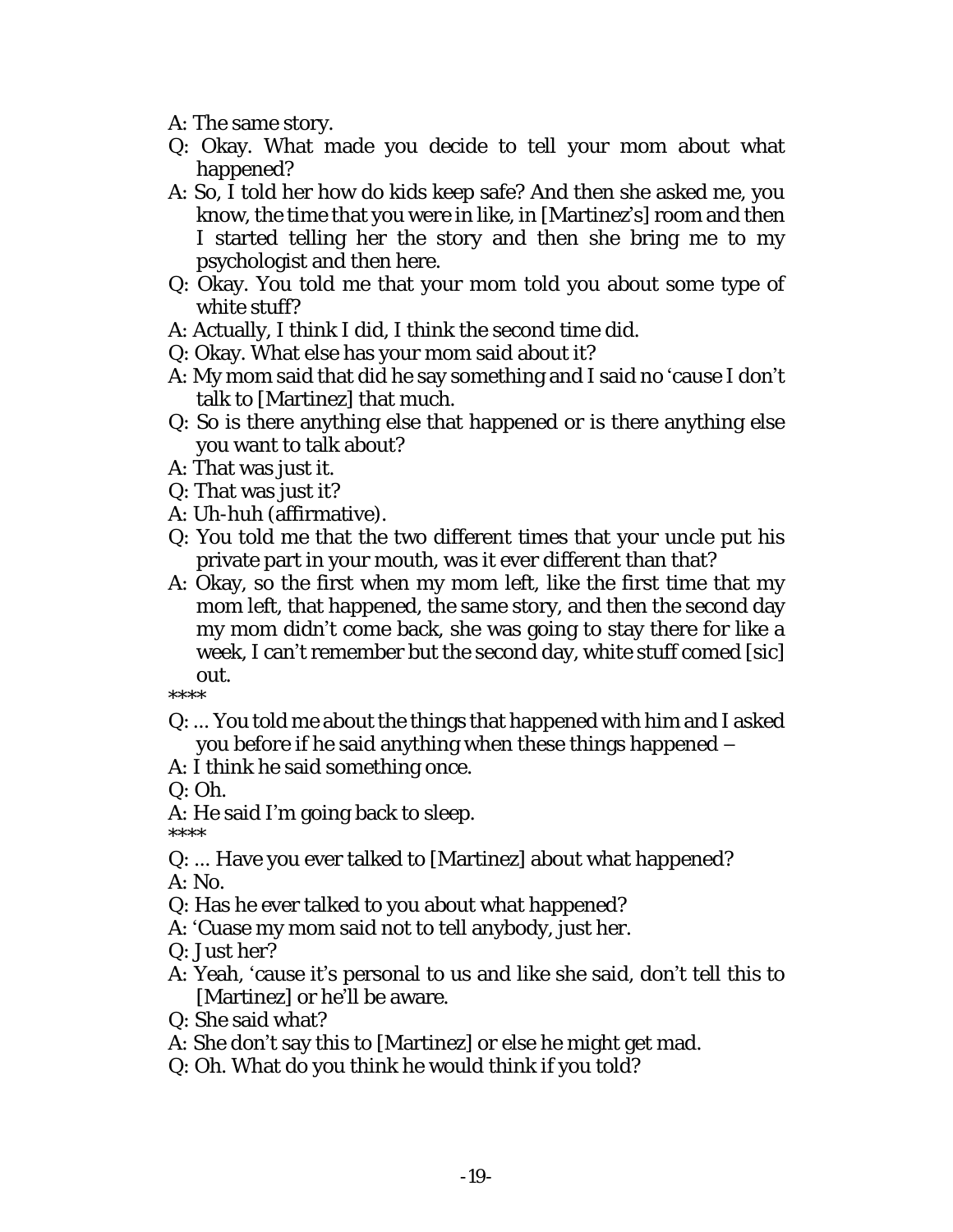A: Like he didn't do that but he did 'cause it was a long time ago so he doesn't remember. Q: Oh, okay. A: That's what I feel.

R. 961-67.

After the CJC interview was played to the jury, Stillman testified that children do not typically disclose every detail related to an allegation of sexual abuse in a single interview. R.400. Stillman testified it is common for children to make delayed disclosures. R.402.

Stillman testified that during the CJC interview with AAO, she tried to follow up with inconsistencies in AAO's disclosure. R.408. These inconsistencies included AAO saying it happened two different times and later saying maybe it was only one time. R.408, 411. Stillman also testified that during the interview, she asked AAO four separate times whether Martinez ever said anything to her during or after, and AAO's consistent response was "no." R.409. Although one time, AAO said that Martinez said he was going back to sleep. R.409-10.

Stillman testified that AAO was inconsistent by saying that white stuff came out and then saying maybe it had not. R.410-11. The reason AAO changed her mind is because Martinez did not drink milk. R.411.

Stillman acknowledged that Mariela had asked AAO many leading questions and had been quite descriptive with AAO in her questioning. R.413. Stillman acknowledged that Mariela's leading questions were concerning because from a forensic standpoint, they try to steer clear of leading or suggestive questions

 $-20-$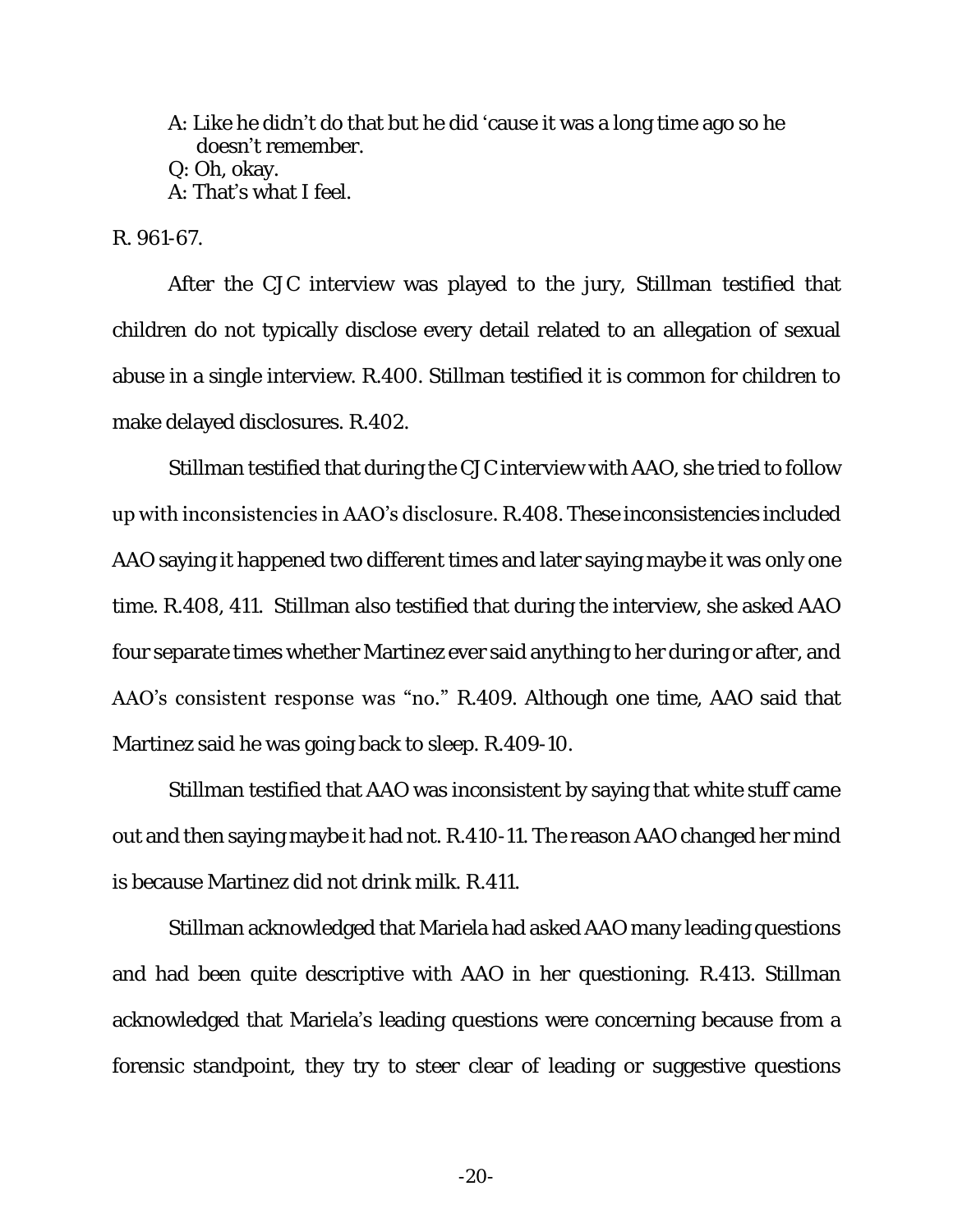because such questions "can introduce things to the child that they may not already have experienced or know about" and the child may develop a story around the suggestions or details. R.413-14. Stillman testified that it was inappropriate for Mariela to tell AAO that white stuff comes out. R.414-15. Stillman further testified that she did not know whether AAO was lying or whether she developed a story around Mariela's leading questions. R.421.

### **Testimony of Lori Findeis**

Lori Findeis is a licensed clinical social worker. R.422. Findeis testified that in children that have been sexually abused or allegedly sexually abused, parents report the following behaviors in their children: extreme isolating behaviors or extreme clinginess, nightmares or difficulty sleeping, bed wetting, difficulty focusing, getting very aggressive, become more passive, and loss of appetite. R.427-28. Findeis testified that she has observed some of these behaviors during sessions with children. R.427. Findeis acknowledged it is common for children that have not been abused to wet the bed. R.432-33.

#### **Testimony of Zachary Adams**

Zachary Adams is a detective with the Spanish Fork Police Department. R.437. Adams transported Martinez to the police station to be questioned. R.440- 441. Adams testified that before Officer Lee questioned Martinez, another officer informed Martinez that AAO had made an accusation against him and they wanted to discuss the accusation with him. R.441.

-21-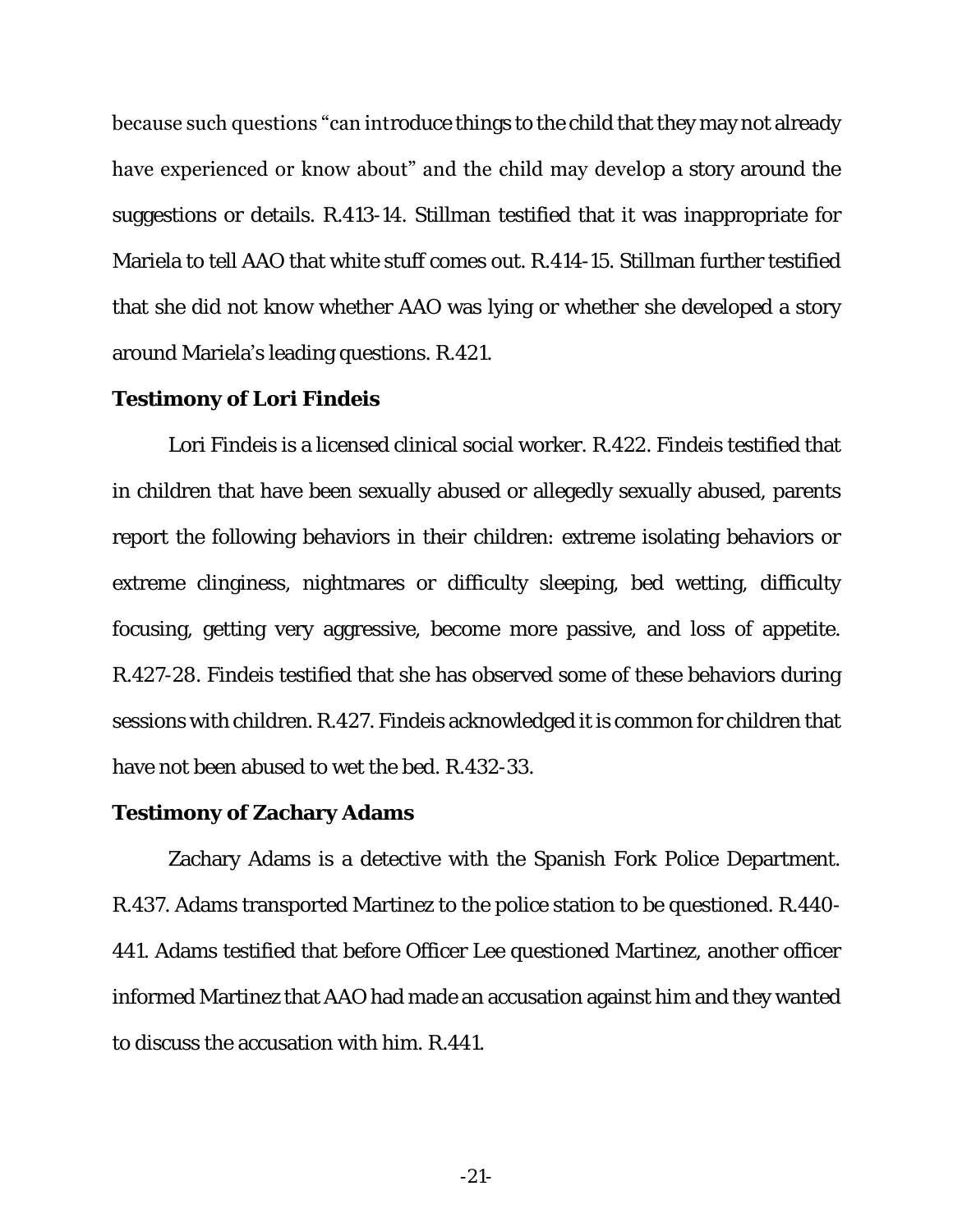#### **Closing Arguments**

In closing arguments, the prosecutor asked the jury to consider what Martinez said in his interview with the police. R.468. The prosecutor stated that Martinez "acknowledges that the mother, Mariela, went to California and it took him some time, although at first he said, no, while they're in California, that girl, she never came into my bedroom. And then it evolved into well, maybe she came into the bedroom, but my wife was always there. And then eventually it evolved into well, maybe there were a couple of times that she was in with me alone, and we played a game, okay?" R.468.

The prosecutor also asked the jury to consider Findeis' testimony that AAO's behaviors were consistent with the behaviors of other kids that were treated by Findeis for sexual abuse. R.469.

Trial counsel never explained to the jury why Vilma did not testify. R.476- 89. Instead, the summation of trial counsel's closing argument was calling Mariela and AAO liars. R.481-82, 484-86.

The jury returned guilty verdicts on both counts. R.502.

<span id="page-27-0"></span>**B. PROCEDURAL HISTORY.**

Gilberto Martinez was charged by an Information filed in the Fourth Judicial District Court on April 4, 2017, with two counts of sodomy on a child, first degree felonies, in violation of Utah Code § 76-5-403.1. R.2-3.

On August 25, 2017, Martinez filed Defendant's Witness and Exhibit List, giving the State notice he may call Vilma Rasmussen to testify at trial. R.104-05.

-22-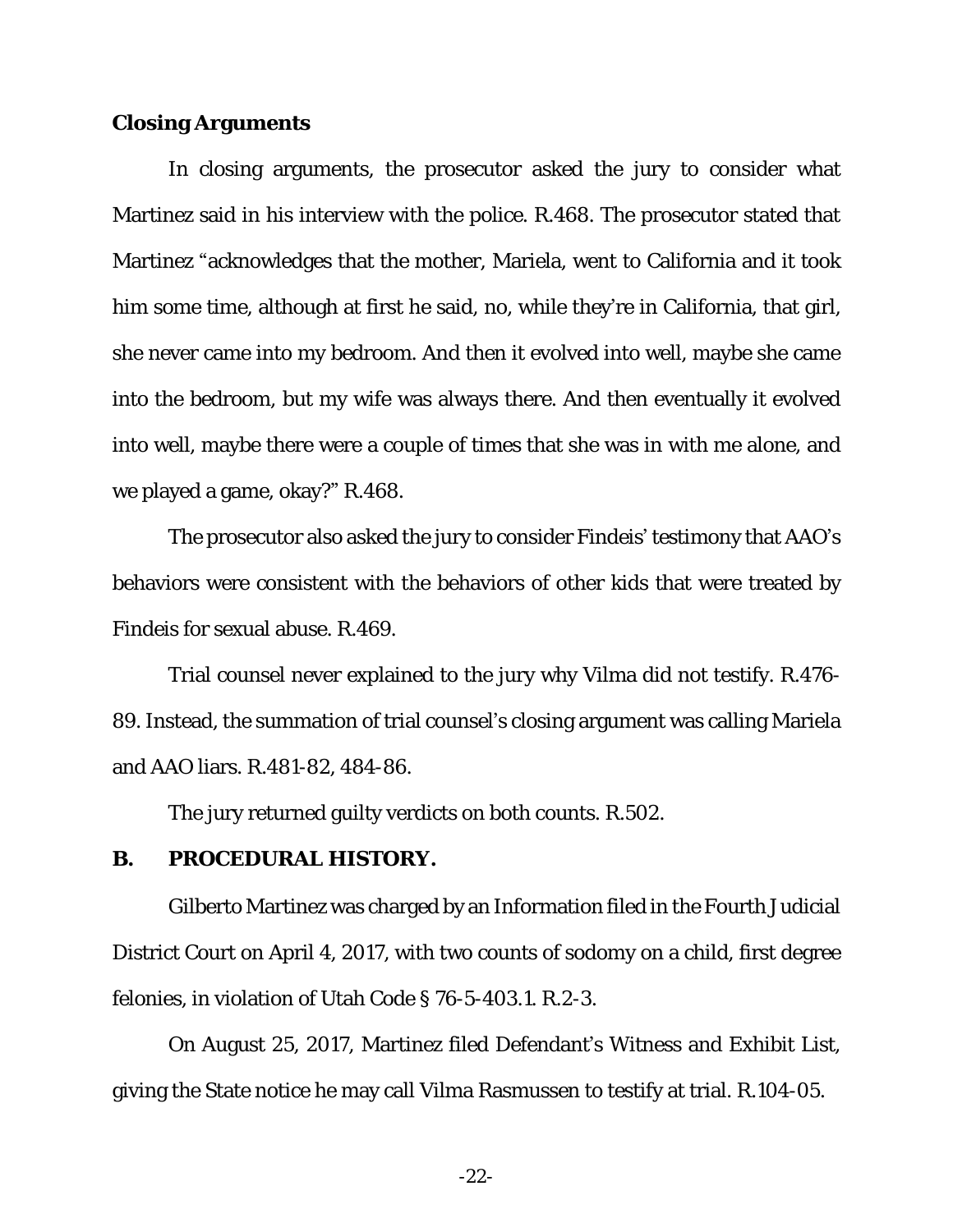The jury trial was held on August 29 and 30, 2017. R.119-21, 138-40. Trial counsel called no witnesses. R.447.

During deliberations, the jury requested a copy of the entire police report. R.124, 500. Because the police report was not admitted as a trial exhibit, the trial court did not allow the jury to receive the police report. R.124, 501.

### **Motion to Arrest Judgment or for New Trial**

Martinez retained new counsel and filed a Motion to Arrest Judgment, or Alternatively, Motion for New Trial ("Motion for New Trial"), asserting that (1) trial counsel was ineffective by failing to move to suppress Martinez's statements during the interrogation on the grounds of inadequate Miranda warnings; (2) trial counsel was ineffective for failing to call Vilma Rasmussen as a witness; and alternatively (3) trial counsel was ineffective for failing to call Martinez to testify on his own behalf and for not obtaining a valid waiver from Martinez. R.517-41, 701.

## **Declaration of Vilma Rasmussen**

 $\overline{a}$ 

Vilma Rasmussen signed a declaration averring she expected to be called to testify at trial by trial counsel and that she was willing and able to testify. R.544.<sup>2</sup> Vilma declared that she and Martinez were married August 29, 2015. R.547.

Vilma declared that Mariela stopped working around February 2016 and after that, Mariela stayed home and took care of AAO. R.547. About the same time, Mariela stopped having AAO go to daycare. R.547.

 $2$  The Declaration of Vilma Rasmussen is attached as Addendum B.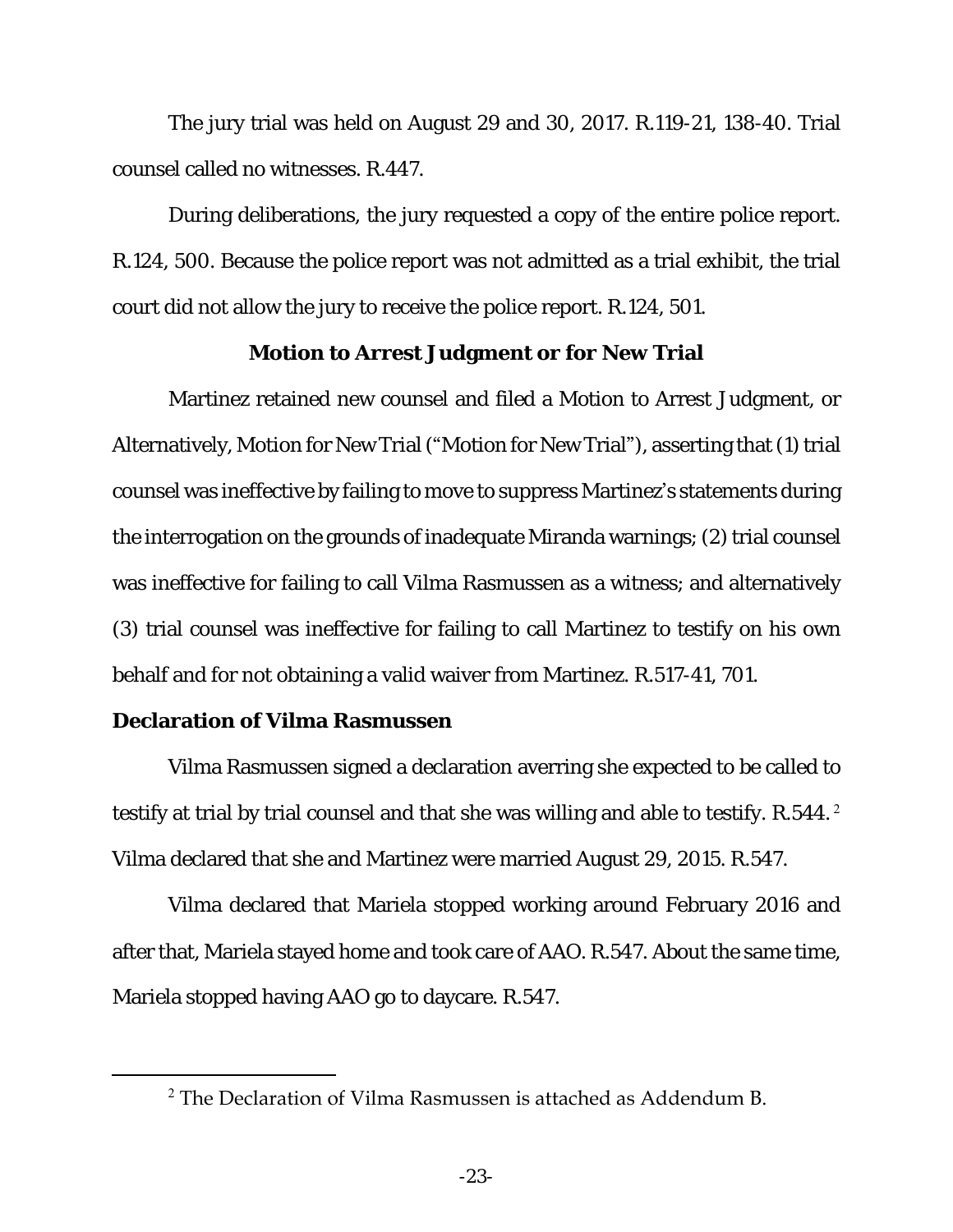In September 2016, when Mariela went to California, she left on a Thursday afternoon and Vilma took work off and watched AAO. R.548. Martinez did not work on Saturday or Sunday, and Mariela returned on Monday. R.548. Vilma stayed home the entire time Mariela was gone, and at no point did Vilma see Martinez and AAO alone, even in his bedroom. R.548. Vilma believes she would have noticed if AAO and Martinez were alone together because she was home. R.548. Vilma watched AAO during this time and she behaved normally and nothing seemed different. R.548.

Vilma declared that Mariela and her two children began living with her in December 2012, when AAO was about two years old. R.544. At this time, AAO always wore nighttime diapers to bed because she wet the bed. R.544. AAO was potty trained when she was 4 years old, but even after AAO was potty trained, she usually continued to wear the nighttime diapers because she continued to wet the bed. R.545. When AAO would not wear the diapers to bed, she would wet the bed two to three times per week. R.545.

From the time that Mariela took the children to Costa Rica near the end of 2016 to one year before this time, Vilma did not see a difference in the number of times or frequency of AAO wetting the bed. R.545. When AAO came back from Costa Rica, she was wetting the bed two to three times per week. R.545. In fact, when Mariela and the children were coming back from Costa Rica, Mariela called Vilma from her hotel room and told Vilma that AAO wet the bed. R.545. Mariela would always tell Vilma when AAO wet the bed. R.545.

-24-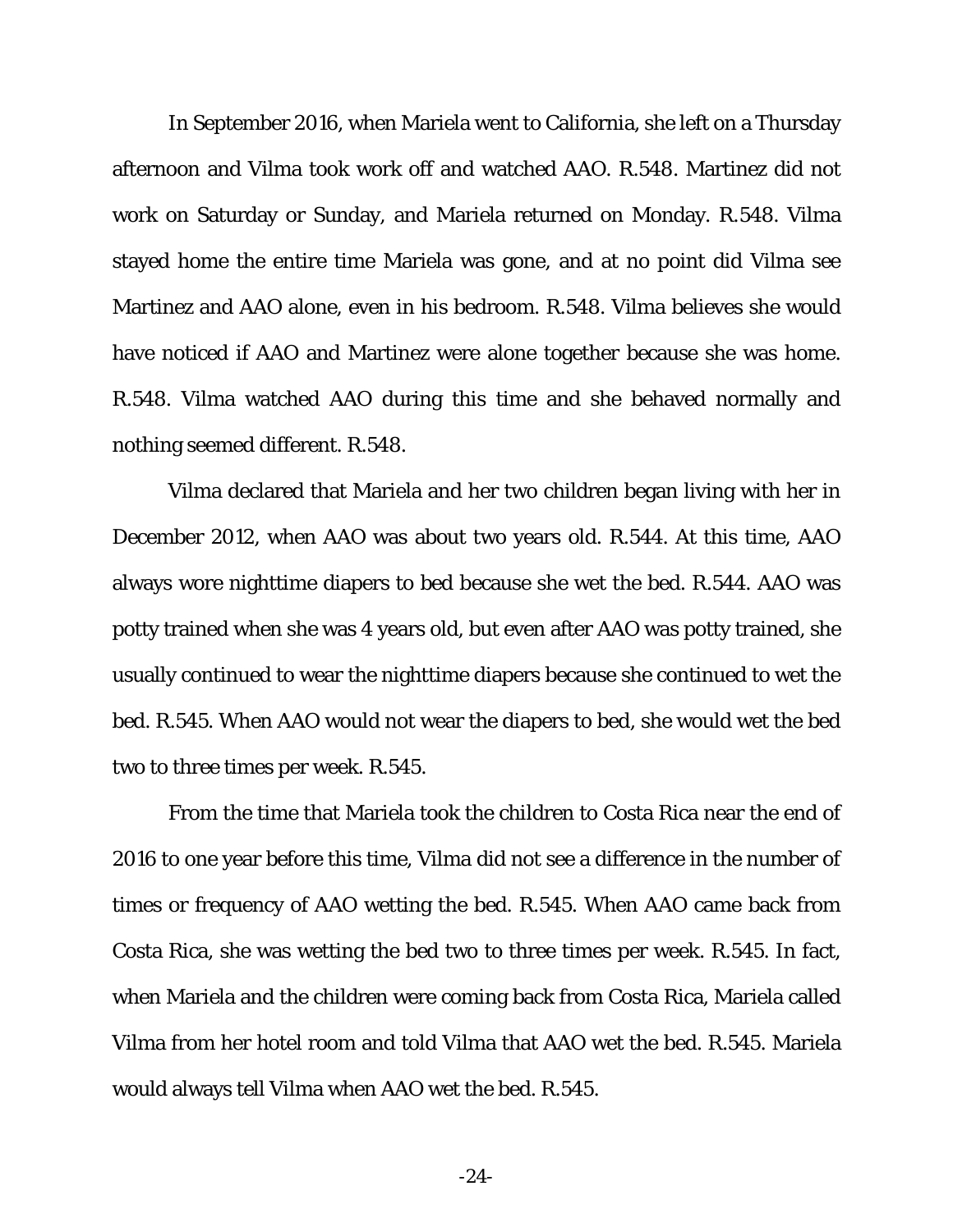Vilma declared that AAO did have nightmares, but she also played zombie video games and stayed up late at night. R.546. Vilma did not notice an increase in the frequency of the nightmares during 2016. R.546.

Vilma declared that AAO was a picky eater like many children, but the only times AAO would not eat is when she was sick. R.546. Vilma did not see AAO's appetite change after September 2016. R.546.

Vilma declared that throughout the time Mariela and AAO lived with her, AAO was always clingy with her mother. R.547.

Vilma declared that AAO and Martinez had a friendly relationship, and that did not change until about two weeks after Mariela and AAO came back from Costa Rica. R.547, 548. When Martinez and Vilma picked up Mariela and the children from the airport, AAO ran and hugged Martinez first and then she hugged Vilma. R.547. About two weeks after returning from Costa Rica, AAO stopped talking to Martinez and she would not talk very much with Vilma. R.548. Even during this time however, AAO never appeared scared of Martinez. R.548.

Two days before Martinez was arrested, Vilma asked Mariela why AAO was behaving different. R.549. Mariela told Vilma that she suspected AAO was abused. R.549. Vilma asked Mariela why she thought AAO was being abused, and Mariela said all the things that AAO is doing, wetting the bed, and the way she is acting. R.549. Vilma told Mariela to ask AAO, and Mariela said that AAO said that no one had been touching her. R.549. Vilma then asked Mariela who she thought did it, and Mariela said she did not know. R.549.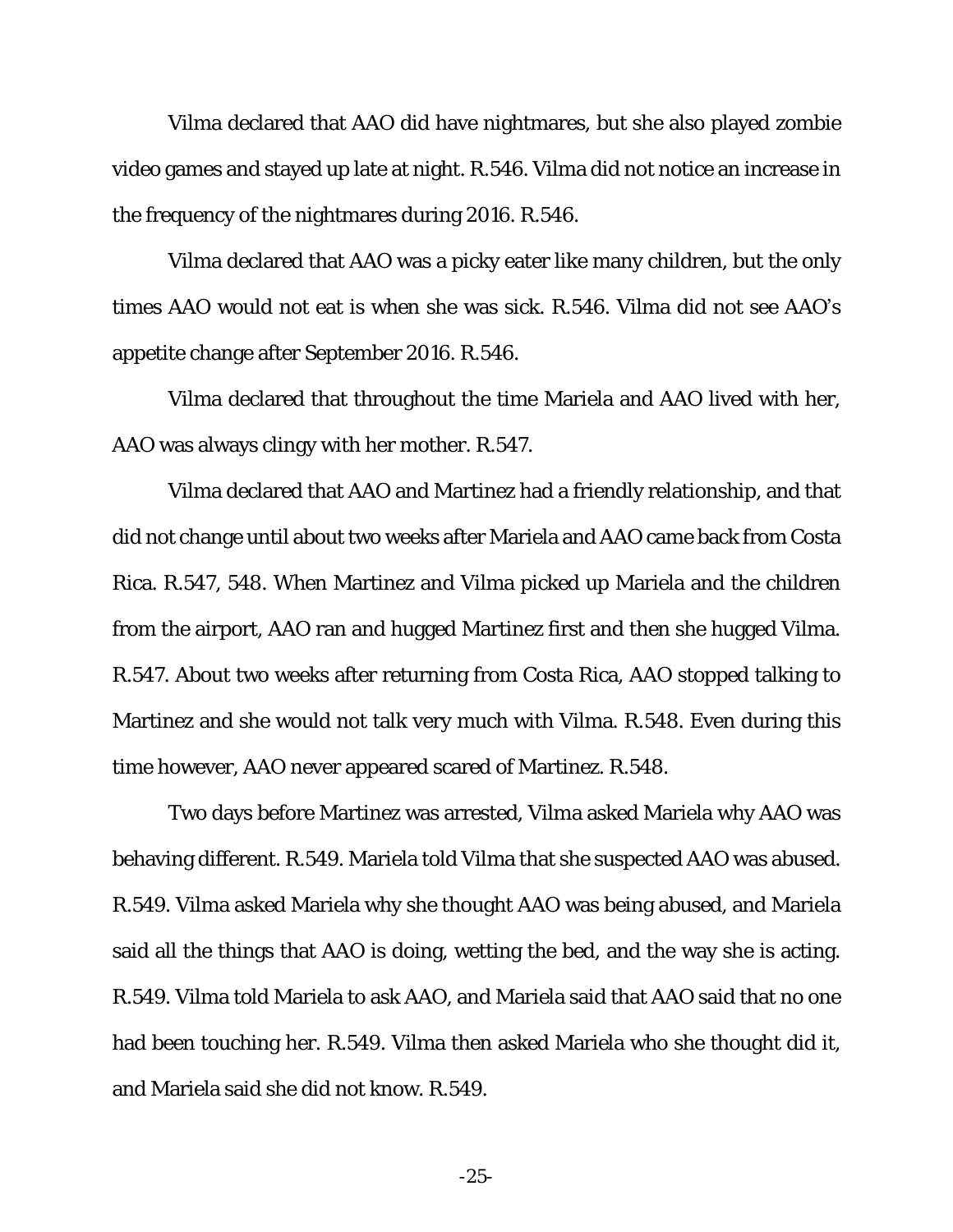Vilma declared that she never saw Martinez do anything inappropriate or act inappropriately with AAO. R.549. Vilma further declared that she would never subject AAO to abuse or allow anyone to abuse her. R.549.

Vilma further declared that on the second day of trial, trial counsel told her that he did not need her testimony. R.544. Vilma was not allowed to witness the trial so she did not understand why the attorney stated he did not need her testimony. R.544.

### **Testimony of Trial Counsel**

An evidentiary hearing on the Motion for New Trial was held on November 6, 2017. R.563. At the hearing, the State called Martinez's trial counsel to testify. R.598.

Trial counsel testified that he began practicing law two years ago. R.598-99. Counsel does not speak Spanish and Martinez speaks Spanish and his English is minimal. R.601. Counsel visited with Martinez a number of times in jail and at court. R.602, 605. Counsel reviewed Martinez's interrogation by the police after his office translated the interrogation to English. R.604. Counsel did not notice any *Miranda* issues. R.604.

Trial counsel testified he discussed with Martinez that these cases are very difficult "so the defenses would be to find inconsistencies within her statements." R.609. Another defense was that the police did not properly investigate the case because there were no interviews done with anyone else in the home. R.610.

-26-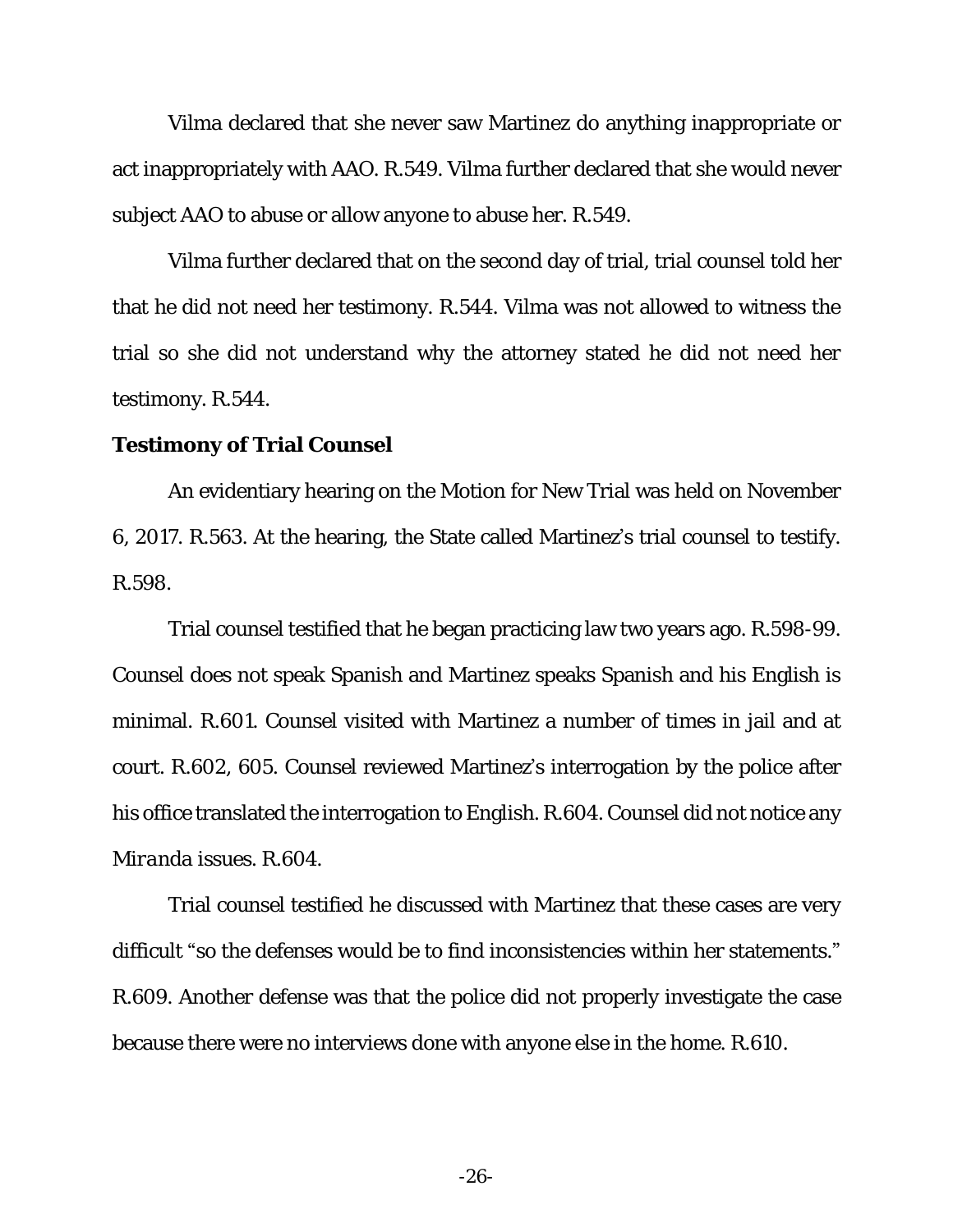Trial counsel testified that he discussed with Martinez numerous times and "at great **length**" about having his wife, Vilma, testify. R.610. Martinez thought that Vilma should be a witness and trial counsel and Martinez would go over questions and answers regarding Vilma's expected testimony. R.610-11. Counsel starting speaking with Vilma at least a month before trial about her expected testimony. R.611. Counsel went to Vilma's home, had Vilma meet with him in his office, and he spoke to Vilma on the phone regarding a possible defense. R.611-12. Regarding Vilma testifying at trial, counsel testified:

Early on in the case I thought it might be helpful to have her. We started to develop these questions. Ultimately, I decided it would not be beneficial to the case to put her on the stand.

R.612. Counsel testified he decided not to put Vilma on the stand because "oftentimes the extreme positions she was taking with her answers, I believed it led to what I believed would lead to a jury finding her not credible." R.613. Counsel stated, "the first time I really thought I won't be putting [Vilma] on the stand" was the night before the last day of trial.<sup>3</sup> R.614.

Trial counsel admitted he did not tell Martinez that he would not let Vilma testify until after the State rested. R.613, 617. Martinez was not happy with this decision because Vilma "knows things that will help win the case" and Martinez wanted her to testify. R.613, 616. Martinez told counsel that he wanted Vilma to testify but counsel said no. R.617.

 $\overline{a}$ 

<sup>3</sup> Mariela, AAO and Officer Lee testified on the first day of trial. R.223.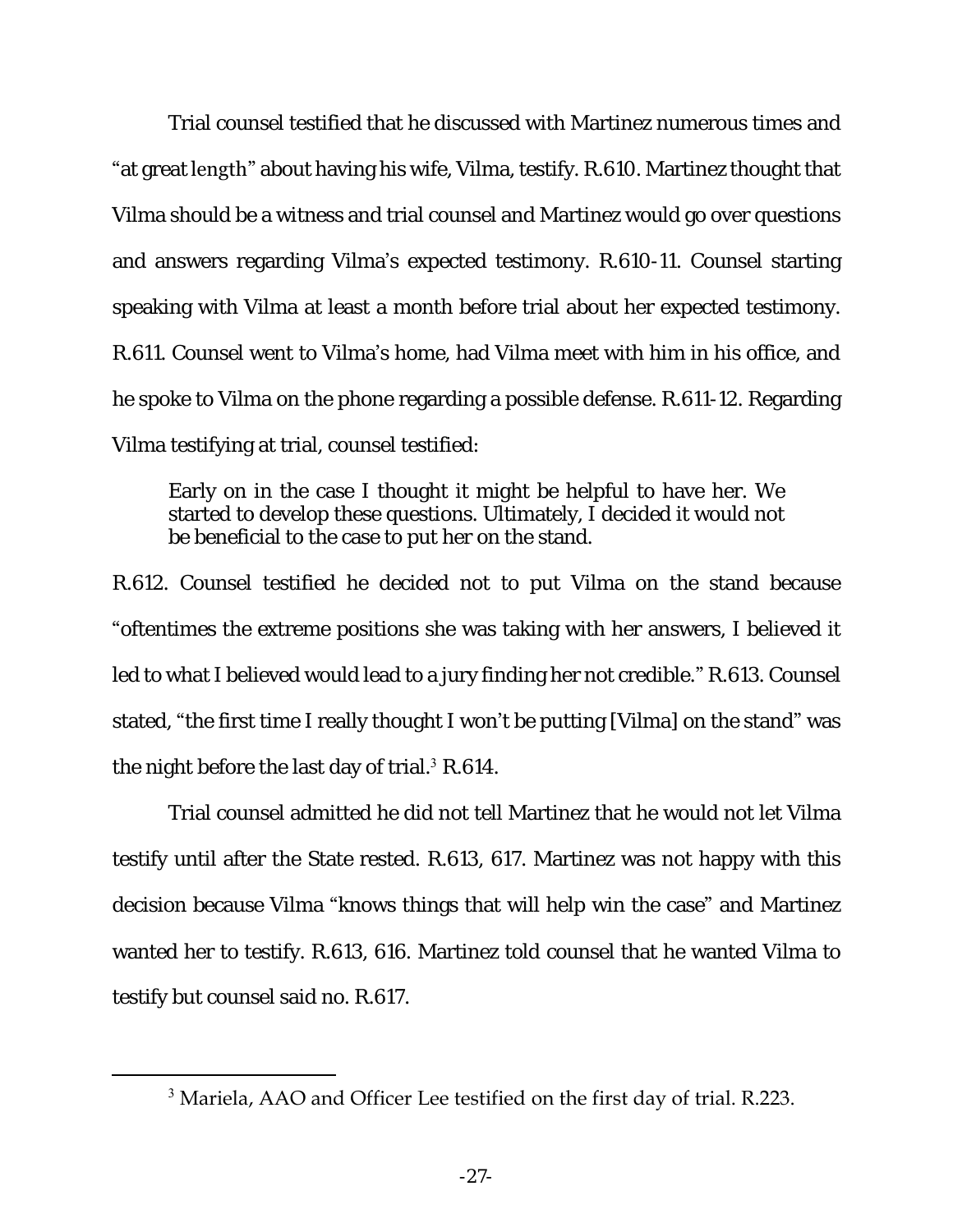Trial counsel testified that the night before the last day of trial, he informed Martinez that he was leaning towards advising him not to testify. R.619. On the last day of trial after the State rested, while sitting at counsel table in the courtroom, counsel advised Martinez not to testify, and counsel testified that Martinez did not have much of a reaction and "there didn't appear to be an objection." R.619-20, 621, 626. Counsel further stated, "I don't recall him putting up any objection or any – basically a non-response." R.626. When asked, "So [Martinez] did not indicate one way or the other," trial counsel testified, "Not  $-$  not to my recollection." R.626.

On cross examination, trial counsel admitted that Martinez said "early on that he wanted to testify." R.621. Counsel further admitted that when he advised Martinez on the last day of trial to not testify, counsel believed the jury would acquit Martinez without his testimony. R.622, 652.

Trial counsel conceded that Martinez maintained his innocence and that he wanted to testify, and that he advised Martinez not to testify because counsel believed the outcome was going to be an acquittal. R.623. Counsel testified he was surprised that Martinez was found guilty. R.623. Counsel admitted that "a big part of" advising Martinez not to testify was because AAO gave a different story on the stand and counsel was convinced he had won the case and he did not need Martinez to testify. R.631, 652.

Trial counsel testified that the types of questions he had asked Vilma related to her being in the home when the alleged abuse occurred, her relationship with

-28-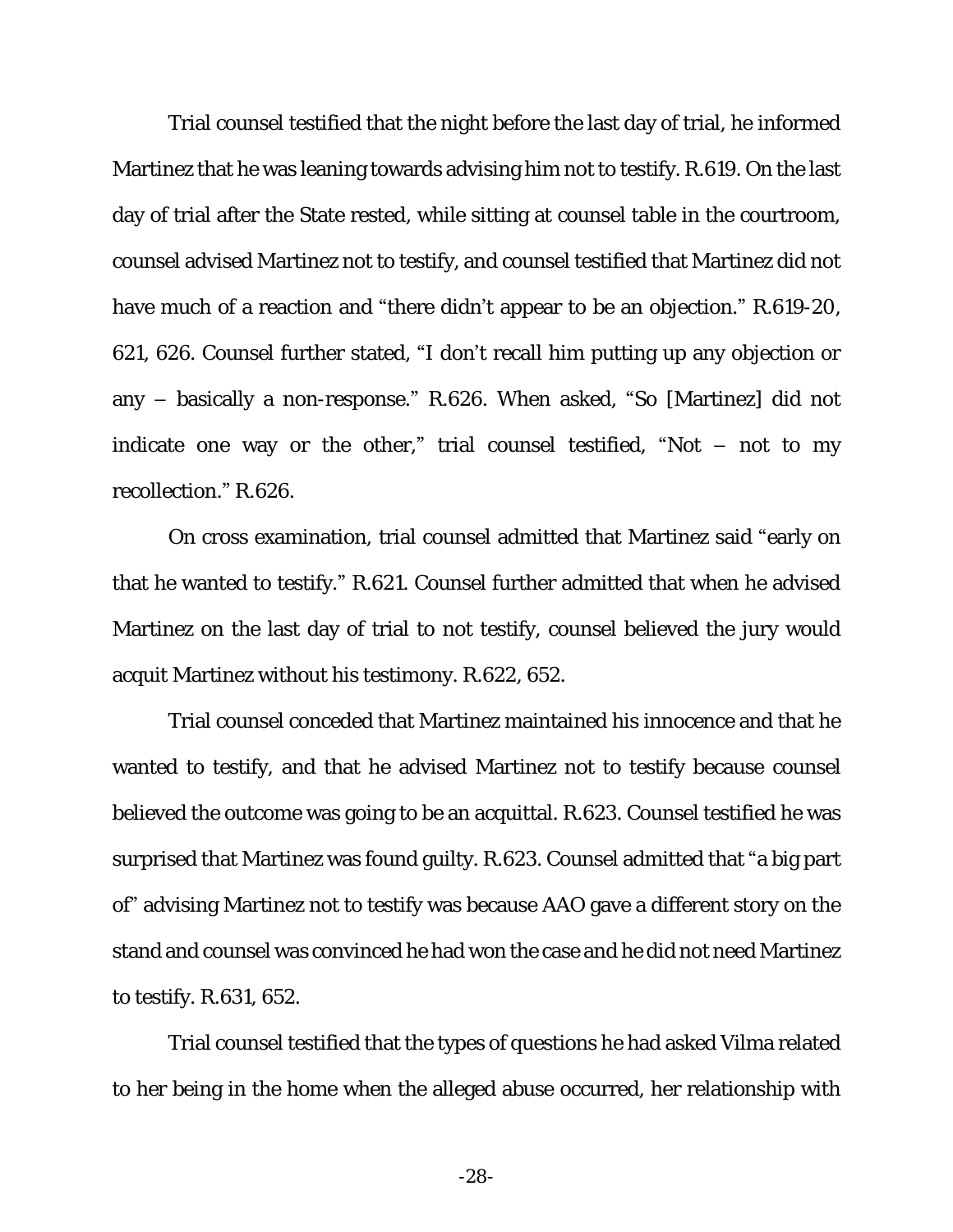Martinez, her interactions with AAO in the home, how long AAO had lived in the home, and her observations of AAO wetting the bed and AAO's nightmares. R.614.

Regarding trial counsel's decision not to call Vilma as a witness, counsel admitted he knew that Vilma would contradict some key points of Mariela's testimony. R.633. Counsel new that Vilma would contradict Mariela's testimony related to AAO's bed wetting history because AAO was still wetting the bed and had always been wetting the bed, but he could not recall the other issues. R.633, 636. Counsel could not recall if he had asked Vilma about AAO being a picky eater, whether AAO lost her appetite, or whether AAO was clingy with her mother. R.637- 38. Counsel thought he asked Vilma about AAO's headaches, but he could not recall Vilma's response. R.637-69. Counsel also could not recall Vilma's response to his questions whether AAO had been examined by a physician while living with Vilma, AAO's medical history, whether AAO's relationship with Martinez changed over time, whether AAO's relationship with Vilma changed, or whether the door to the bedroom remained open or closed when Mariela was in California. R.638-642. Counsel also could not remember what Vilma talked to Mariela about regarding Mariela thinking that AAO might have been abused. R.643.

Trial counsel did remember that Vilma stated that AAO and Martinez had a good relationship. R.638. Counsel also remembered Vilma would have testified that she never saw AAO and Martinez alone in the bedroom. R.639. Counsel remembered that Vilma said when Mariela was in California that AAO's behavior

-29-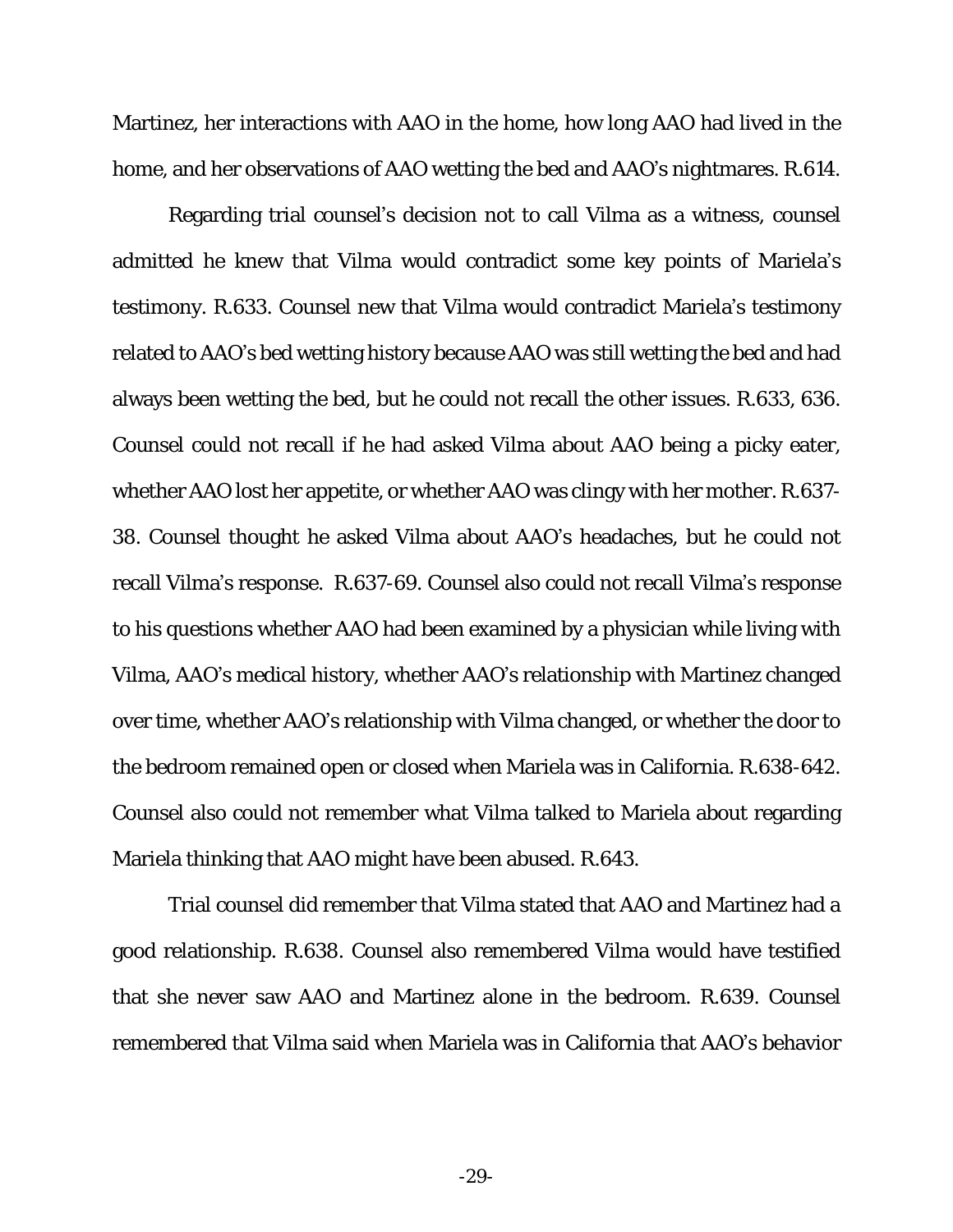was normal. R.641. Counsel also remembered that Vilma said AAO's behavior was normal the weeks after Mariela came back from California. R.642.

Trial counsel also went to the home and conducted a sound test of the bedroom, and he stated that if the bedroom door was shut, and a person in the bedroom spoke in a normal voice, "it was difficult to hear that person in the kitchen. You could vaguely make out someone was talking. If the voice was elevated at all it became quite clear that somebody was in there, and even to the point you could hear what they were saying." R.641. Counsel admitted the jury never heard this testimony regarding the ability to hear conversation in the bedroom from the kitchen. R.641.

When asked if he could remember any contradictions between what Vilma's testimony would be in regards to Mariela's testimony, trial counsel testified "I don't recall specifics, but I do remember there were many contradictions." R.644.

On cross-examination, trial counsel testified he determined the night before the last day of trial that Vilma's testimony "likely could be found not credible." R.645. Counsel testified Vilma was very emotional, but that was not the reason he decided to not put her on the stand. R.633-34. Asked if Vilma ever lied to him, counsel stated, "Vilma's story, her time lines, was [sic] inconsistent." R.645. Despite a number of questions as to how Vilma's statements were inconsistent, counsel was unable to provide a single example. R.646-47.

At the end of trial counsel's testimony, the prosecutor asked the trial court whether trial counsel could go back to his office and review his notes and come

-30-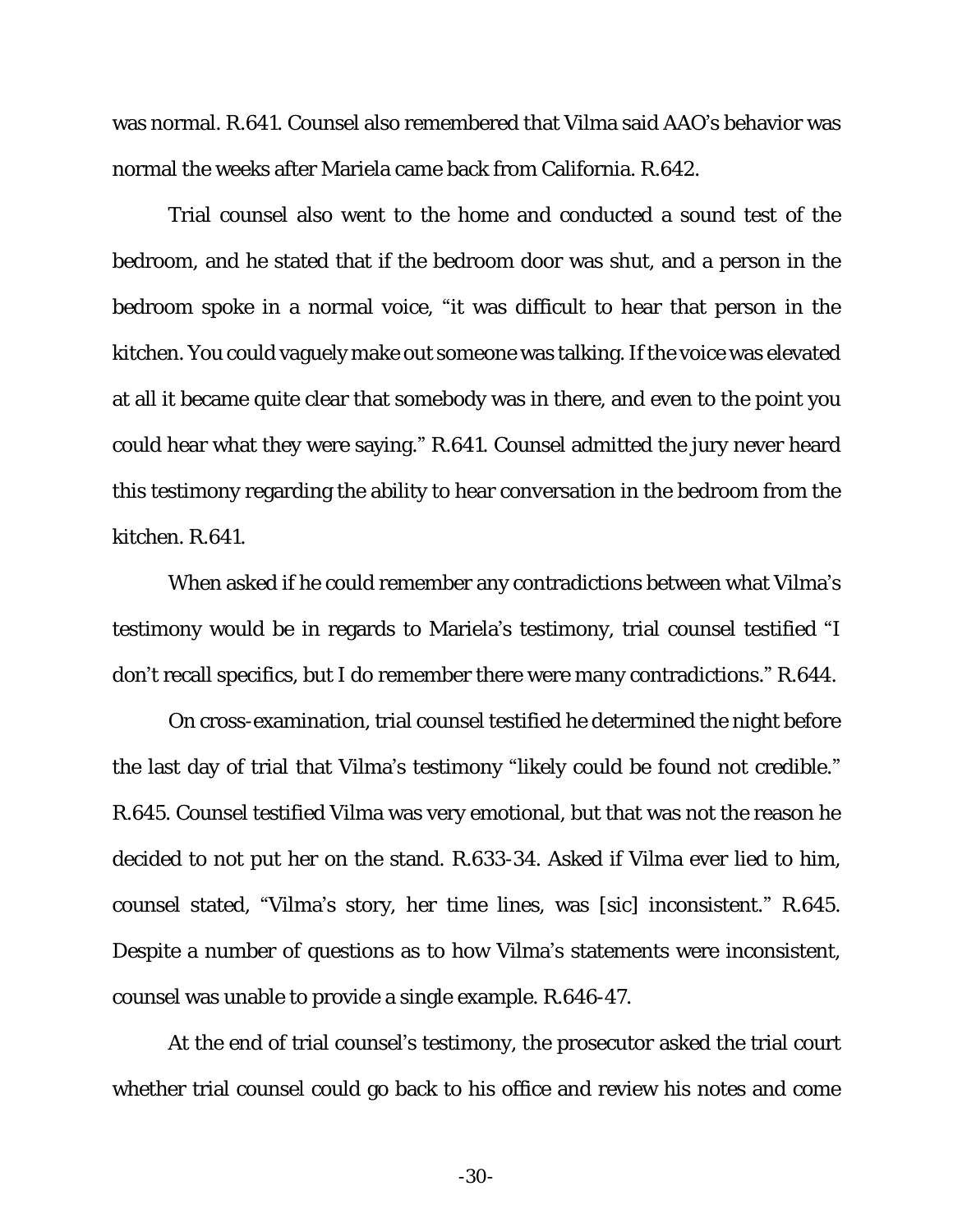back and testify with more specificity. R.667. The trial court gave the State leave to allow trial counsel a chance to review his notes. R.668. Despite this opportunity, the State presented no further testimony nor written statements from trial counsel. **Declaration of Gilberto Martinez**

In response to trial counsel's testimony, Martinez submitted a declaration stating he told trial counsel he wanted to testify at trial to let everyone know of his innocence. R.708. Martinez understood that trial counsel was going to call his wife to testify at trial. R.709. On the second day of trial, trial counsel told Martinez that he should not testify and that his wife would not be testifying. R.709. Martinez told trial counsel that he wanted to testify and that he wanted his wife to testify, but trial counsel would not listen. R.709.

#### **Ruling on Motion for New Trial**

 $\overline{a}$ 

On January 29, 2018, the trial court held arguments on Martinez's Motion for New Trial and entered its ruling from the bench. R.717, 868-93. 4

Regarding trial counsel's decision to not call Vilma to testify, the trial court found that trial counsel "acted within the reasonable standard of care for a defense attorney." R.887. The trial court found that trial counsel's decision was a strategic decision because trial counsel "did not believe that the testimony from Ms. Rasmussen … nor the defendant was necessary in order to avoid a conviction." R.888. The trial court added, "any testimony by either would have been subject to

<sup>4</sup> The relevant portion of the transcript is attached as Addendum A.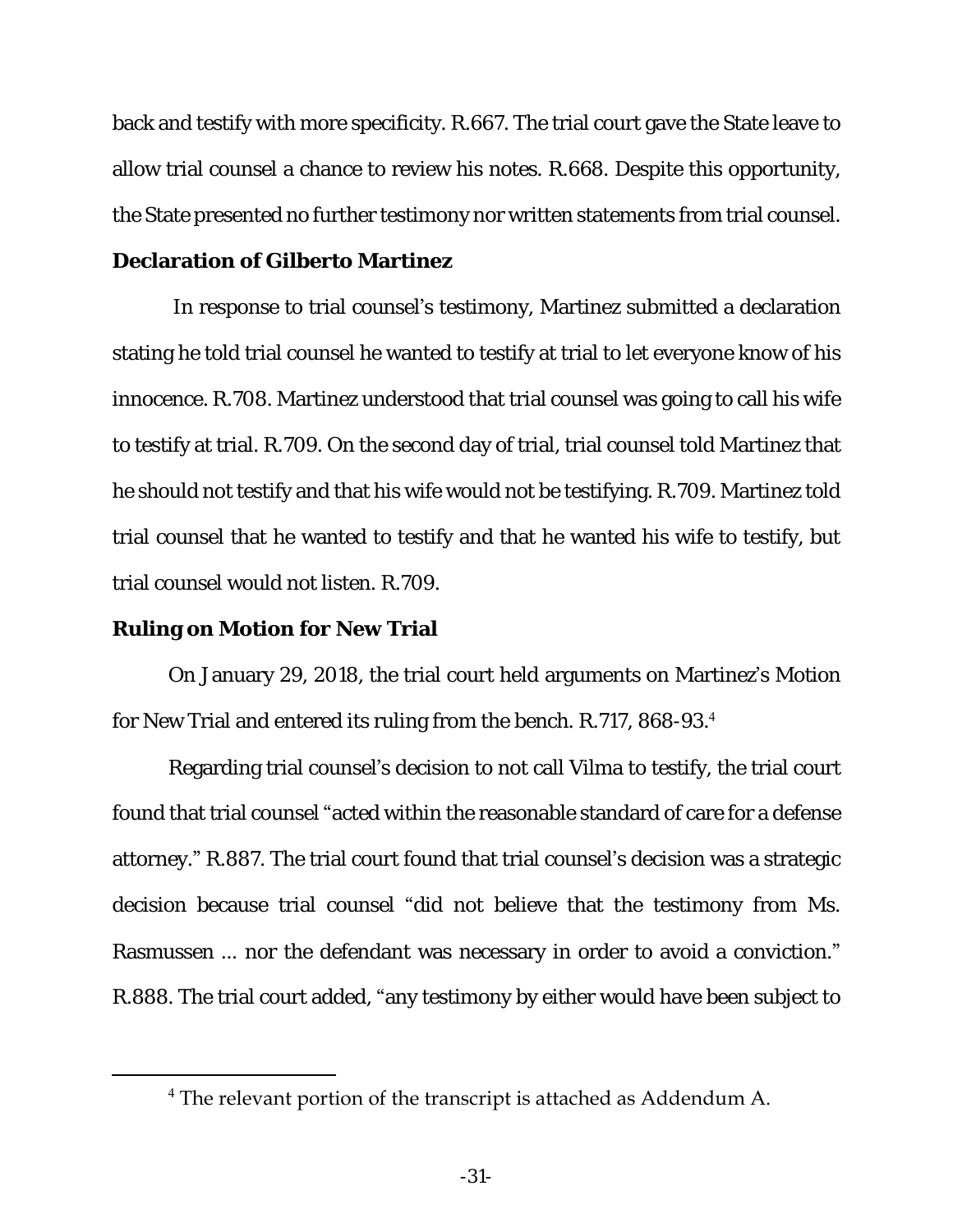cross examination, which could have potentially harmed the defendant's case." R.888.

The trial court further found that even if trial counsel's decision to not call Vilma to testify was unreasonable, the trial court found "that defendant has not affirmatively proved that testimony of Ms. Rasmussen and the defendant would have changed the outcome of the trial…." R.888.

Regarding trial counsel's failure to move to suppress Martinez's statements made in the police interrogation, the trial court found such failure constituted ineffective assistance of counsel. R.889, 890-91. The trial court further found, however, that such error was harmless and would not have changed the outcome of the trial. R.889. The trial court elaborated:

The Court finds that even if prior counsel timely filed a motion to suppress, and the police interview was excluded, it would likely not have changed the outcome of the case. The Court finds that at trial the victim was a credible witness, and described in detail the events of the case, knowing that as a child she would be unlikely to have acquired these specific details from other people around here. Also note that at the preliminary hearing, state [sic] declined to call the police officers who interviewed the defendant, indicating that their testimony was not essential to prove the elements of the case.

### R.886-91.

The trial court did not address Martinez's contention that trial counsel failed to obtain Martinez's wavier of his right to testify at trial, in violation of his constitutional rights, other than finding that trial counsel's strategic decision to not have Martinez testify would not have changed the outcome. R.877, 888, 886- 91.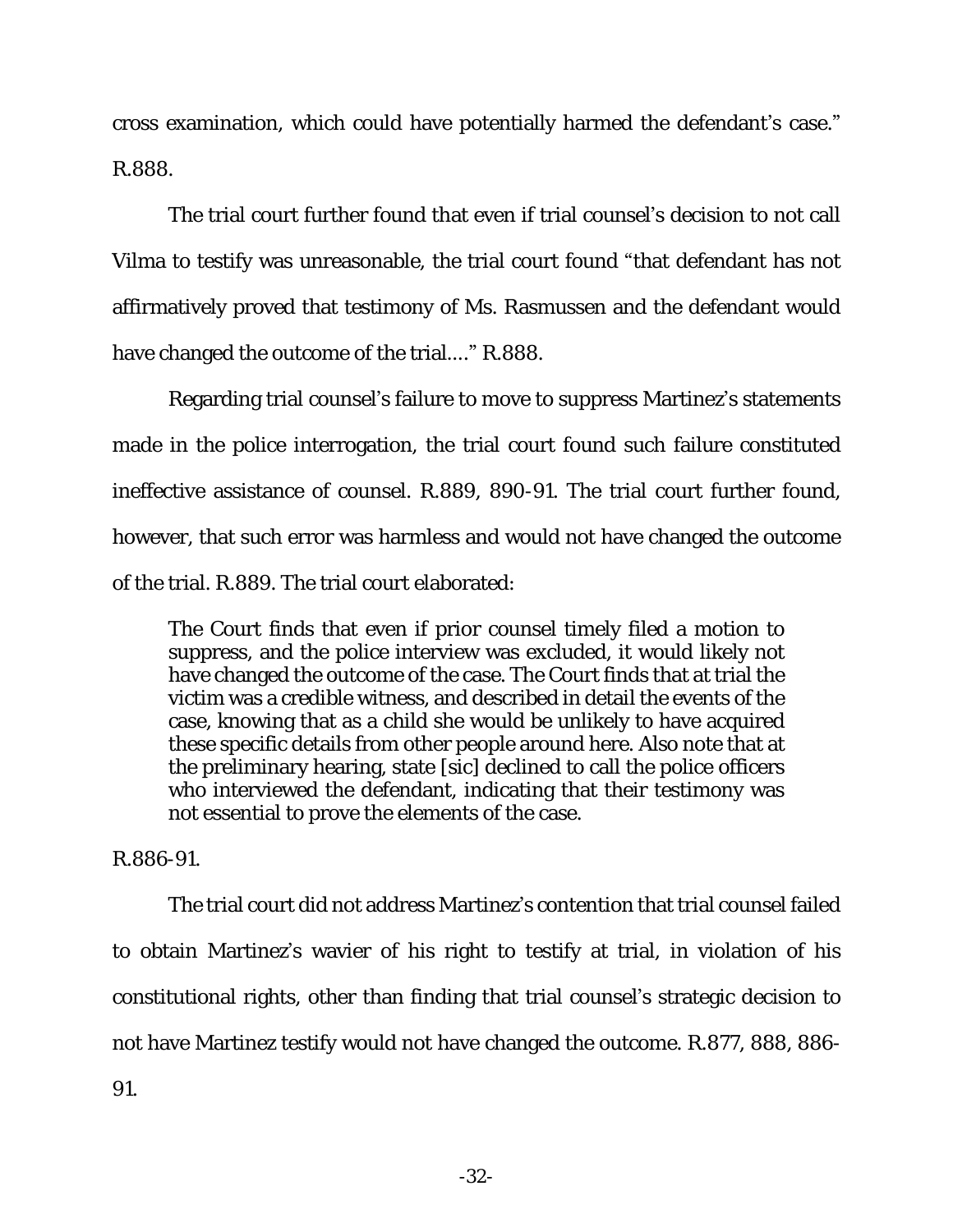#### **C. DISTRICT COURT'S JUDGMENT UNDER REVIEW**

Martinez appeals from the trial court's denial of his Motion for New Trial, set forth in the oral ruling entered on January 29, 2018, R.868-93.

Martinez also appeals from the judgment, sentence and commitment of the Fourth District Court entered on February 5, 2018, wherein Martinez was sentenced on both counts to an indeterminate term of not less than twenty-five years and which may be life in the Utah State Prison, with the two counts to be served concurrently with each other. R.723-24.

Martinez timely filed a Notice of Appeal on February 16, 2018. R.726.

#### **SUMMARY OF ARGUMENT**

 The State put on unrefuted evidence that in September 2016, when AAO was five years old, Martinez sodomized AAO in his bedroom twice while Vilma was in the kitchen. The State also put on unrefuted evidence that AAO had the symptoms of a sexually abused child.

Vilma Rasmussen's testimony would have controverted the testimony that AAO had the symptoms of an abused child and her testimony would have made AAO's allegations of abuse implausible.

Yet trial counsel refused to call Vilma as a witness and counsel failed to controvert any of the State's evidence or impeach the credibility of the State's witnesses.

Trial counsel also failed to move to suppress Martinez's statements in a police interrogation, which the State used to impeach Martinez's credibility.

-33-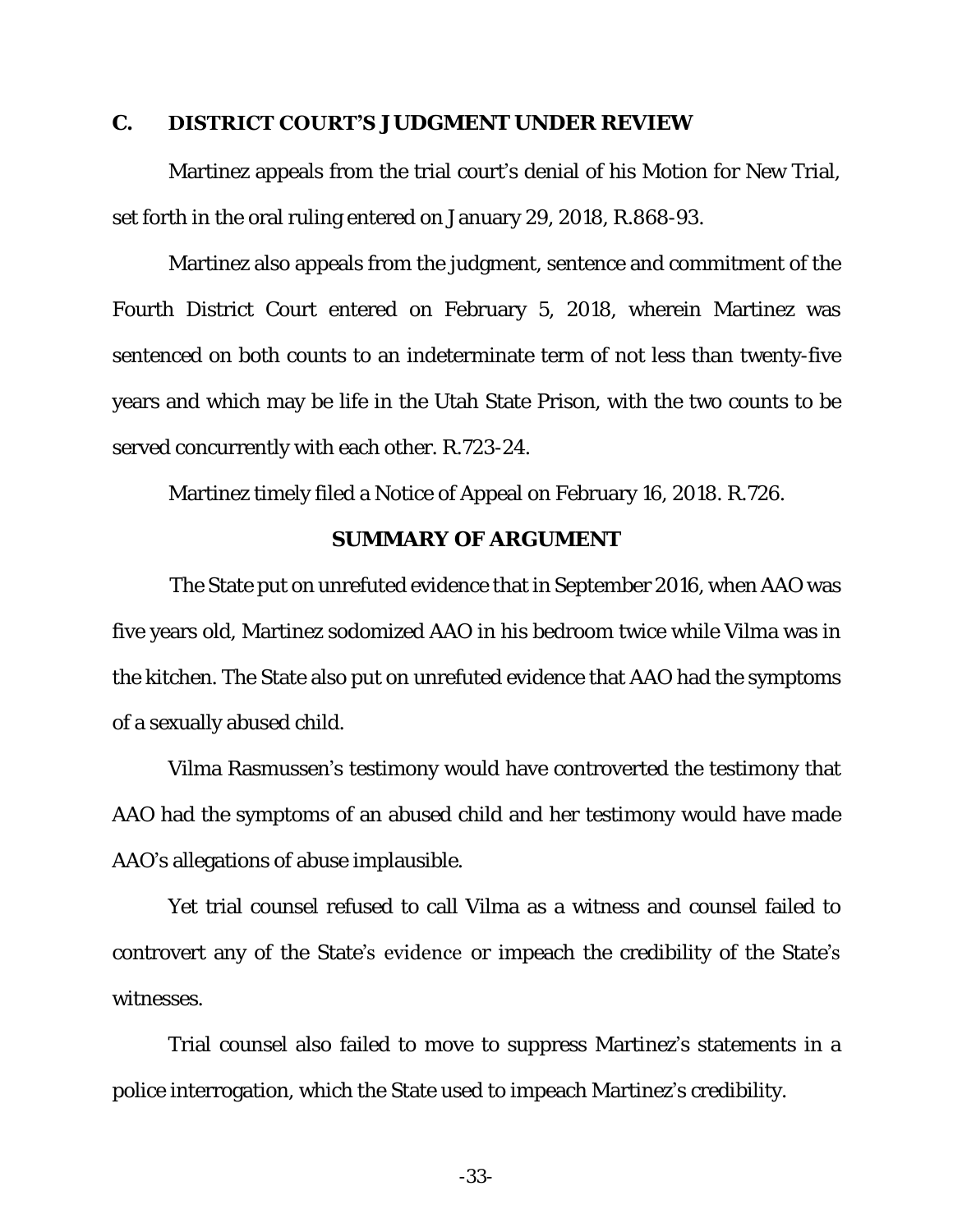Trial counsel's failure to put on a defense and his failure to move to suppress the police interrogation constitute ineffective assistance of counsel. These errors affected the entire evidentiary landscape of the trial. But for counsel's errors, the outcome would have been different.

Alternatively, trial counsel was ineffective for advising Martinez to not testify and for failing to obtain Martinez's waiver of his right to testify. But for this error, the outcome would also have been different.

### **ARGUMENT**

**I. TRIAL COUNSEL'S REFUSAL TO PUT ON A DEFENSE AND HIS FAILURE TO MOVE TO SUPPRESS THE POLICE INTERROGATION CONSTITUTE INEFFECTIVE ASSISTANCE OF COUNSEL, AND BUT FOR TRIAL COUNSEL'S ERRORS, THE OUTCOME WOULD HAVE BEEN DIFFERENT**

Trial counsel did not call a single witness on Martinez's behalf, and trial counsel refused to allow AAO's own grandmother to testify in Martinez's behalf. Had Vilma testified, she would have contradicted most of Mariela's testimony that AAO had the symptoms of a sexually abused child. Vilma's testimony further would have shown that AAO's allegations of abuse were implausible.

Trial counsel also failed to move to suppress Martinez's statements made during the police interrogation, which the State used to show the jury that Martinez lacked credibility because a police officer testified that Martinez changed his story when confronted with AAO's allegations.

Refusing to allow Vilma to testify and failing to move to suppress the police interrogation were not sound trial strategy, and counsel's errors deprived Martinez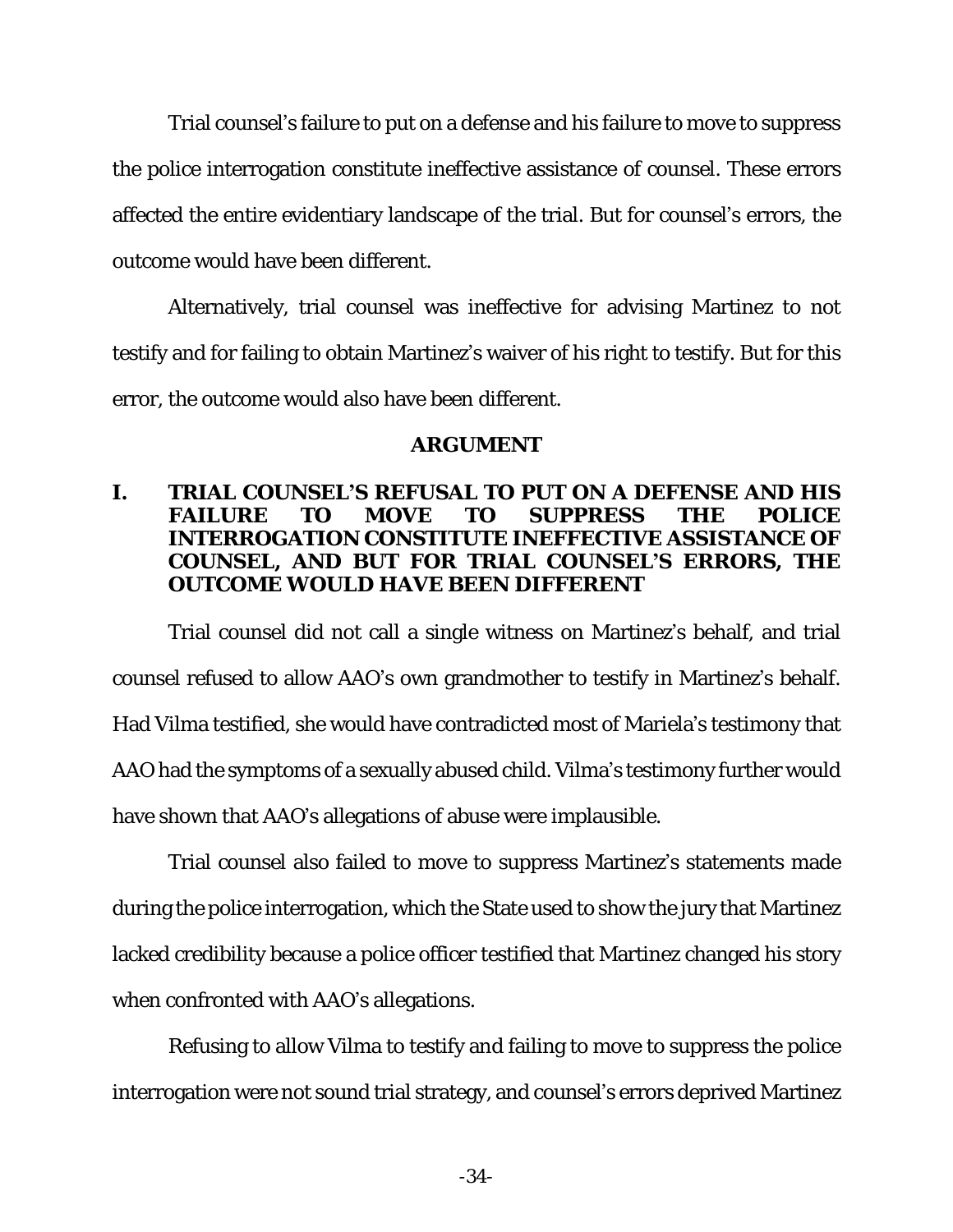of a fair trial. Had counsel called Vilma to testify and moved to suppress Martinez's statements, the outcome would have been different.

Martinez appeals both the trial court's ruling denying his Motion for New Trial and the trial court's sentence, judgment and commitment below.<sup>5</sup>

In *State v. Hay*, 859 P.2d 1 (Utah 1993), the Utah Supreme Court held, "when a trial court has heard a motion based on ineffectiveness of counsel, we afford the trial court's conclusions no deference but review them for correctness. The trial court's factual findings, however, will be set aside only if they are clearly erroneous." *Id*. at 4-5.

The Sixth Amendment to the United States Constitution guarantees the accused the "Assistance of Counsel for his defence." *State v. Garcia*, 2017 UT 53, ¶35, 424 P.3d 171. The United States Supreme Court recognizes that "the right to counsel [for his defence] is the right to the effective assistance of counsel." *Strickland v. Washington*, 466 U.S. 668, 686 (1984) (citation omitted). To determine whether an accused receives effective—or ineffective—assistance of counsel, a reviewing court engages in a two-part test:

First, the defendant must show that counsel's performance was deficient. This requires showing that counsel made errors so serious that counsel was not functioning as the "counsel" guaranteed the defendant by the Sixth Amendment. Second, the defendant must show that the deficient performance prejudiced the defense. This requires showing that counsel's errors were so serious as to deprive the defendant of a fair trial, a trial whose result is reliable.

 $\overline{a}$ 

<sup>5</sup> Martinez does not challenge the trial court's finding that trial counsel's performance was deficient for failing to move to suppress the police interrogation.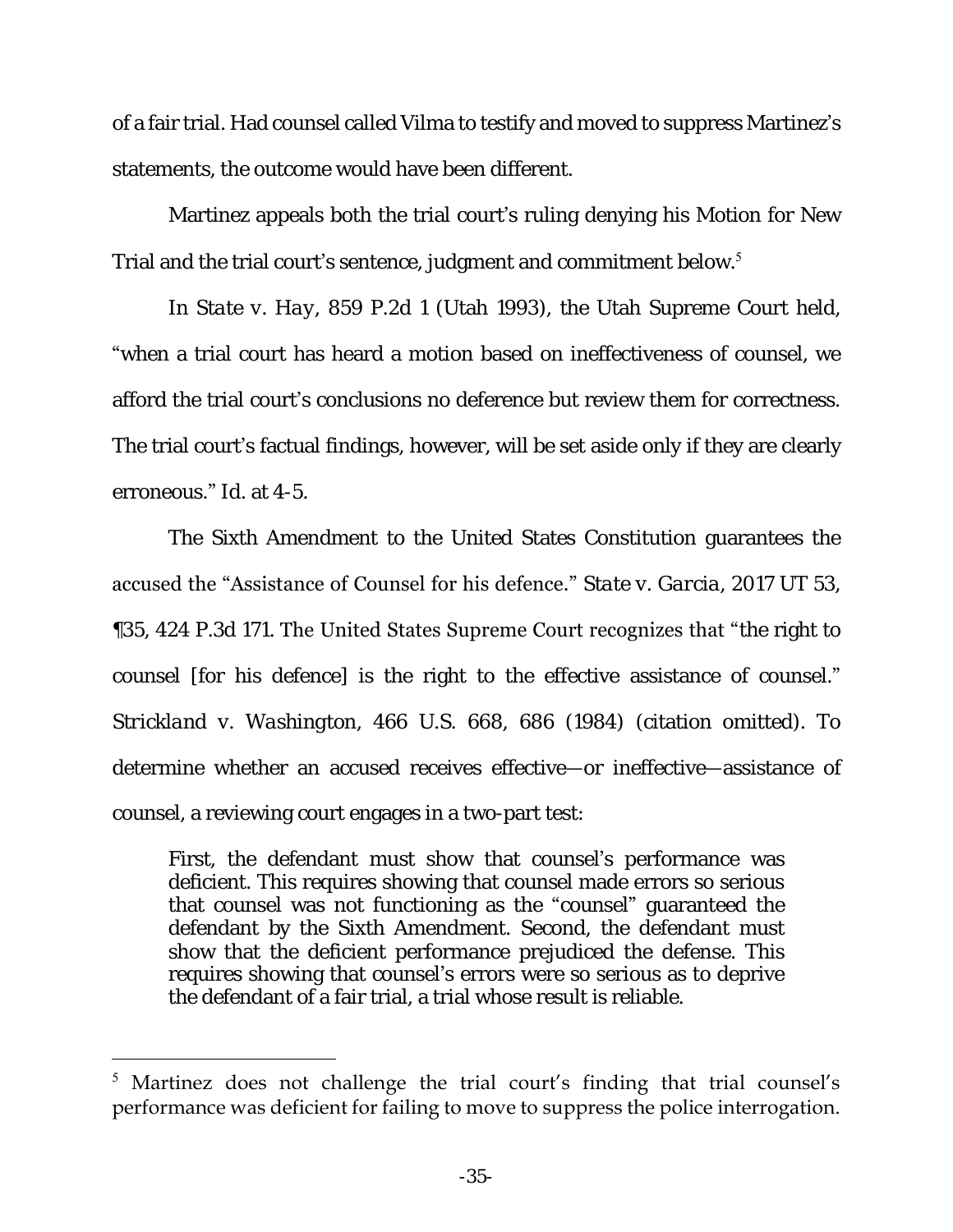*Id*. at 687. The "defendant must show that there is a reasonable probability that, but for counsel's unprofessional errors, the result of the proceeding would have been different." *Id*. at 694. A "reasonable probability is a probability sufficient to undermine confidence in the outcome." *Id*. "In making this determination, an appellate court should consider the totality of the evidence, taking into account such factors as whether the errors affect the entire evidentiary picture or have an isolated effect and how strongly the verdict is supported by the record." *State v. Templin*, 805 P.2d 182, 187 (Utah 1990) (*citing Strickland*, 466 U.S. at 694).

**A. Trial counsel was ineffective for refusing to allow Vilma Rasmussen to testify in Martinez's defense.**

Vilma's testimony would have contradicted Mariela's testimony on key points, thereby leaving doubt whether AAO had symptoms of an abused child and leaving doubt as to whether Martinez could have possibly abused AAO.

The State's main witness was AAO. AAO testified in explicit detail on direct examination how Martinez put her on her grandma's bed and "put his private into, into mine." R.317. AAO further testified that Martinez also put his private "In my mouth." R.317. AAO was able to testify that this abuse occurred when her mother was in California. R.317. AAO also testified the abuse happened five times while her mom was in California. R.319.

AAO described Martinez's "private" as "kind of like a snake, most boys have it" and it is used "mostly for peeing." R.318-19. AAO further testified that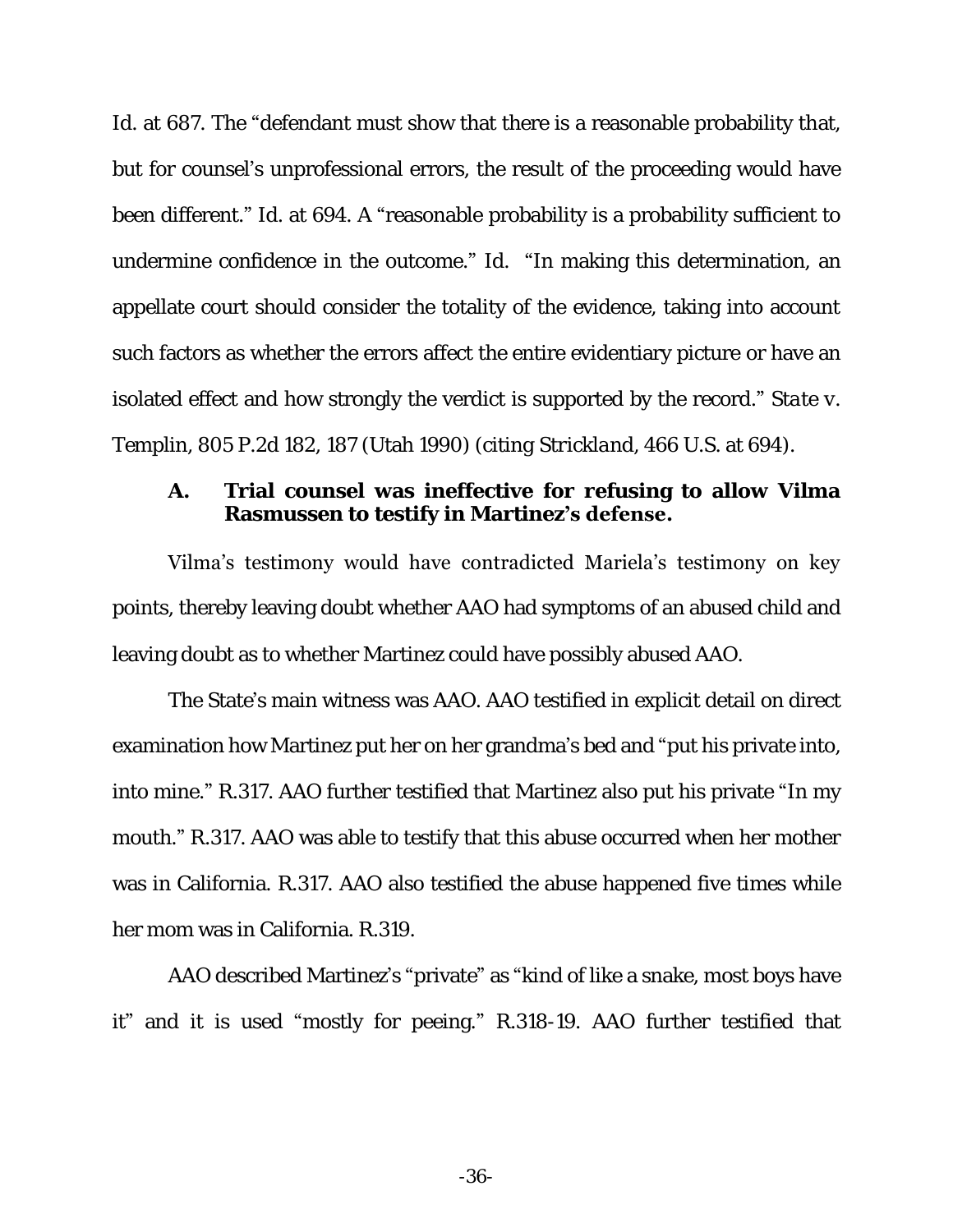Martinez's "private" was positioned "like on the bottom, like on this side between the legs." R.318.

On cross-examination, trial counsel elicited from AAO that when Martinez did this to her, white stuff would come out. R.333. Counsel also elicited from AAO further testimony that the white stuff "was gross" and that "I would just like wash my mouth in the bathroom and hide in my room." R.334. Apparently, counsel elicited this testimony from AAO to try to show that her mother was coaching her, because Mariela told AAO that white stuff would come out when this happened. R.332-33.

Through cross examination and through the playing of the CJC video, counsel was able to show that AAO delayed disclosing the rape until the time of trial. R.317-19, 951-56.

Mariela, AAO's mother, testified that AAO was potty trained at three and she rarely had accidents. R.288. Mariela testified when AAO turned five, AAO "started backing off" from Martinez. R.262-63. At the same time, AAO "started to be very clingy to me, very afraid" and if she was alone, "she would panic." R.263. At the same time "AAO also started bed wetting. She started having nightmares. She would get headaches, stomach aces, high fevers." R.263. The doctors were unable to diagnose the cause of her problems. R.263. AAO's "appetite decreased completely" during this time and she was "afraid to swallow." R.264. AAO also wet the bed every night. R.303.

-37-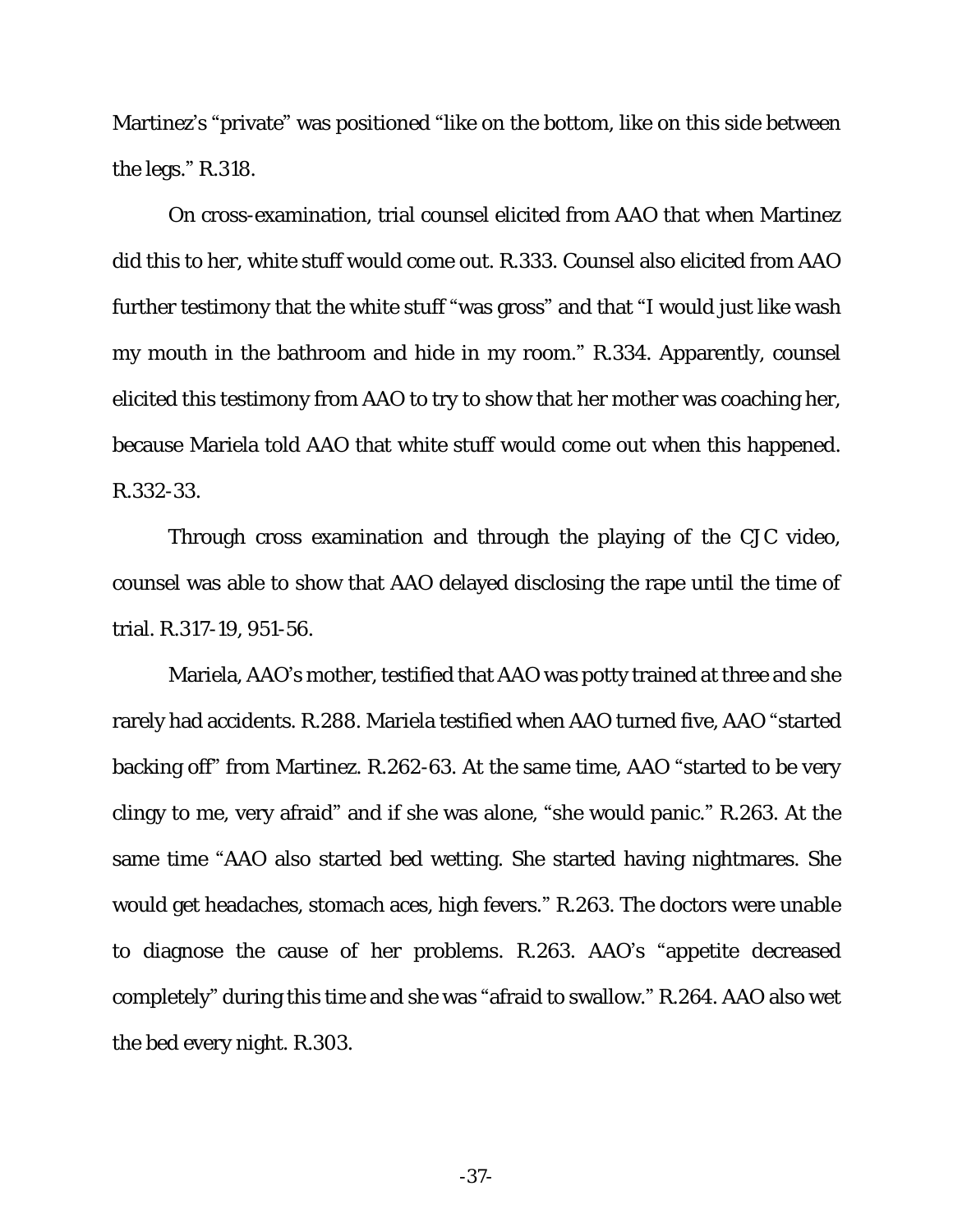Mariela further testified that at the end of 2016, when Martinez came home from work, AAO stopped going into his bedroom and she would instead run into her bedroom and hide. R.264.

Mariela testified that she was not working from July 2016 for medical leave to help AAO, and she took AAO out of daycare. R.286-87. AAO's symptoms started getting better when Mariela stopped working, but she continued to wet the bed and to have nightmares and headaches. R.287.

Mariela testified that when she took AAO to Costa Rica in December 2016 for two months, AAO stopped wetting the bed. R.267-68. About one week after returning from Costa Rica, AAO started wetting the bed again and started having nightmares again. R.268.

Mariela testified she started searching the internet for symptoms of child abuse and believed her daughter had most of the symptoms. R.269. Mariela asked her daughter if anyone had done anything bad to her, and eventually, AAO disclosed that Martinez had put his private parts in her mouth twice. R.269-70, 271, 298.

The State's witness, Lori Findeis, a licensed clinical social worker, confirmed that extreme isolating behaviors or extreme clinginess, nightmares or difficulty sleeping, bet wetting, and loss of appetite are symptoms usually reported by parents of sexually abused or allegedly sexually abused children. R.247-28.

Officer Lee gave damning testimony that during Martinez's interrogation, after telling Martinez about AAO's disclosure, Martinez said that AAO had never

-38-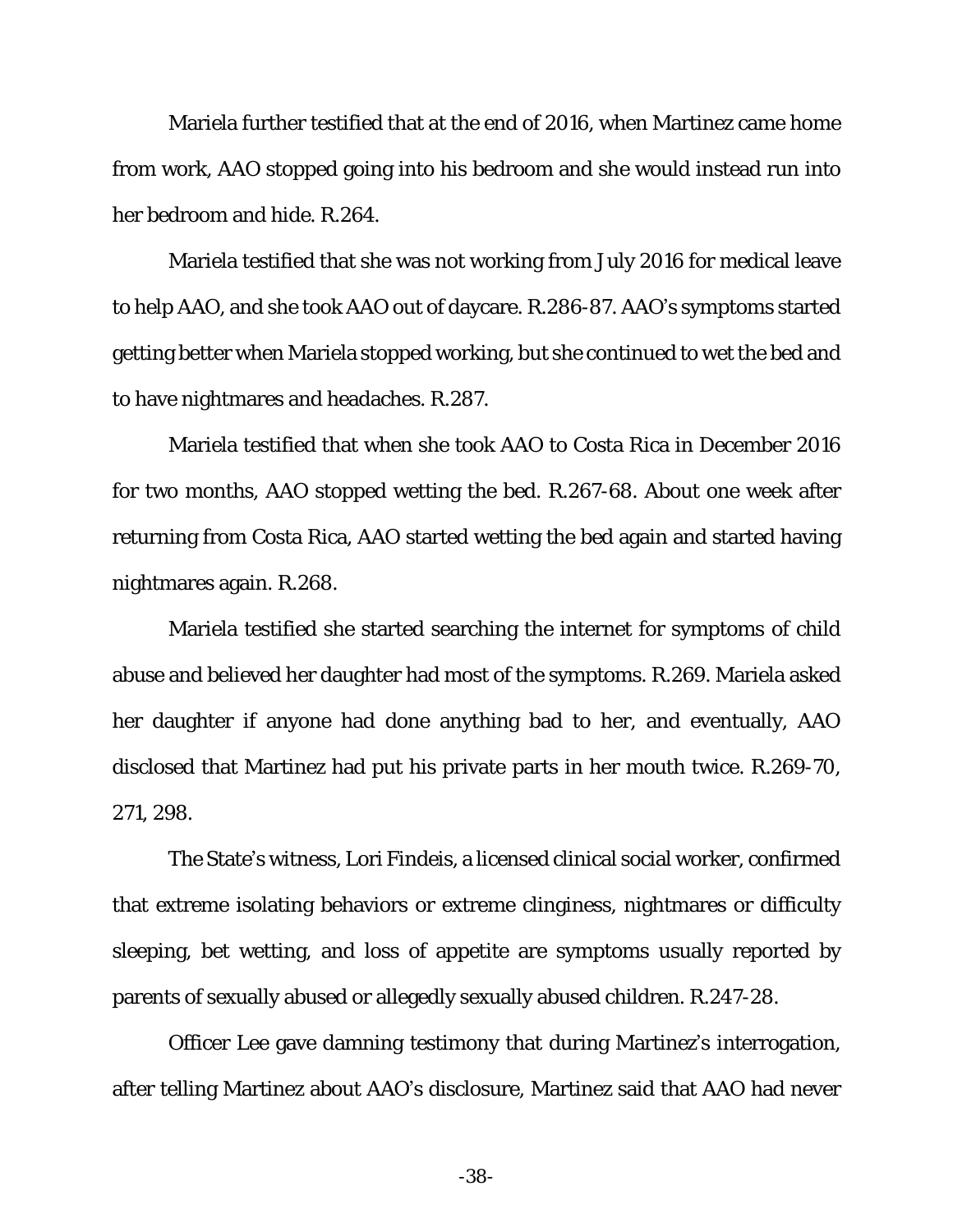been in his room before and every time AAO is around him that Vilma or Mariela are present. R.347-48. Officer Lee further testified that when he asked Martinez what happened when Mariela was gone to California, Martinez "made it sound like he wasn't there at first." R.350. Officer Lee then testified that Martinez changed his story later in the interview and admitted that AAO had been in her room once or twice when he Officer Lee said, "So you're telling me that in the time that you guys have lived together, three, four years, living in a small house, she's never been to your room at all?" R.351. The prosecutor had Officer Lee repeat this story three times to the jury. R.351, 357, 370.

On cross-examination, trial counsel used his own uncertified translation and transcription of the interview to try to show that Martinez did not change his story later during the interview, but that Martinez may have disclosed that AAO did come in the room just after Martinez first said that she had never come into the room. R.361. But on re-direct, Officer Lee again testified that Martinez changed his story with respect to whether or not AAO was in the room alone with Martinez. R.370. And Officer Lee testified that his report was prepared from the recording he made of Martinez's interrogation, and that he had never seen the transcript prepared by trial counsel. R.366.

Notably, there was no physical evidence that AAO was abused by anyone, let alone by Martinez. Nor were there any eye-witnesses to the alleged abuse. Even Mariela admitted she never saw blood in AAO's underwear that would have supported AAO's story that Martinez raped her. R.290. The State's case ultimately

-39-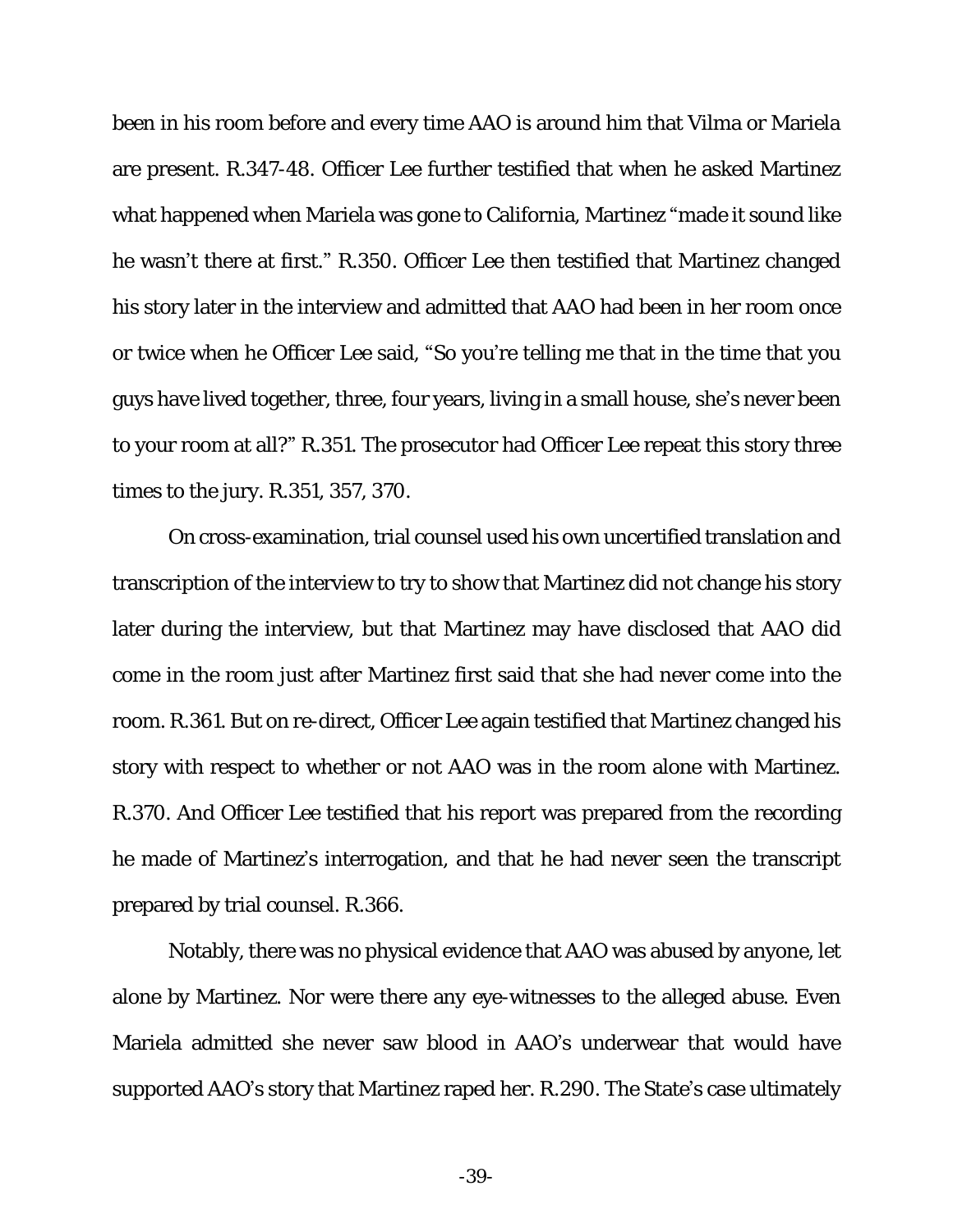hinged on the testimony and credibility of AAO, whose testimony was bolstered by Mariela's testimony, because Mariela explained that AAO had the symptoms of a sexually abused child, and those symptoms decreased when AAO was not around Martinez and the symptoms increased when AAO was around Martinez. And even though Martinez did not testify, the State was able to damage Martinez's credibility by having Officer Lee testify over and over again that Martinez changed his story about AAO never being in his bedroom.

Given the evidence the jury heard, trial counsel should have known it was necessary to call Vilma to testify and put on a defense. If counsel was prepared, which Martinez asserts he was not, counsel would not have promised the jury that Vilma would testify and then refuse to put Vilma on the stand to refute AAO's and Mariela's testimony and thereby undermine their credibility. If counsel was prepared, he would have called Vilma who was able to undermine AAO's and Mariela's credibility. If counsel was prepared, he would have called a witness to testify that a person standing in the kitchen could vaguely make out someone talking in a normal voice in the bedroom with the bedroom door shut. R.641. If the voice was elevated, one could hear what was being said in the bedroom. R.641. If counsel was prepared, he would have put on a defense, instead of resorting to calling AAO and Mariela liars in closing argument without any foundation. R.481- 82, 484-86. If counsel was prepared, he would have shown the jury through admissible evidence that AAO's story was not credible and that Mariela's testimony regarding AAO's symptoms also was not credible.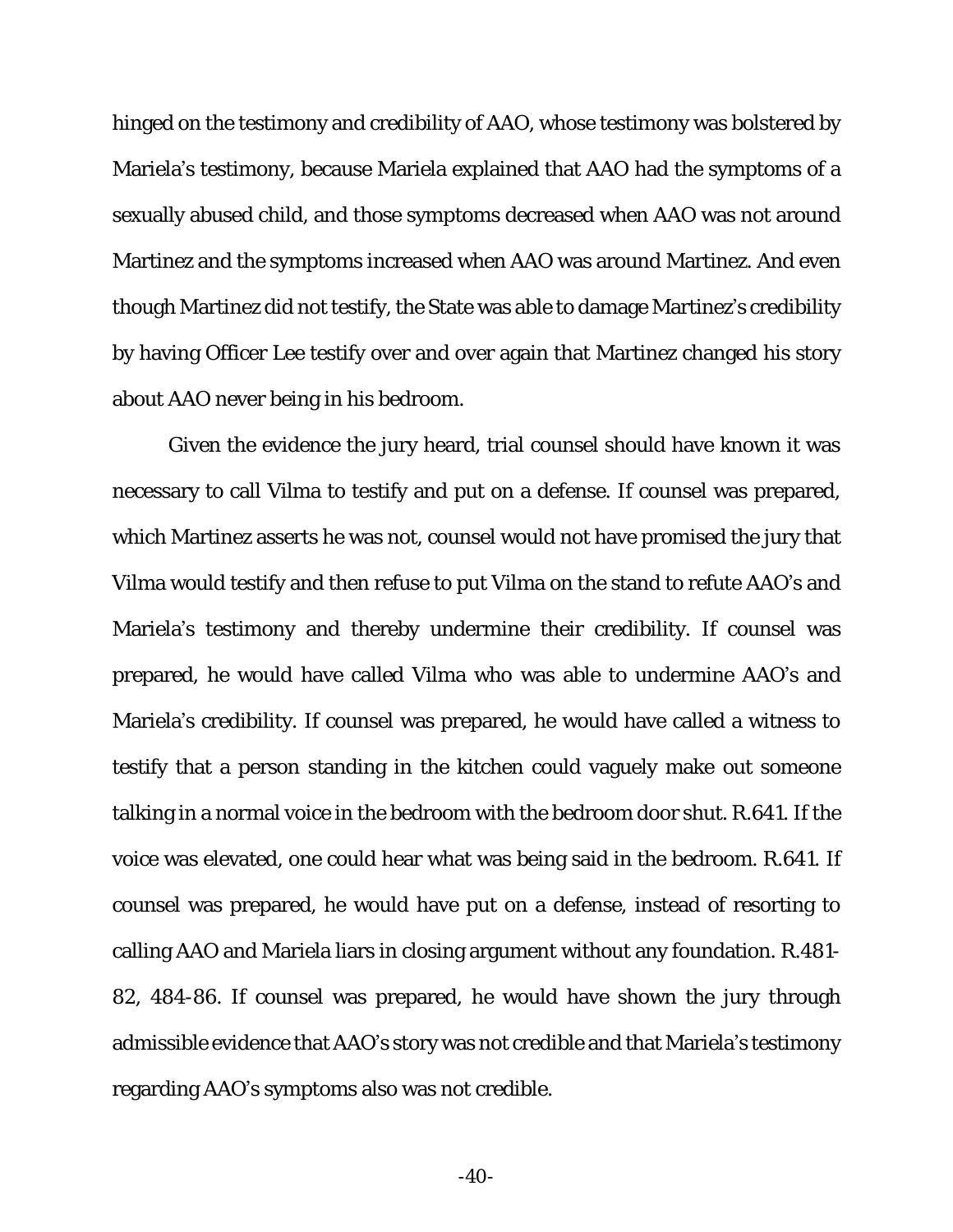For example, Vilma would have testified that AAO continuously wet the bed from the time they moved in with her in December 2012, to the time Mariela moved out. R.545. Vilma would have further testified that when Mariela and AAO were returning from Costa Rica in 2017, Mariela called Vilma from her hotel room and let Vilma know that AAO had wet the bed. R.545. This testimony would contradict Mariela's testimony regarding AAO's symptom of wetting the bed that coincided with being around Martinez.

Vilma would have testified that Mariela allowed AAO to stay up late to play zombie games and watch YouTube, which could have been the reason for AAO having headaches and nightmares. R.546. This could also have been a reason for AAO being exposed to adult themes. Vilma further would have testified that she did not see a change in the frequency of AAO's nightmares in 2016, again contradicting Mariela's testimony. R.546.

Vilma would have testified that AAO's appetite did not change after September 2016, again contradicting Mariela's testimony that AAO would not eat. R.546. Vilma would have testified that the only times AAO would not eat was when she was sick. R.546.

Vilma would have testified that AAO was always clingy to her mother and that never changed, again contradicting Mariela's testimony. R.547.

Vilma would have testified that Martinez's and AAO's relationship did not change until about two weeks after AAO came back from Costa Rica. R.547-58.

-41-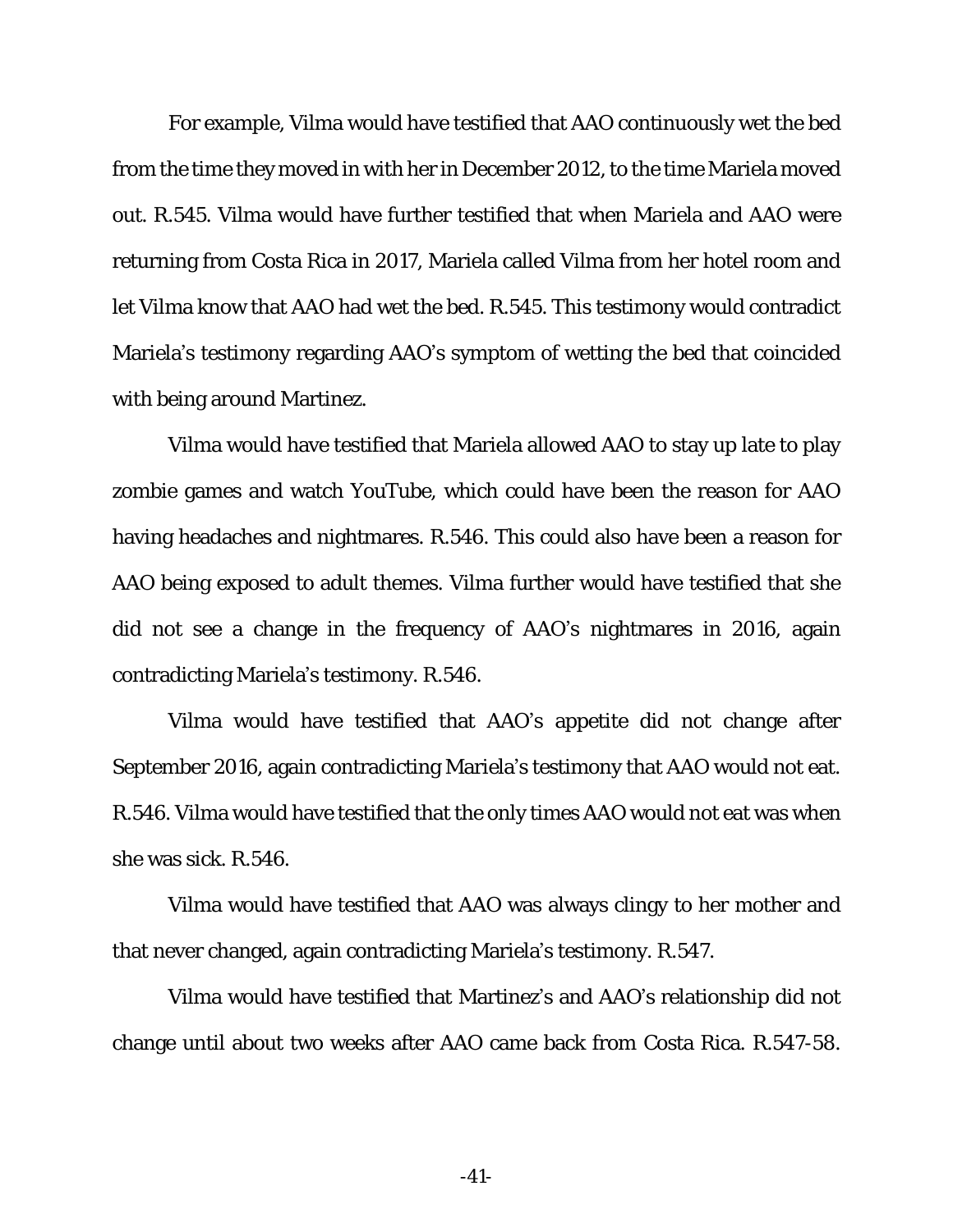Vilma would also testify that AAO did not appear to be scared of Martinez even when she stopped talking to him. R.548.

Vilma would have testified that Mariela stopped working around February 2016 and that Mariela took AAO out of daycare about the same time. R.547.

Vilma would have testified that in September 2016, when Mariela went to California and when the abuse allegedly occurred, that Vilma took off work on Thursday, Friday and Monday, and stayed home the entire time Mariela was gone, and that Vilma did not see Martinez and AAO alone together. R.548. Vilma would have further testified that she believes she would have noticed if they had been alone together and that AAO behaved normally during this time. R.548.

Vilma would have testified that two days before Martinez was arrested, she asked Mariela why AAO was behaving differently, and Mariela stated she suspected AAO had been abused. R.549. Vilma told Mariela to go and ask AAO, and Mariela told Vilma that AAO would not tell her. R.549. This would have contradicted Mariela's testimony regarding the timing of AAO's disclosures.

Vilma's testimony was critical to Martinez's defense, and there was no justifiable reason that counsel refused to allow Vilma to testify. Had Vilma testified, Mariela's testimony which was previously unopposed, would have been contradicted by her own mother and AAO's grandmother, and the jury would have reason to doubt that AAO had the symptoms of an abused child, thereby negating Mariela's and Findeis' testimony. Had Vilma testified, the jury would have reason to believe that Mariela coached AAO and gave AAO understanding of adult details.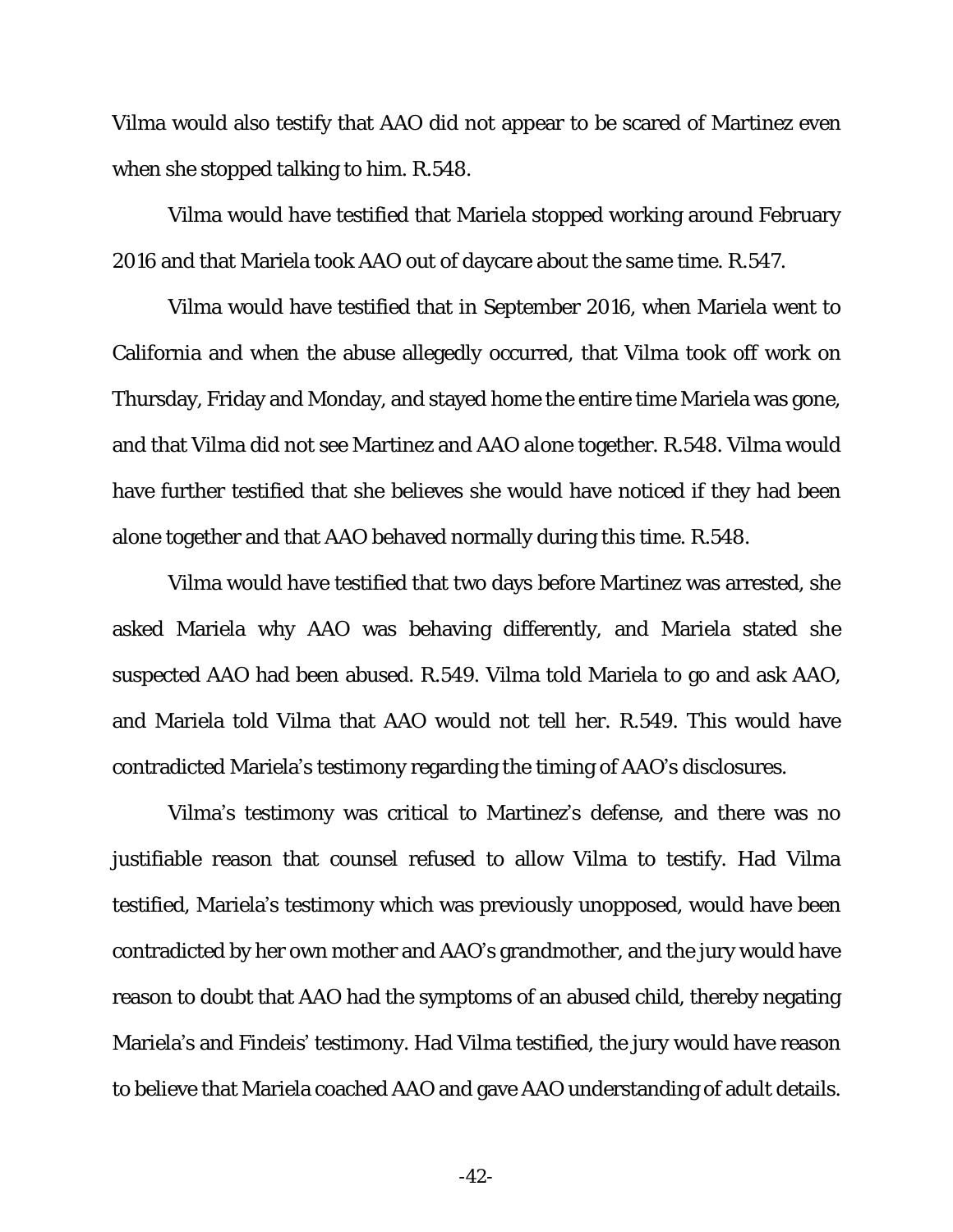Or the jury would have reason to believe that AAO learned these adult details by staying up late and watching videos and YouTube. The jury would also have reason to doubt AAO's allegations of abuse, because Vilma would have testified that AAO was not alone with Martinez while Mariela was in California and that AAO was never scared of Martinez, making AAO's allegations that Martinez raped and sodomized AAO in the bedroom while Vilma was a few feet away, implausible.

Moreover, had Vilma or another knowledgeable person testified about being able to hear elevated voices in the bedroom from the kitchen, AAO's testimony that she yelled at Martinez to get off of her would be impeached, because AAO testified that Vilma was in the kitchen when the abuse allegedly occurred. R.331, 641.

In *Gregg v. State*, 2012 UT 32, 279 P.3d 396, the Utah Supreme Court observed, "As we noted in *Templin*, it can never be a tactical decision to fail to investigate and introduce evidence that would undermine the credibility of the only witness who presented direct evidence of the defendant's guilt." *Id*. at ¶34.

In this case, even if trial counsel was prepared, which Martinez does not concede, it cannot be sound strategy to fail to introduce evidence that would undermine AAO's credibility and allegations, thereby making it implausible that Martinez could have abused AAO without Vilma knowing. It cannot be sound strategy to fail to introduce evidence that would undermine Mariela's credibility and testimony, thereby making the jury doubt whether AAO had the symptoms of an abused child.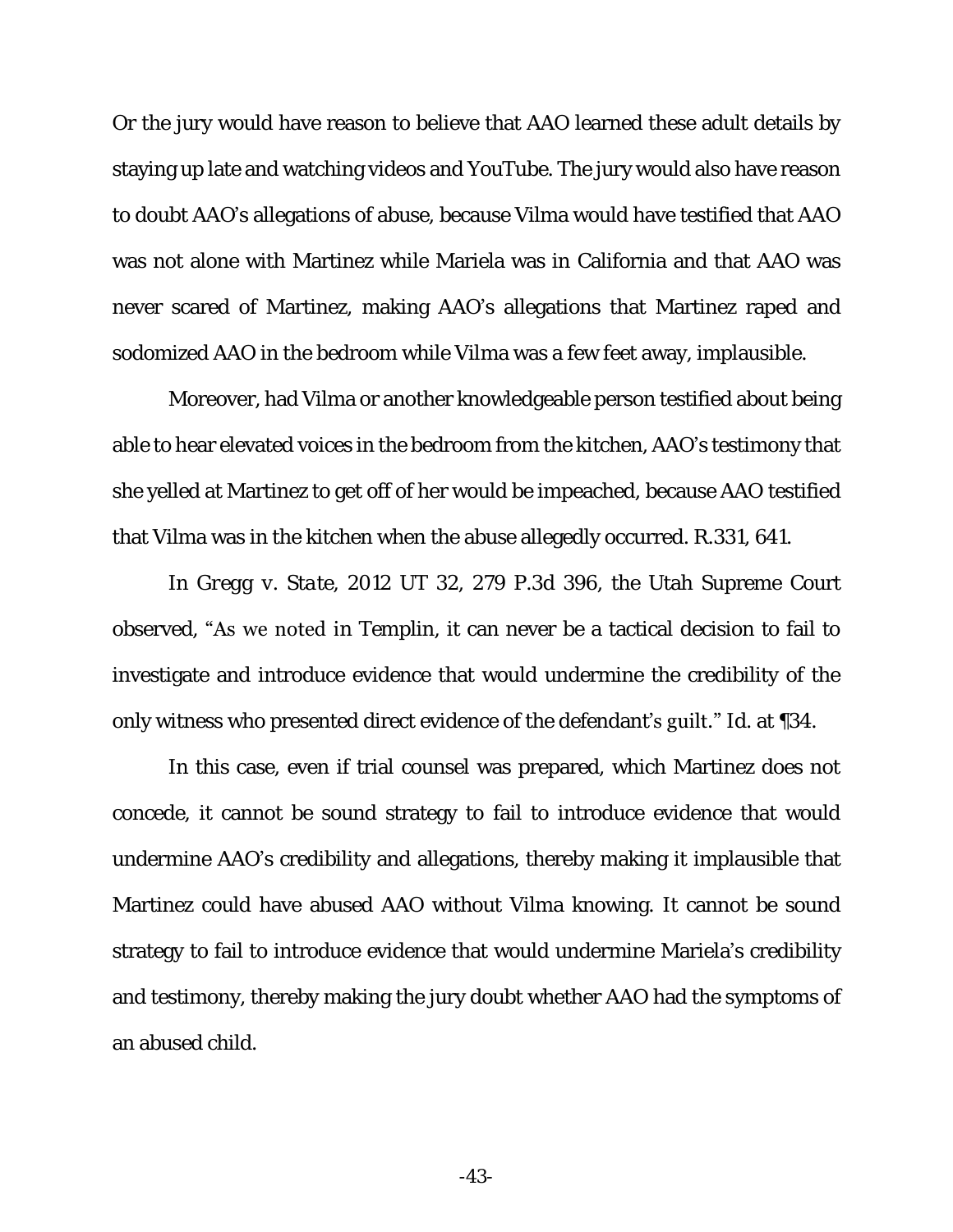Trial counsel's refusal to allow the jury to hear Vilma's testimony caused Martinez to be denied a fair trial and the outcome would have been different had Vilma testified.

**B. The trial court's ruling denying the Motion for New Trial was erroneous.** 

In its ruling denying the Motion for New Trial, the trial court made the

following findings regarding counsel's refusal to allow Vilma to testify:

In the evidentiary hearing on the matter, prior counsel indicated that after the state rested at trial, he did not believe that the testimony from Ms. Rasmussen or the defendant – nor the defendant was necessary in order to avoid a conviction. In addition, any testimony by either would have been subject to cross examination, which could have potentially harmed the defendant's case.

R.888. While counsel's reason for not allowing Vilma to testify was because he believed he would earn an acquittal, the trial court's findings that this was proper trial strategy and that Vilma's testimony would have harmed Martinez's case are without support and are clearly erroneous.

To further show that counsel was not prepared and that his decision to not call any witnesses was not sound strategy, in his opening statement, counsel could not remember whether AAO was in daycare or preschool. R.238. Counsel also admitted that he did not decide until the night of the last day of trial that he would not allow Vilma to testify. R.614.

While counsel conceded that Vilma would contradict much of Mariela's trial testimony, counsel was unable to recall most of Vilma's testimony that would have impeached Mariela's testimony. R.633, 636-43, 644.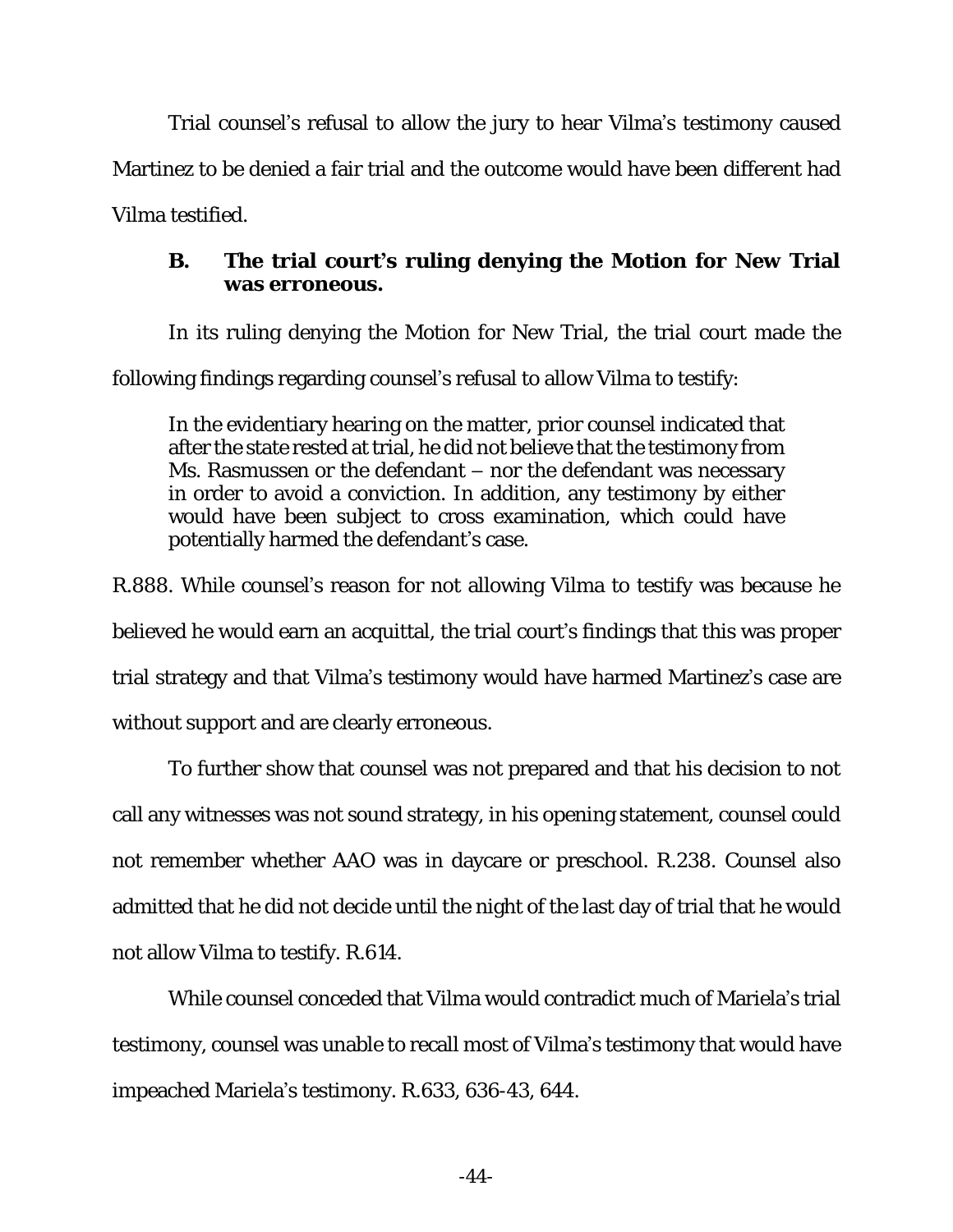Trial counsel testified that he determined the night before the last day of trial that Vilma's testimony "likely could be found not credible." R.645. Counsel testified that Vilma took "extreme positions," but the only so-called extreme position he could remember her taking was on re-direct when the prosecutor asked counsel the following leading question: "Was one of your concerns the fact that Vilma was telling you that the victim was never in the room alone or she was never in the room with Mr. Martinez?" Counsel answered, "Yeah." R.613, 657.

Martinez disagrees that this was an "extreme position" that would damage his case, especially considering the fact that Vilma never made such a statement to trial counsel. R.695, 705, 870-71.

And when further pressed why counsel thought Vilma might not be credible and when asked whether Vilma ever lied to him, counsel stated, "Vilma's story, her time lines, was inconsistent." R.645. After ample opportunities to provide a single instance when Vilma gave him an inconsistent statement, counsel was unable to provide a single example. R.646-47.

Concerned that trial counsel's testimony was insufficient, the prosecutor requested that trial counsel be allowed to go back to his office and review his notes so he could come back and testify with more specificity. R.667. The trial court granted leave to allow trial counsel to review his notes and supplement his testimony, but the State presented no further testimony from trial counsel. R.668.

The trial court's finding that refusing to call Vilma to testify was sound strategy because counsel believed he would win an acquittal and because Vilma

-45-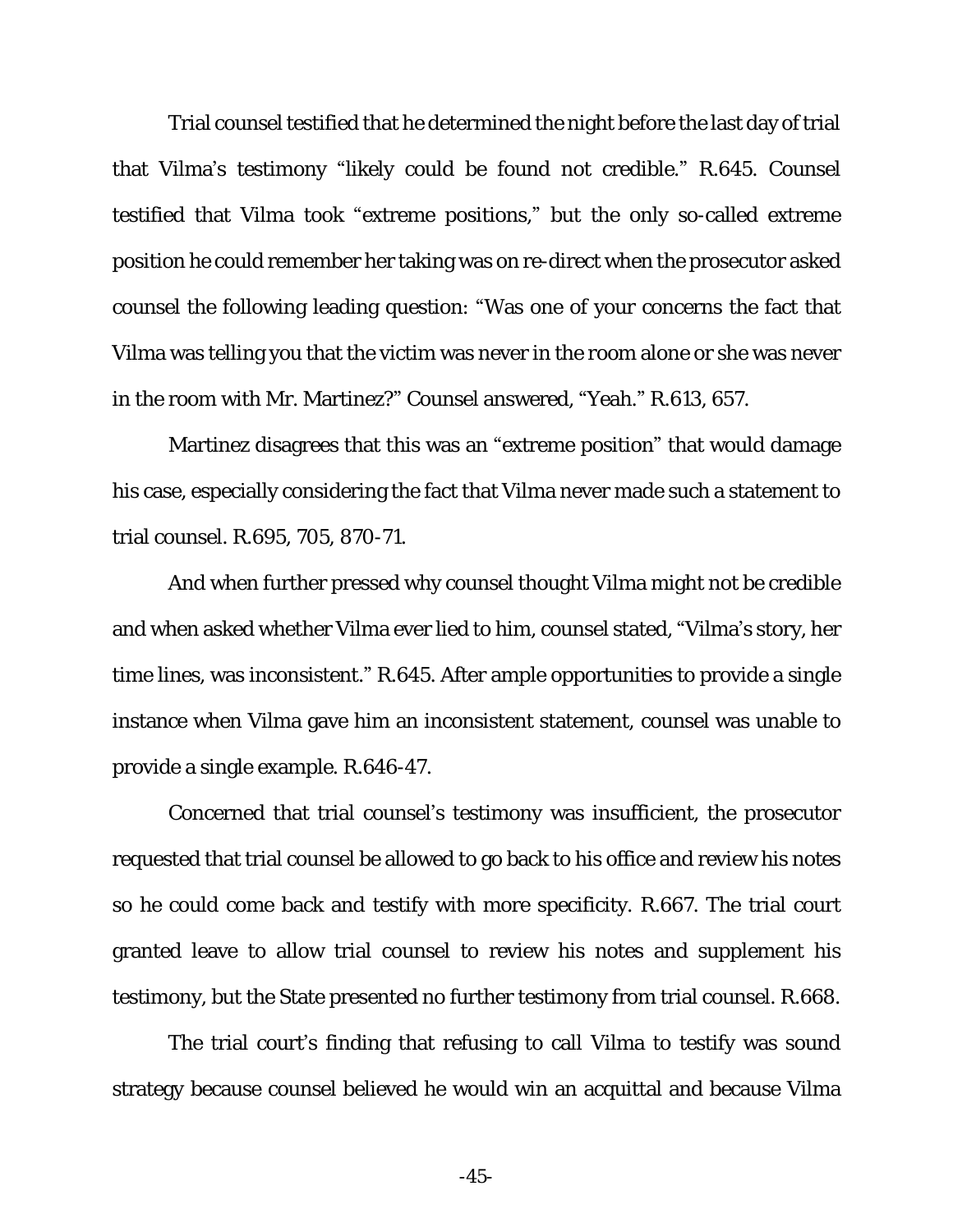may have harmed the case is clearly erroneous. As set forth above, Vilma could have undermined the testimony and credibility of both AAO and Mariela. Neither the State nor trial counsel were able to provide any evidence showing that Vilma's testimony would be harmed by cross-examination.

Vilma was the critical witness for Martinez, and she was ready to testify in his behalf. Counsel's failure to call her to testify was not a sound strategic decision and but for this error, the outcome would have been different.

#### **C. The trial court's findings that Martinez did not prove prejudice are clearly erroneous.**

The trial court also found that even if counsel's performance was deficient by failing to call Vilma as a witness, Martinez did not show prejudice as required by *Strickland*. R.888. This finding is clearly erroneous.

The trial court made no separate findings to support this ruling, other than citing "State versus Garcia." R.888. Assuming the trial court meant *State v. Garcia*, 2017 UT 53, 424 P.3d 171, *Garcia* is not relevant to the facts of this case and does not support the trial court's finding that Martinez failed to show prejudice.

In *Garcia*, the defendant was convicted of attempted murder after the jury instruction on his imperfect self-defense claim misstated the law. 2017 UT 53, ¶2. On certiorari review, the State asserted the Court of Appeals erred by presuming prejudice from the erroneous jury instruction. *Id*. at ¶4. The defendant asserted that the Court of Appeals erred when it found trial counsel failed to preserve a constitutional argument challenging the application of a statute. *Id*. at ¶4. The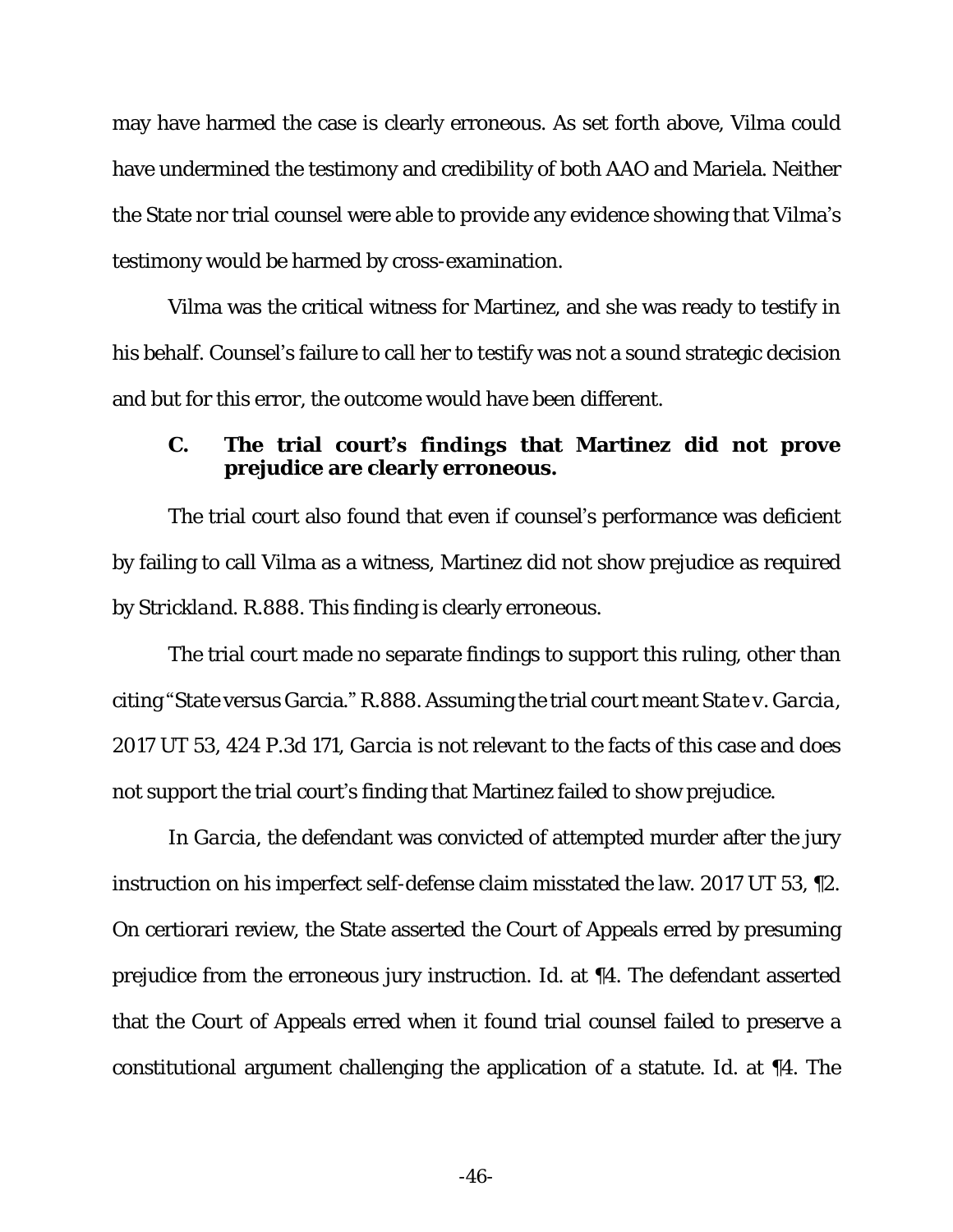Utah Supreme Court determined that the Court of Appeals erred in holding that errors in elements instructions are never harmless. *Id*. at ¶¶34-48. The Court found that the prejudice analysis was required and that the defendant was not prejudiced by the erroneous elements instruction because the overwhelming evidence negated the imperfect self-defense claim. *Id*. at ¶45. The Court further determined that the constitutional challenge was preserved, so trial counsel was not ineffective for failing to preserve the challenge, but the Court found that the trial court properly denied the motion for directed verdict. *Id*. at ¶¶49-65.

The facts in *Garcia* are not relevant here. Martinez does not allege ineffective assistance of counsel for a faulty jury instruction, nor does Martinez allege that prejudice should be presumed.

Rather, Martinez asserted below that counsel's failure to call Vilma as a witness was prejudicial, requiring a new trial.

Given the facts and arguments set forth above, counsel's refusal to allow Vilma to testify was prejudicial, and the verdict would have been different if Vilma would have been allowed to testify. The trial court's finding otherwise is clearly erroneous.

The trial court's further finding that Martinez was not prejudiced by counsel's failure to move to suppress the police interrogation is also clearly erroneous. After finding that counsel's performance was deficient for not moving to suppress the police interrogation, the trial court found that such error was harmless. R.891. The trial court supported this finding by stating:

-47-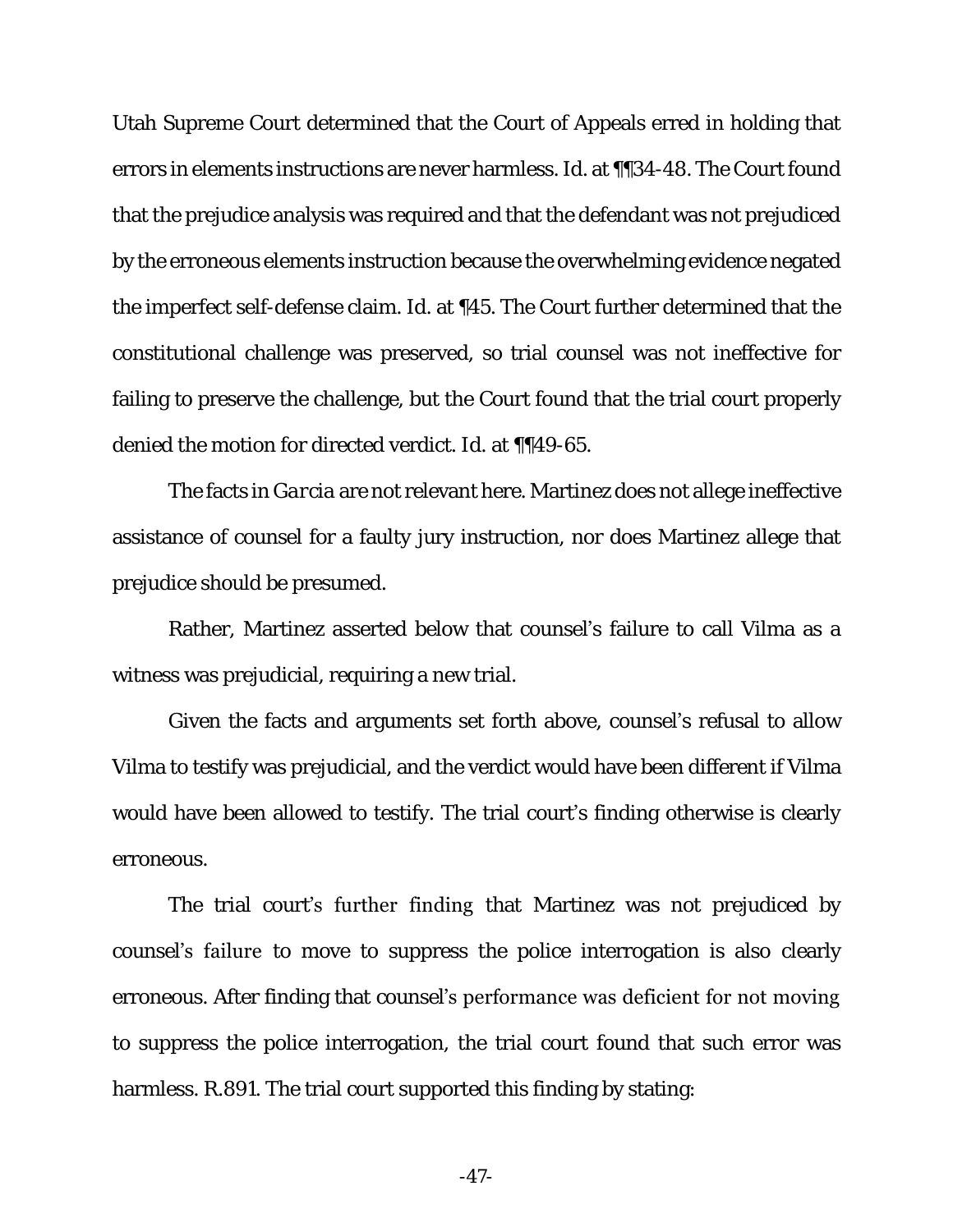The Court finds that at trial the victim was a credible witness, and described in detail the events of the case, knowing that as a child she would be unlikely to have acquired these specific details from other people around here.

R.891. Martinez asserts this finding is clearly erroneous.

As set forth above, counsel's refusal to call Vilma to testify was prejudicial to Martinez because had the jury heard Vilma's testimony, neither AAO nor Mariela would be found credible, and the result would have been different.

Moreover, the trial court's findings are self-contradictory. The trial court cannot reasonably conclude it was sound trial strategy for counsel to not call any witnesses because of his belief the evidence was insufficient for a guilty verdict, and then also conclude it did not matter whether or not Vilma or Martinez testified because AAO's testimony was credible. R.888, 891. If it was sound trial strategy to not call any witnesses on Martinez's behalf because there was a reasonably likelihood of an acquittal, then AAO's testimony could not have been credible. Or, if AAO's testimony was credible without any further adversarial testing by counsel by calling other witnesses, then counsel's refusal to call witnesses could not be sound trial strategy.

The trial court's findings are clearly erroneous and unsound. Martinez was prejudiced by counsel's refusal to put on a defense and his convictions should be reversed and he should be granted a new trial.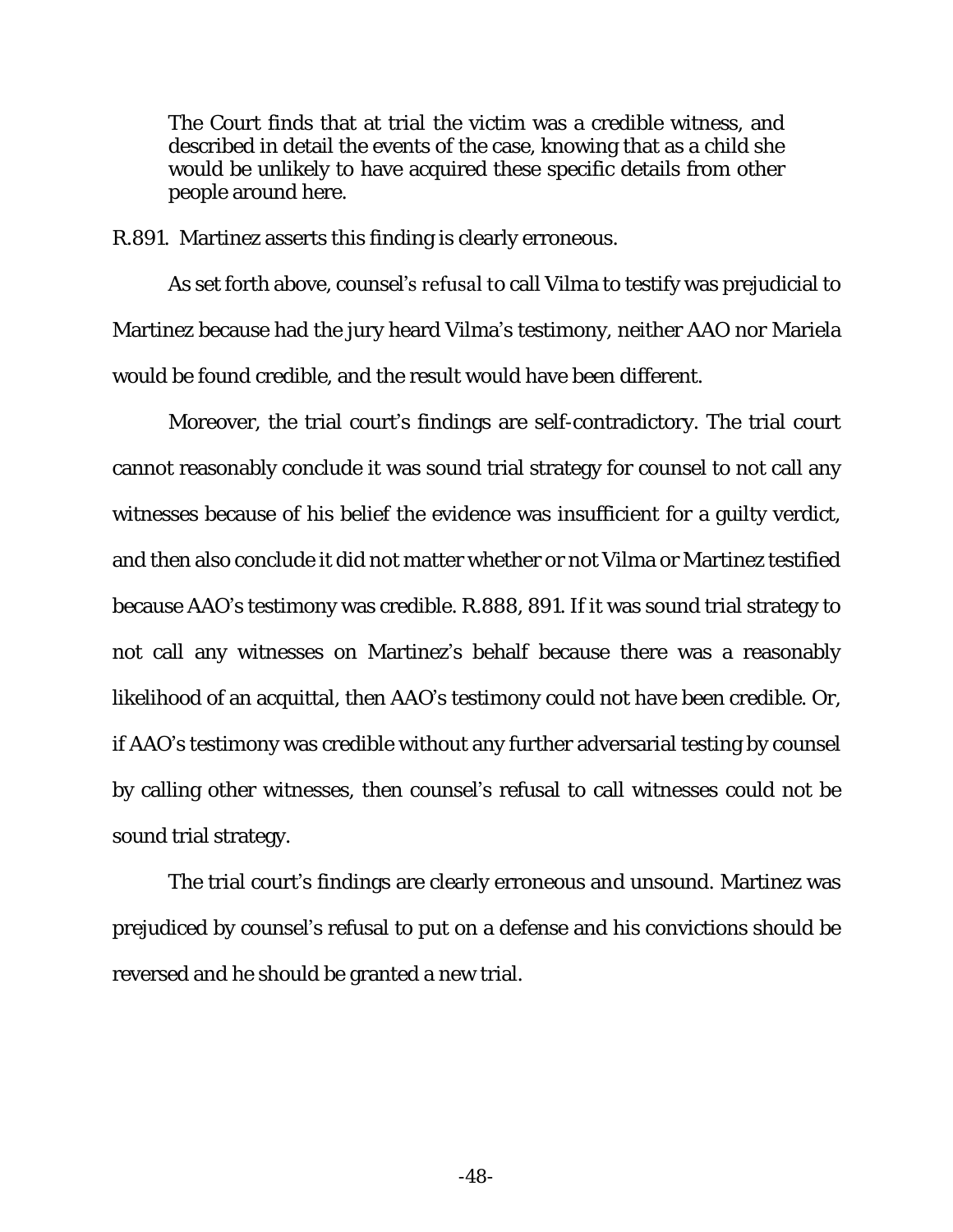#### **D. Martinez was prejudiced by trial counsel's failure to exclude the police interrogation.**

The trial court correctly found that **counsel's** performance was deficient for failing to move to suppress Martinez's statements taken in violation of his *Miranda* rights. R.889-91. But the trial court's finding that Martinez was not prejudiced by this failure is clearly erroneous. R.891.

The trial court did not analyze the effect Martinez's statements had on the jury, other than finding that AAO was a credible witness at trial and further stating, "at the preliminary hearing, state [sic] declined to call the police officers who interviewed the defendant, indicating that their testimony was not essential to prove the elements of the case." R.891.

The trial court misunderstands the purpose of a preliminary hearing. The purpose of a preliminary hearing is not to prove all elements charged. Rather, the limited purpose of a preliminary hearing is to determine "whether probable cause exists." *See State v. Goins*, 2017 UT 61, ¶31 (citing Utah Constitution, article I, section 12).

At the preliminary hearing, the State needed to show only sufficient evidence to support a reasonable belief that probable cause existed that Martinez committed the crimes charged. The State was not obligated to present evidence "capable of supporting a finding of guilt beyond a reasonable doubt." *See State v. Virgin*, 2006 UT 29, ¶20, 137 P.3d 787 (citation omitted).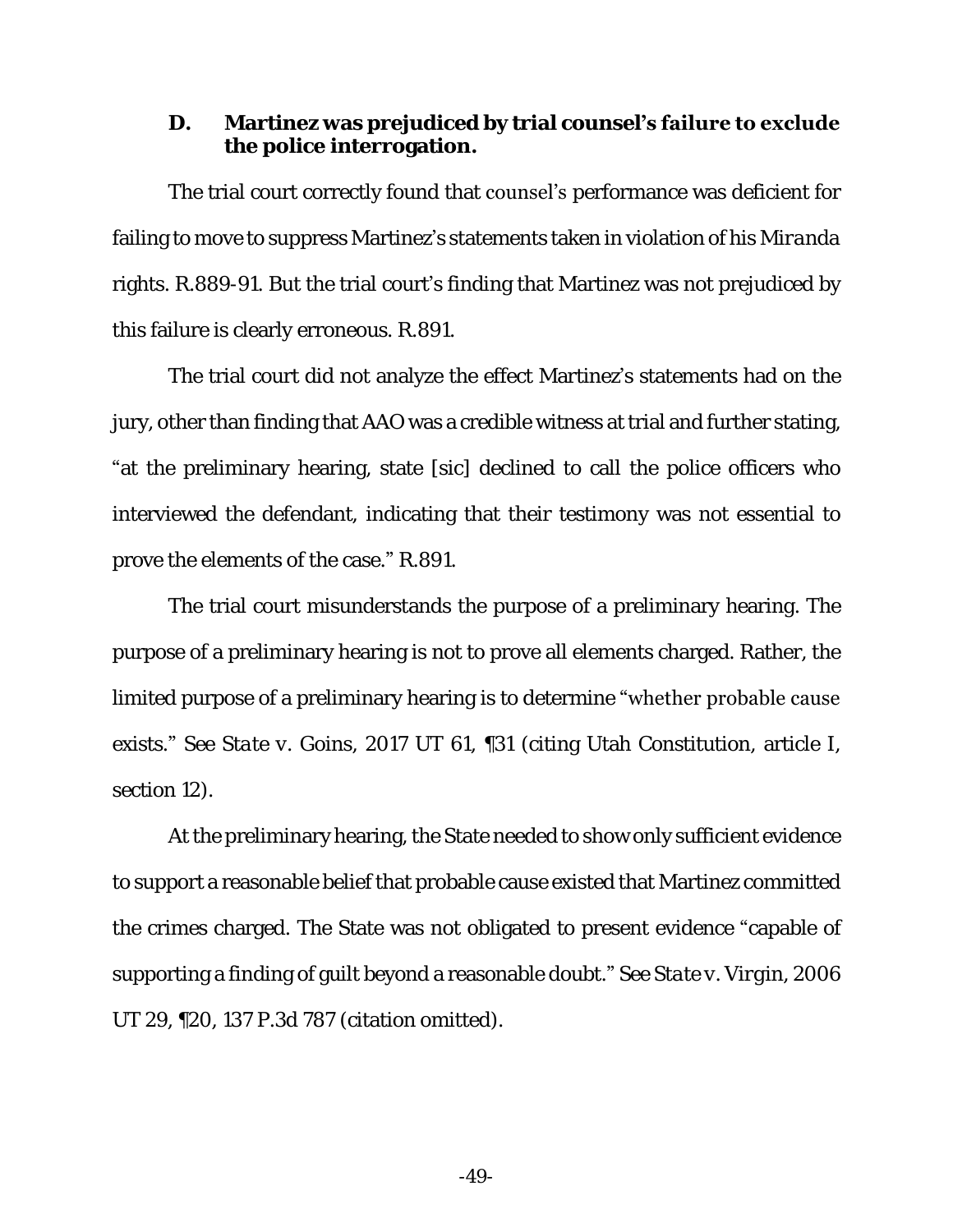The trial court erroneously held the State was required "to prove the elements of the case" at the preliminary hearing. R.891. The trial court further erroneously found the State's choice of not calling the officers to testify at the preliminary hearing shows that the officer's testimony was not important at trial. R.891. With this erroneous legal conclusion and clear erroneous finding, the trial court then erroneously determined that counsel's ineffectiveness would not have changed the outcome at trial. R.891.

The only direct evidence of the alleged abuse was AAO's testimony. There was no physical evidence that AAO was raped. Importantly, Mariela testified that she never saw blood in AAO's underwear. R.290. There were also no eyewitnesses to the alleged abuse. Even though counsel put on no defense, the jury still had concerns about the State's case because the jury requested to have the full police report during jury deliberations. R.124, 500.

Despite the lack of physical evidence, because counsel put on no defense, Martinez was convicted based on AAO's testimony that Martinez abused her, plus Mariela's testimony that AAO showed the symptoms of an abused child, plus Officer's Lee's repeated testimony that Martinez changed his story when confronted with the abuse allegations.

The State relied on the interrogation to obtain the conviction and without it, the outcome would have been different. The prosecutor informed the jury in opening statements that a police officer would testify to statements Martinez made during the interrogation concerning allegations made by AAO. R.233-34. Officer

-50-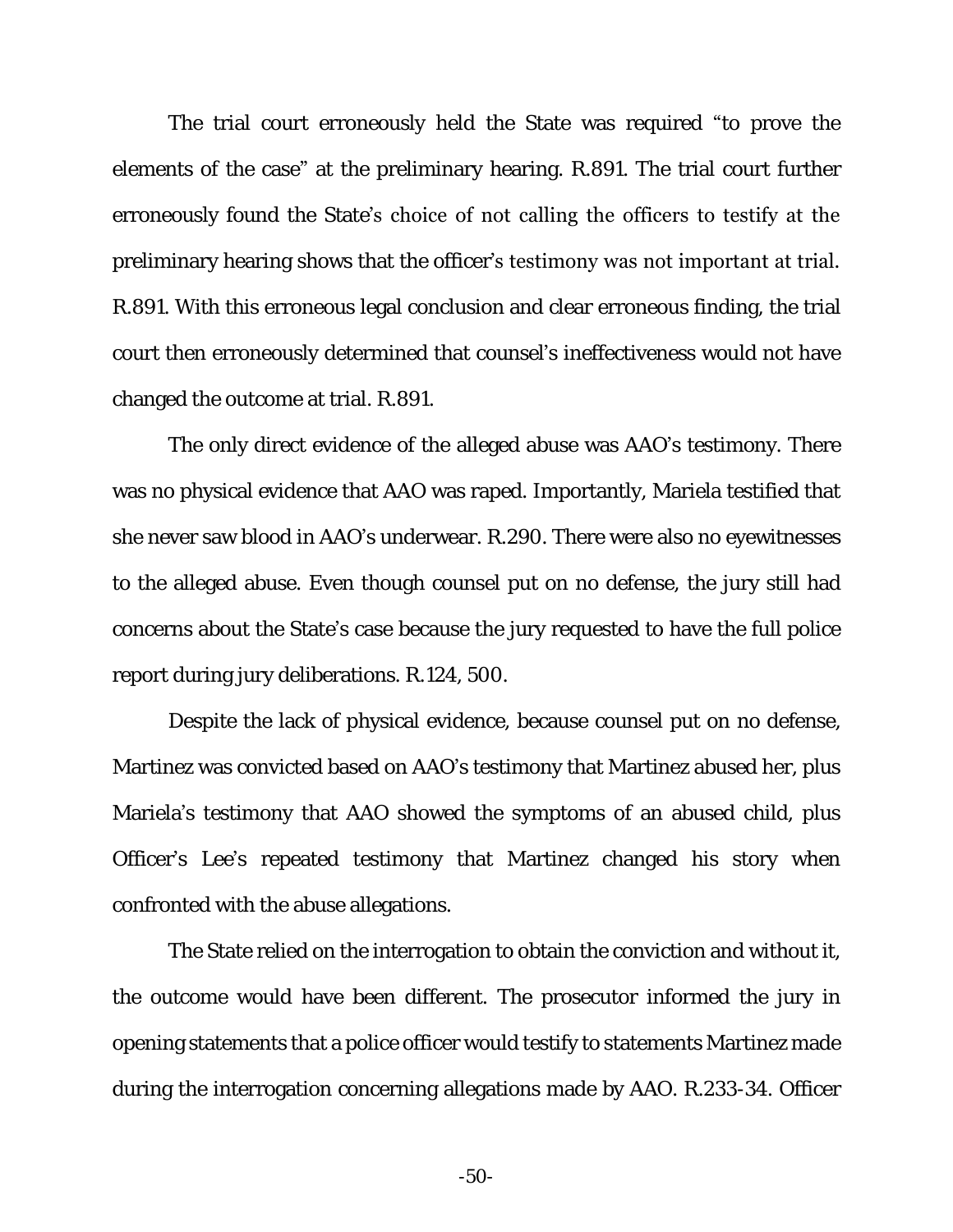Lee told the jury three separate times that Martinez changed his story about AAO never being in his room. R.351, 357, 370. Although trial counsel attempted to set the facts straight and show that Martinez quickly corrected his statement that AAO had never been in his room, Officer Lee testified on re-direct that his report was based off of his review of the recorded interrogation and that he had never seen trial counsel's uncertified transcript. R.366. Officer Lee then again told the jury that Martinez changed his story, thereby cementing in the jurors' minds that Martinez lacked credibility. R.371. In closing argument, the prosecutor asked the jury to consider what Martinez said in the interrogation and the prosecutor emphasized Martinez's allegedly changing story. R.468.

Destroying Martinez's credibility was necessary to obtain the verdict because there was no physical evidence of abuse and no eyewitness testimony supporting AAO's allegations. The outcome would have been different had trial counsel moved to suppress the police interrogation.

In any event, trial counsel's failure to call Vilma as a witness and trial counsel's failure to move to suppress the police interrogation affected the entire evidentiary picture because it left the State's evidence unchallenged. The verdict would have been different but for trial counsel's errors.

#### **II. ALTERNATIVELY, TRIAL COUNSEL WAS INEFFECTIVE FOR FAILING TO HAVE MARTINEZ TESTIFY AND FOR FAILING TO OBTAIN MARTINEZ'S WAIVER OF HIS RIGHT TO TESTIFY**

Trial counsel acknowledged that Martinez wanted to and could have testified at trial. R.623. Counsel was unable to articulate a reasonable strategy for not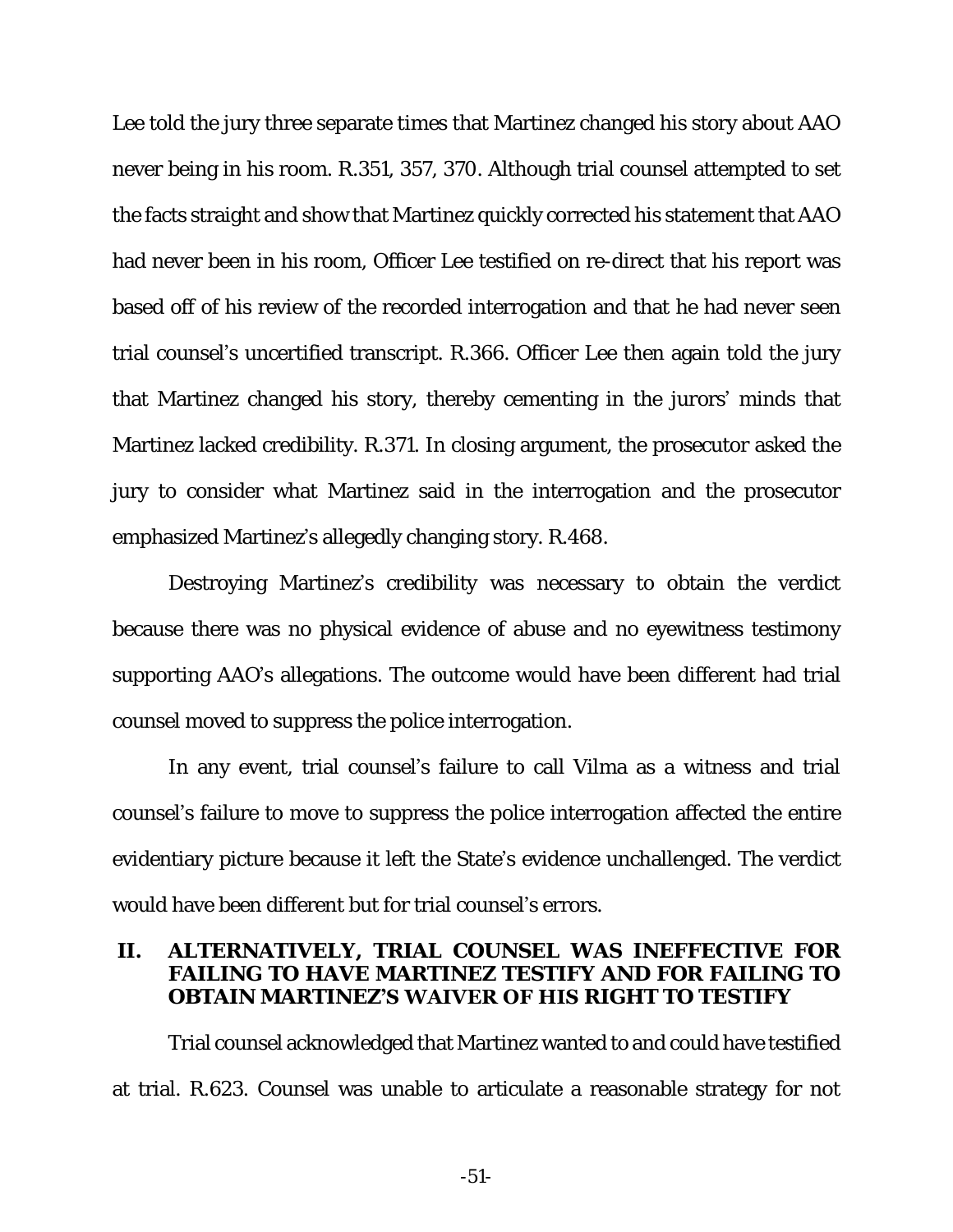allowing Martinez to testify. Counsel also failed to obtain Martinez's waiver of his right to testify. R.619-20, 621, 626.

"The right of criminal defendants to testify and present their version of events in their own words is fundamental." *State v. Brooks*, 833 P.2d 362, 364 (Utah App. 1992) (*citing Rock v. Arkansas*, 483 U.S. 44, 52 (1987)). "This fundamental right is guaranteed by both the United States Constitution and the Utah Constitution. The defendant retains ultimate authority in deciding whether or not to testify." *Id*. (*citing Jones v. Barnes*, 463 U.S. 745, 751 (1983)). "Generally, waiver of a fundamental right must be knowing, intelligent and voluntary." *Id*. (*citing Johnson v. Zerbst*, 304 U.S. 458, 464 (1938)).

Trial counsel was ineffective in advising Martinez not to testify. In any event, Martinez told counsel he wanted to testify, but counsel would not listen. R.709. Counsel also failed to ensure that Martinez waived his right to testify. Counsel admitted that while he was sitting at the table just after the State rested and advising Martinez not to testify, Martinez did not give a response. R.619-20, 621, 626.

Because Martinez retained the ultimate authority in deciding whether or not to testify, counsel should have either listened to Martinez and allowed him to testify, or at least counsel should have obtained a response from Martinez stating one way or the other. At best, counsel failed to determine whether Martinez was willing to waive his right to testify. At worst, counsel ignored Martinez and told the trial court he would not be calling any witnesses.

-52-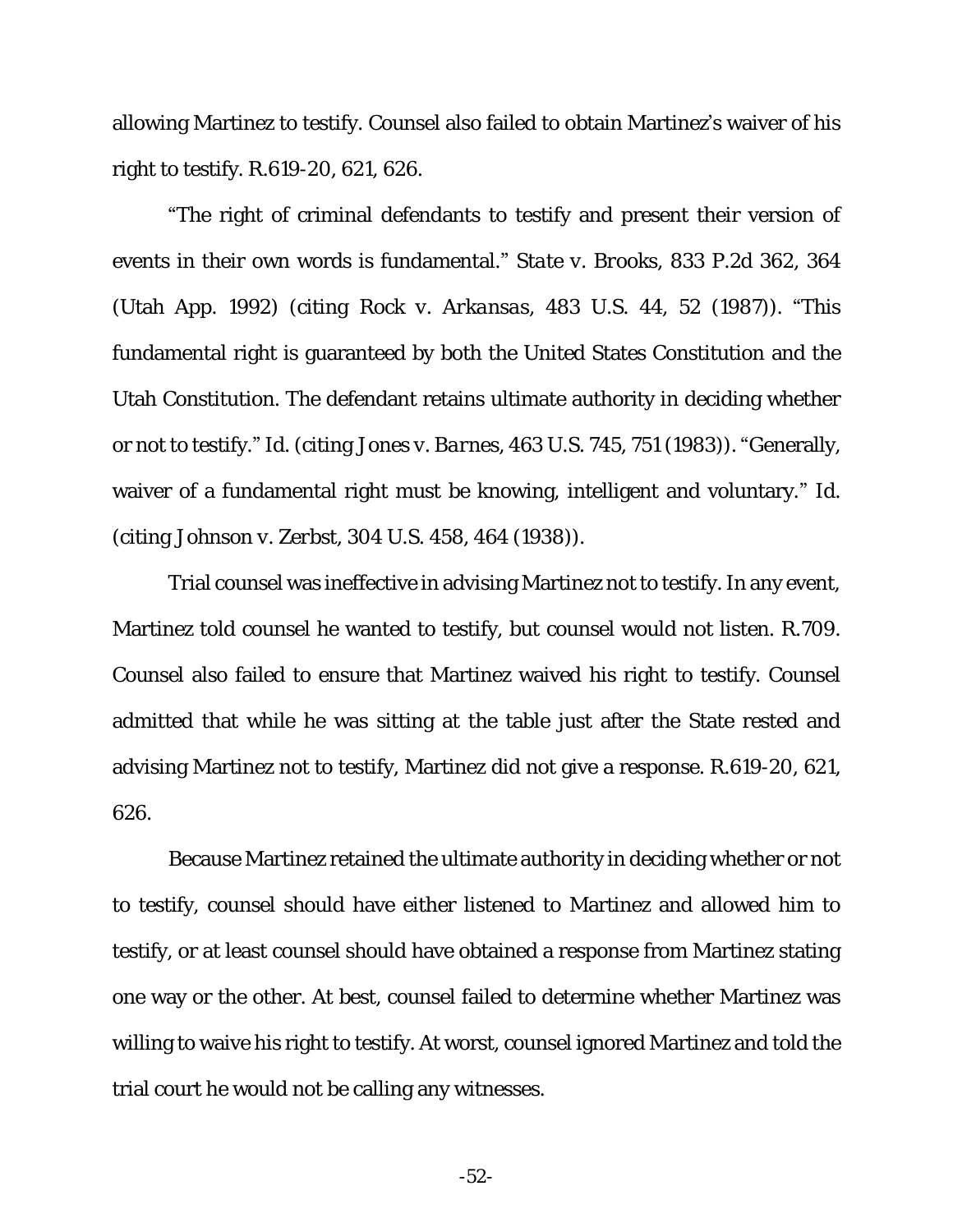It was counsel's obligation to ensure a valid waiver of Martinez's rights to testify, and counsel failed in this regard.

Either way, counsel's performance was deficient and the outcome would have been different had Martinez testified, considering there was no physical evidence to support AAO's allegations. Without Martinez's testimony, AAO's allegations were unrefuted. Martinez at least would have testified that he was innocent, thereby refuting AAO's allegations and casting doubt over AAO's credibility. R.708. The State would have been unable to impeach Martinez any further because trial counsel already allowed the State to use the interrogation against Martinez.

Counsel's refusal to allow Vilma and Martinez to testify affected the entire evidentiary picture. Counsel left the State's evidence unchallenged and unrefuted. Counsel failed to impeach any of the State's witnesses through cross-examination. Counsel's decision to put on no defense cannot be construed to be a component of any rational defense strategy under the facts of this case.

#### **CONCLUSION**

For the above reasons, Martinez respectfully requests the Court reverse his convictions and grant him a new trial.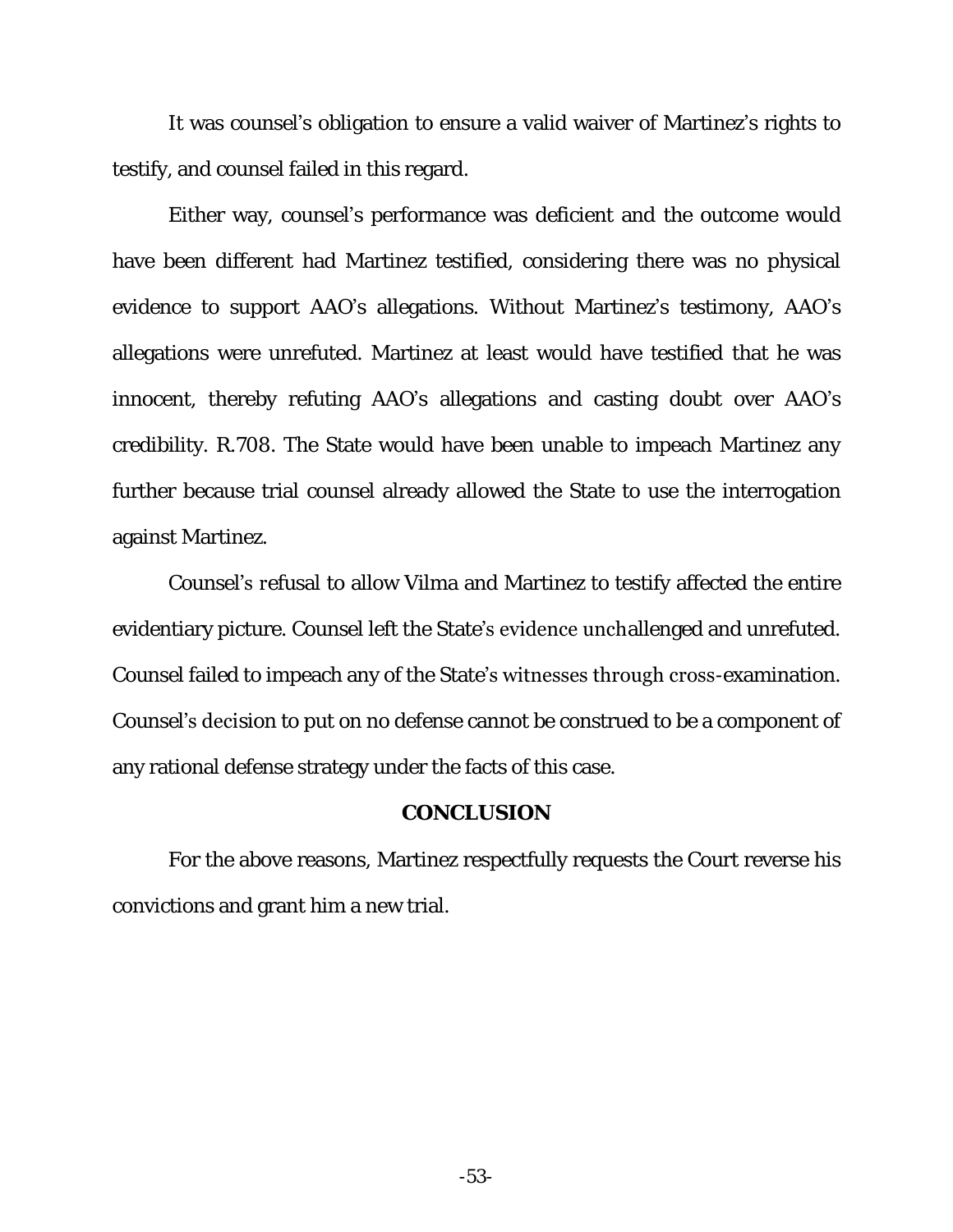Respectfully submitted on January 8, 2019.

FILLMORE SPENCER, LLC

/s/ Aaron P. Dodd

AARON P. DODD Counsel for Appellant

# **CERTIFICATE OF COMPLIANCE**

This brief is in compliance rule 24(g)(1), Utah R. App. P., as it contains 13,773 words, excluding the table of contents, table of authorities, certificates of counsel, and addendum. I certify that in compliance with rule 27(b), Utah R. App. P., this brief has been prepared in a proportionally spaced typeface using Microsoft Word 2010 in Georgia 13 point.

> /s/ Aaron P. Dodd AARON P. DODD Fillmore Spencer LLC Counsel for Respondent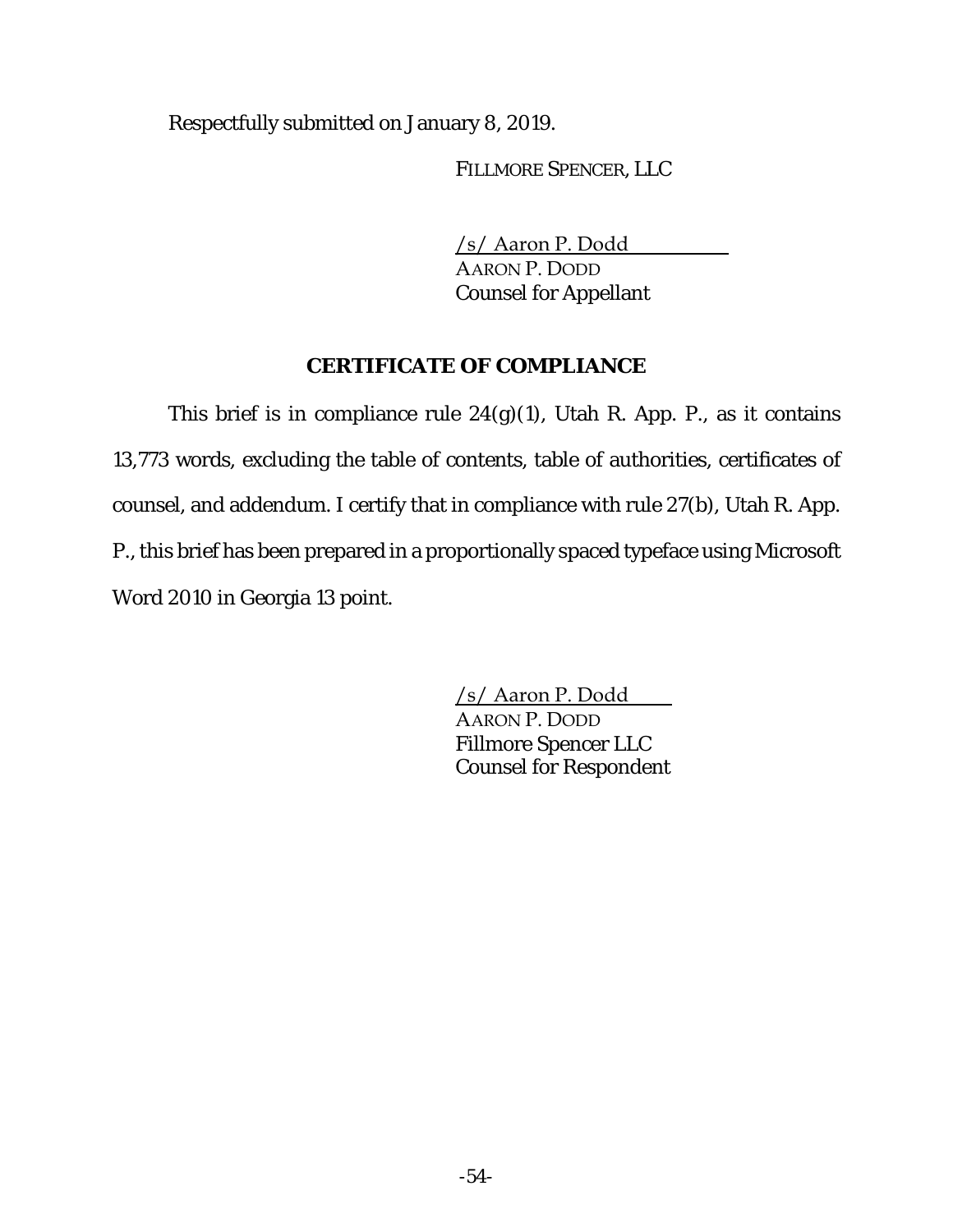## **CERTIFICATE OF SERVICE**

I certify that on January 8, 2019, two copies of the Brief of Appellant will be

 $\boxtimes$  mailed  $\Box$  hand-delivered, within the timeframes of the rule, to:

SEAN D. REYES Utah Attorney General APPEALS DIVISION 160 East 300 South, Sixth Floor P.O. Box 140854 Salt Lake City, Utah 84114

Counsel for Appellee

I certify that on July 8, 2018, this copy of this brief was email to:

[criminalappeals@agutah.gov](mailto:criminalappeals@agutah.gov)

Also, in accordance with Utah Supreme Court Standing Order No. 8, a courtesy

brief on CD in searchable portable document format (pdf):

 $\Box$  was filed with the Court and served on appellant.

 $\boxtimes$  will be filed and served within 14 days.

/s/ Aaron P Dodd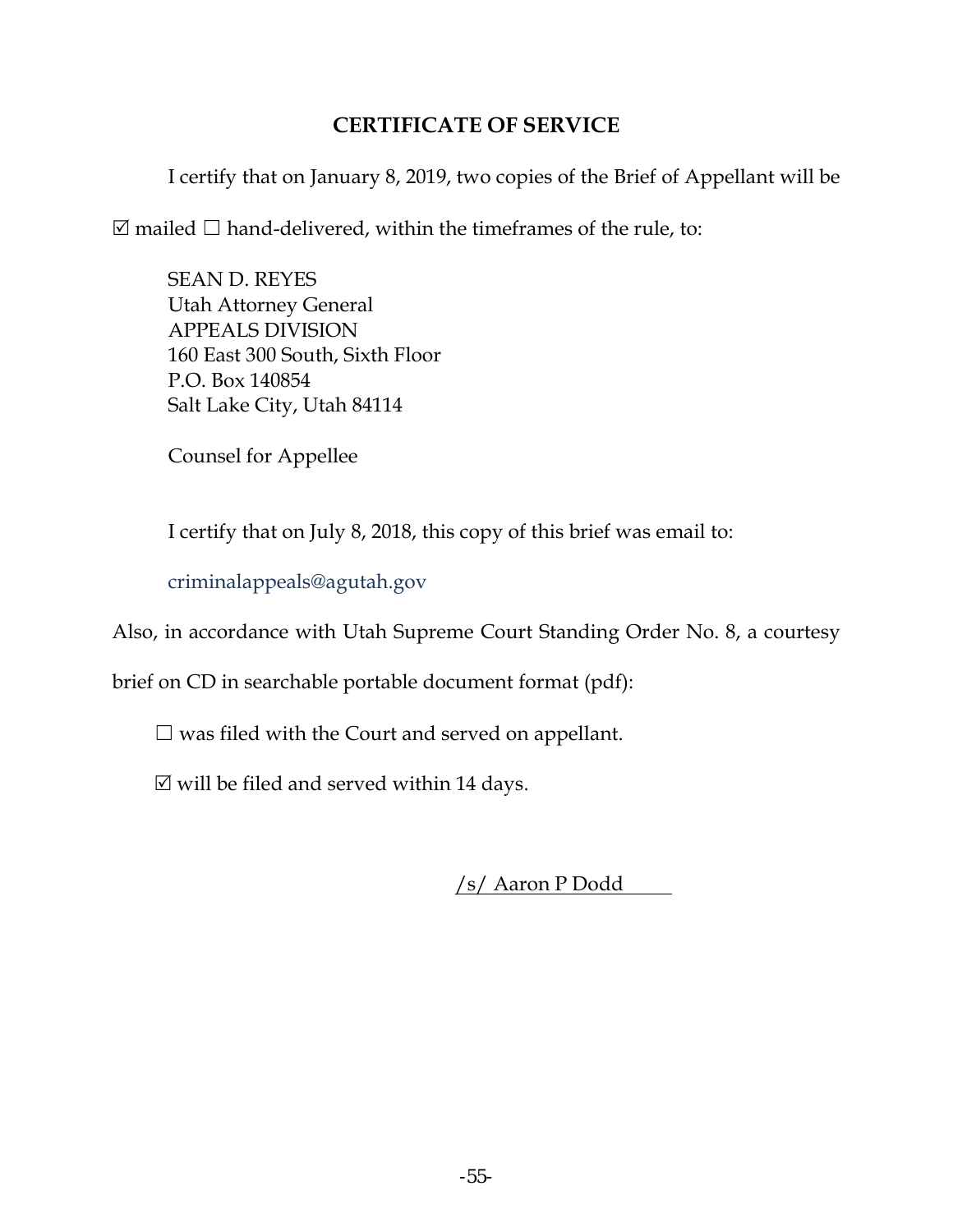# Addenda A

Trial Court Ruling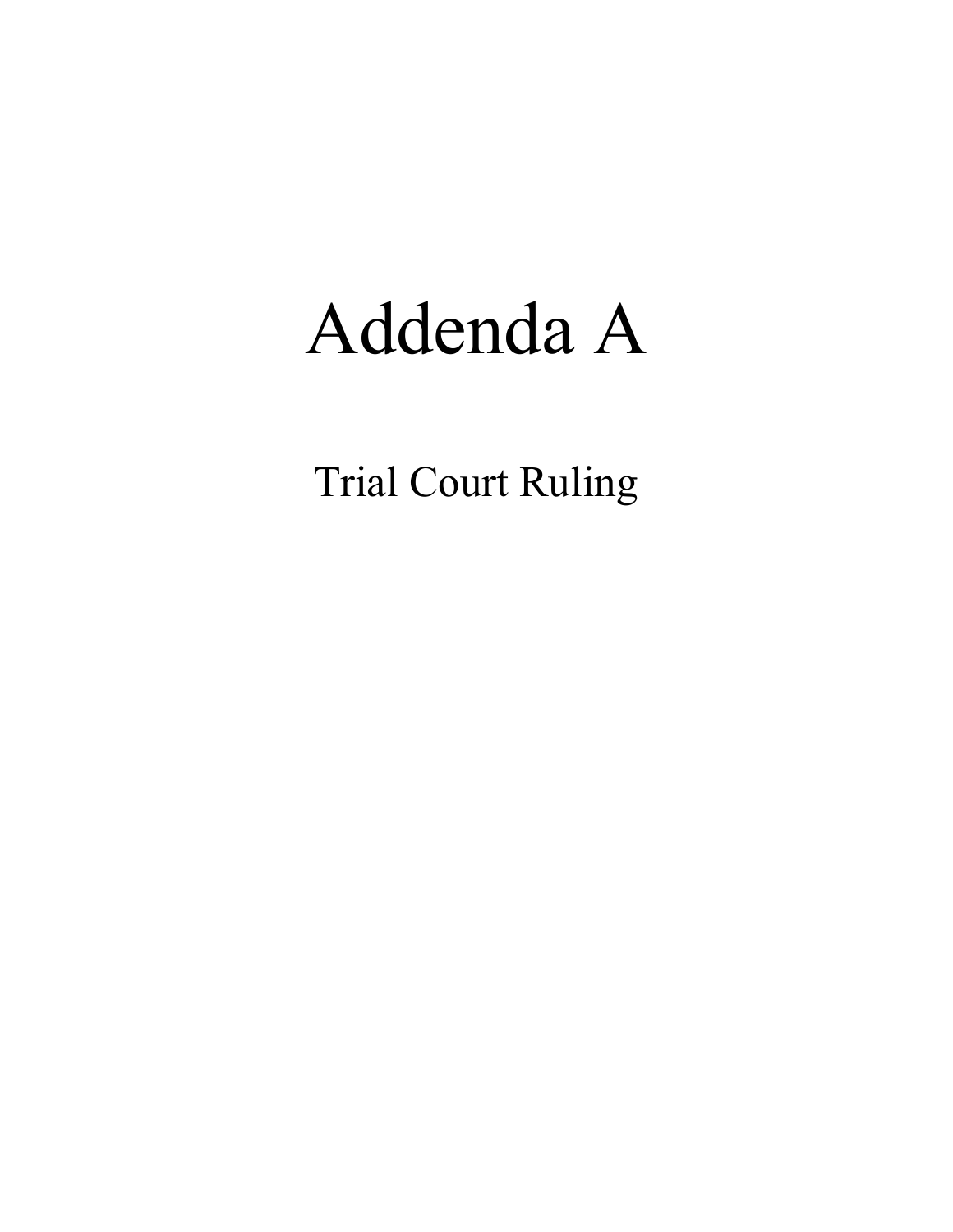| IN THE FOURTH DISTRICT COURT - PROVO<br>UTAH COUNTY, STATE OF UTAH |                                                                                           |                                             |
|--------------------------------------------------------------------|-------------------------------------------------------------------------------------------|---------------------------------------------|
|                                                                    |                                                                                           |                                             |
| STATE OF UTAH,                                                     | <b>PLAINTIFF,</b>                                                                         | :CASE NO. 171401154<br>$\ddot{\phantom{0}}$ |
| VS.<br>GILBERTO MARTINEZ.                                          |                                                                                           | : APPELLATE NO. 20180131                    |
|                                                                    |                                                                                           | DEFENDANT. : With Keyword Index             |
|                                                                    |                                                                                           |                                             |
| ORAL ARGUMENT<br><b>JANUARY 29, 2018</b>                           |                                                                                           |                                             |
|                                                                    | <b>BEFORE</b>                                                                             |                                             |
|                                                                    | JUDGE DAROLD MCDADE                                                                       |                                             |
|                                                                    |                                                                                           |                                             |
|                                                                    |                                                                                           |                                             |
|                                                                    |                                                                                           |                                             |
|                                                                    |                                                                                           |                                             |
|                                                                    |                                                                                           |                                             |
|                                                                    | CERTIFIED COURT TRANSCRIBER<br>1775 East Ellen Way<br>Sandy, Utah 84092<br>(801) 523-1186 | CAROLYN ERICKSON, CSR                       |
|                                                                    |                                                                                           | $\mathbf{1}$                                |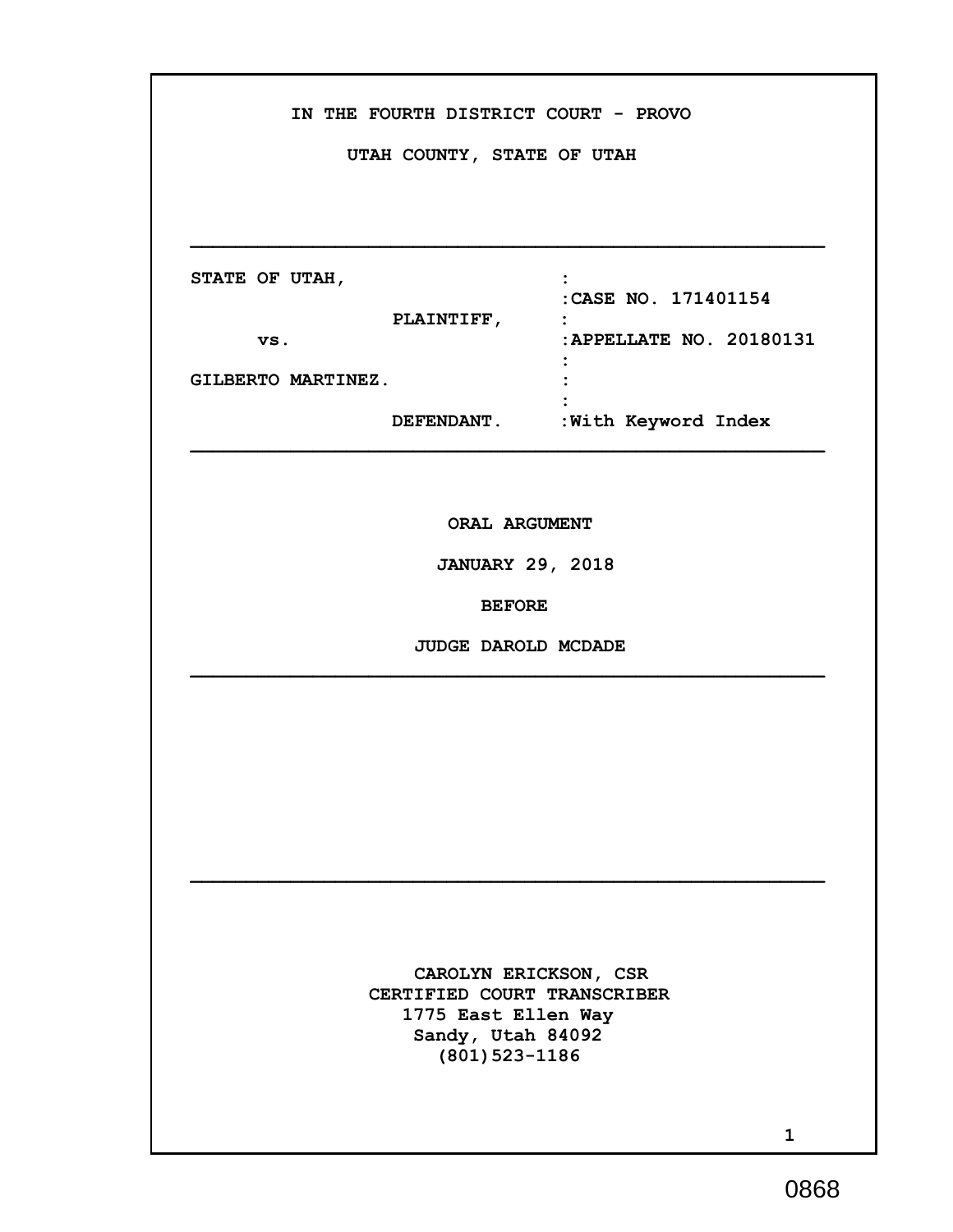**1 2 3 4 5 6 7 8 9 10 11 12 13 14 15 16 17 18 19 20 21 22 23 24 25 19 witnesses. Certainly the two we put forward, Velma and the defendant, that could've challenged these things. And given the information that was available to trial counsel, this should -- the jury should've had the chance to consider this evidence. And we believe the outcome would've been different. Any other questions, Your Honor? THE COURT: No, sir. Thank you. MR. DODD: Thank you, Your Honor. THE COURT: Thank you for your briefing, counsel, as well as your argument today, respect shown to one another, as well as the Court. After carefully reviewing your briefs, as well as the transcript and the -- my memory of the evidentiary hearing that we had, here's what I come up with. Defendant argues the Court should arrest judgment, grant a new trial due to ineffective assistance of counsel. Specifically, defendant argues that counsel made three decisions that would warrant a dismissal based on ineffective assistance of counsel. The decision not to address possible violations of defendant's Miranda rights, the decision not to use testimony from Ms. Rasmussen, and the decision not to have the defendant take the stand in his own defense. With regard to that, defendant further argues**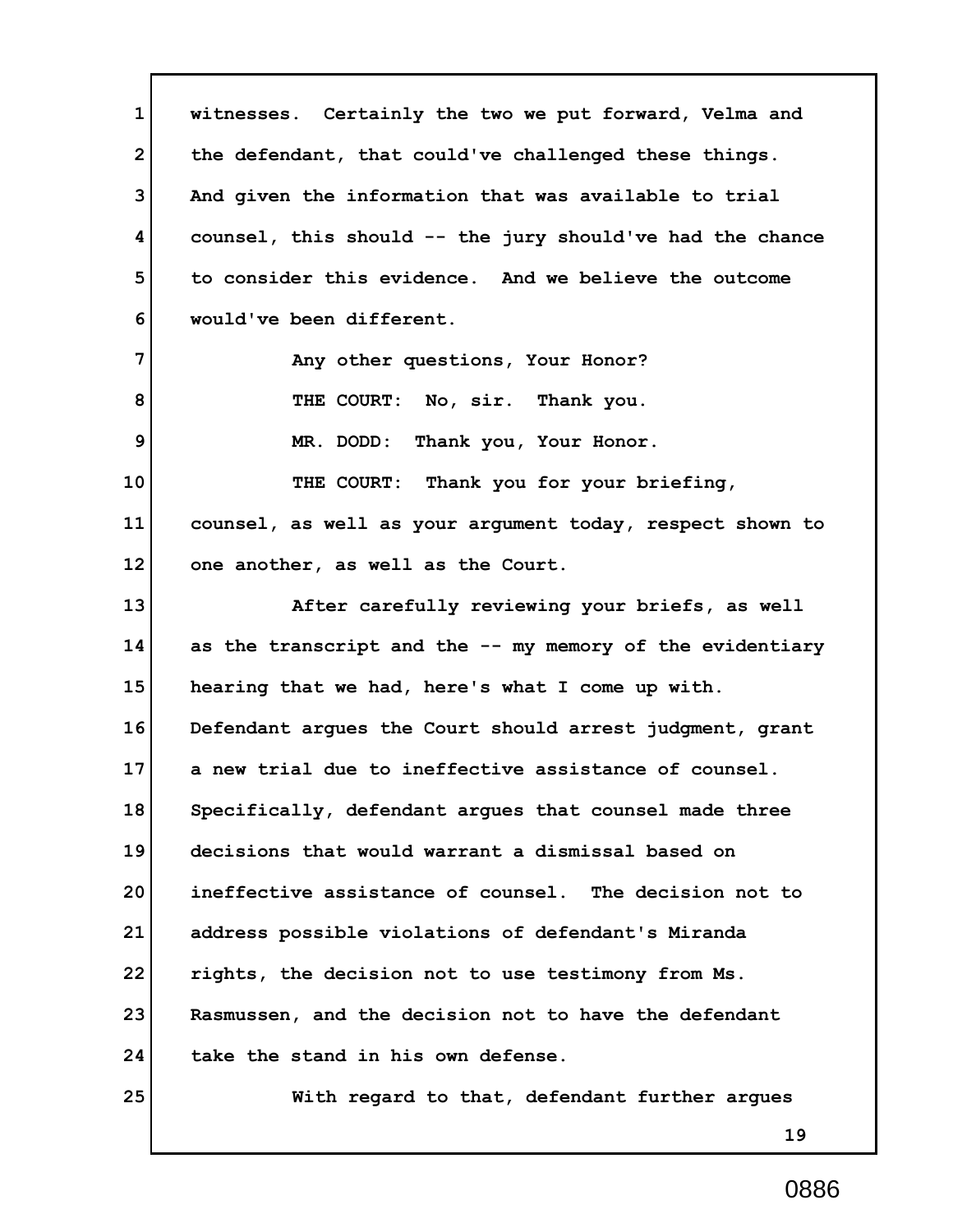**1 2 that prior counsel failed to adequately investigate what Ms. Rasmussen's testimony would've been.**

**3 4 5 6 7 8 9 10 11 12 All right. With regard to the decisions not to call Velma Rasmussen and the defendant to testify during trial, the Court finds that prior counsel acted within the reasonable standard of care for a defense attorney. In Strickland versus Washington, U.S. Supreme Court held that in order to rule that a jury verdict should be dismissed or vacated due to ineffective assistance of counsel, it must be proven that the defendant's counsel was ineffective, and that defendant was prejudiced by relying on that assistance.**

**13 14 15 16 17 18 19 20 21 22 Regarding the first factor on the standard for ineffective assistance, the Supreme Court held, the Court must determine whether, in light of all the circumstances, the identified acts or omissions were outside the wide range of professionally competent assistance. In making that determination, the Court should keep in mind that counsel's function, as elaborated in prevailing professional norms, is to make the adversarial testing process work in a particular case.**

**23 24 25 At the same time, the Court should recognize that counsel is strongly presumed to have rendered adequate assistance and made all significant decisions in**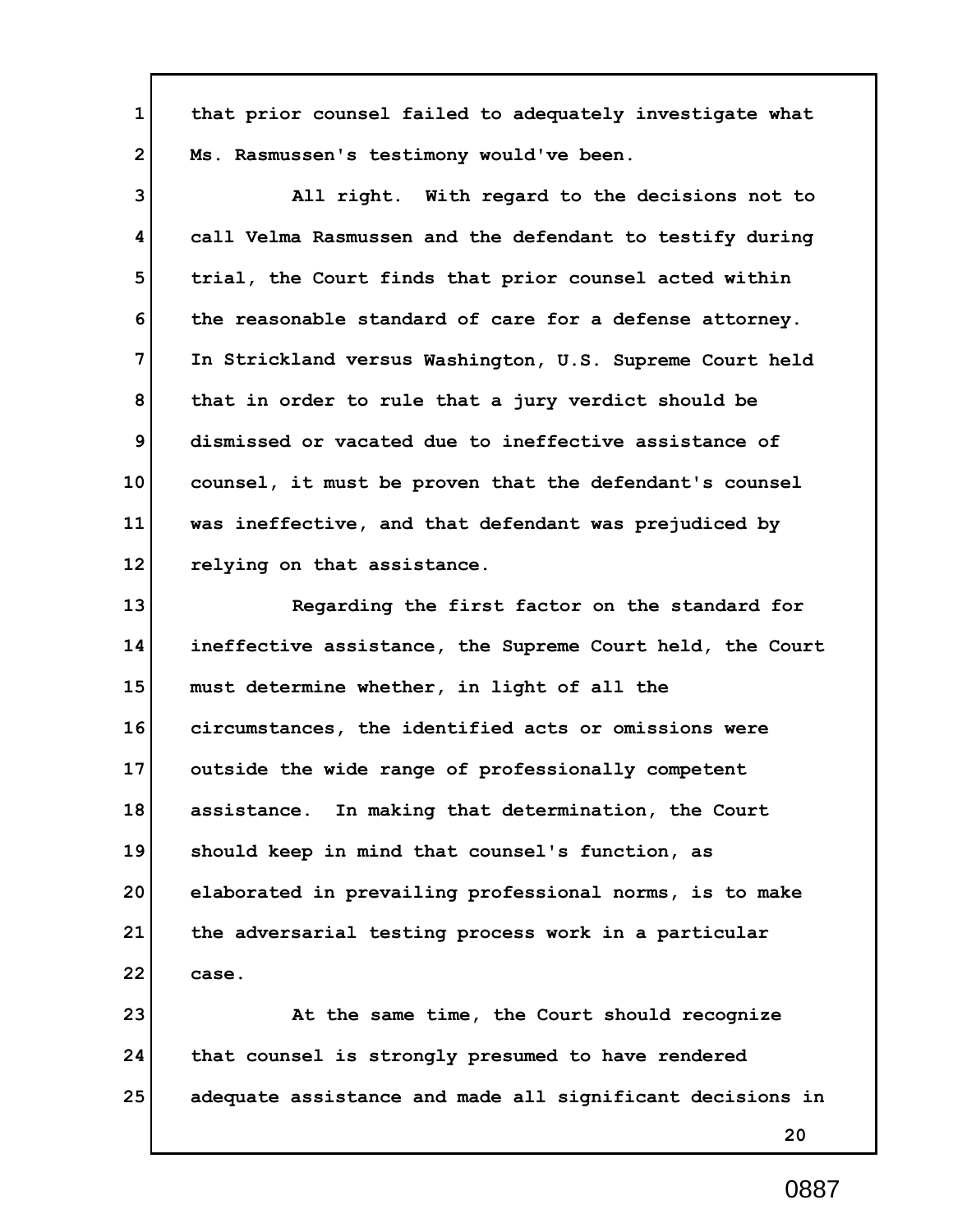**the exercise of reasonable professional judgment.**

**1**

**2 3 4 5 6 7 8 9 10 11 12 13 14 15 In the present case, prior counsel, Mr. Hakes, decided that it would be better not to call the defendant and Ms. Rasmussen to testify at trial. These were strategic decisions that could depend on numerous factors. In the evidentiary hearing on the matter, prior counsel indicated that after the state rested at trial, he did not believe that the testimony from Ms. Rasmussen or the defendant -- nor the defendant was necessary in order to avoid a conviction. In addition, any testimony by either would have been subject to cross examination, which could have potentially harmed the defendant's case. The Court finds that in light of the standards set by Strickland versus Washington, these decisions were reasonable under the circumstances.**

**16 17 18 19 20 21 22 Even if the Court were to find that prior counsel had acted unreasonably in light of the standards set forth in Strickland versus Washington, the Court finds that defendant has not affirmatively proved that testimony of Ms. Rasmussen and the defendant would have changed the outcome of the trial, and that's citing State versus Garcia.**

**23 24 25 With regard to the decision not to move to suppress the police interview. The same standard as used in Strickland versus Washington is used to determine**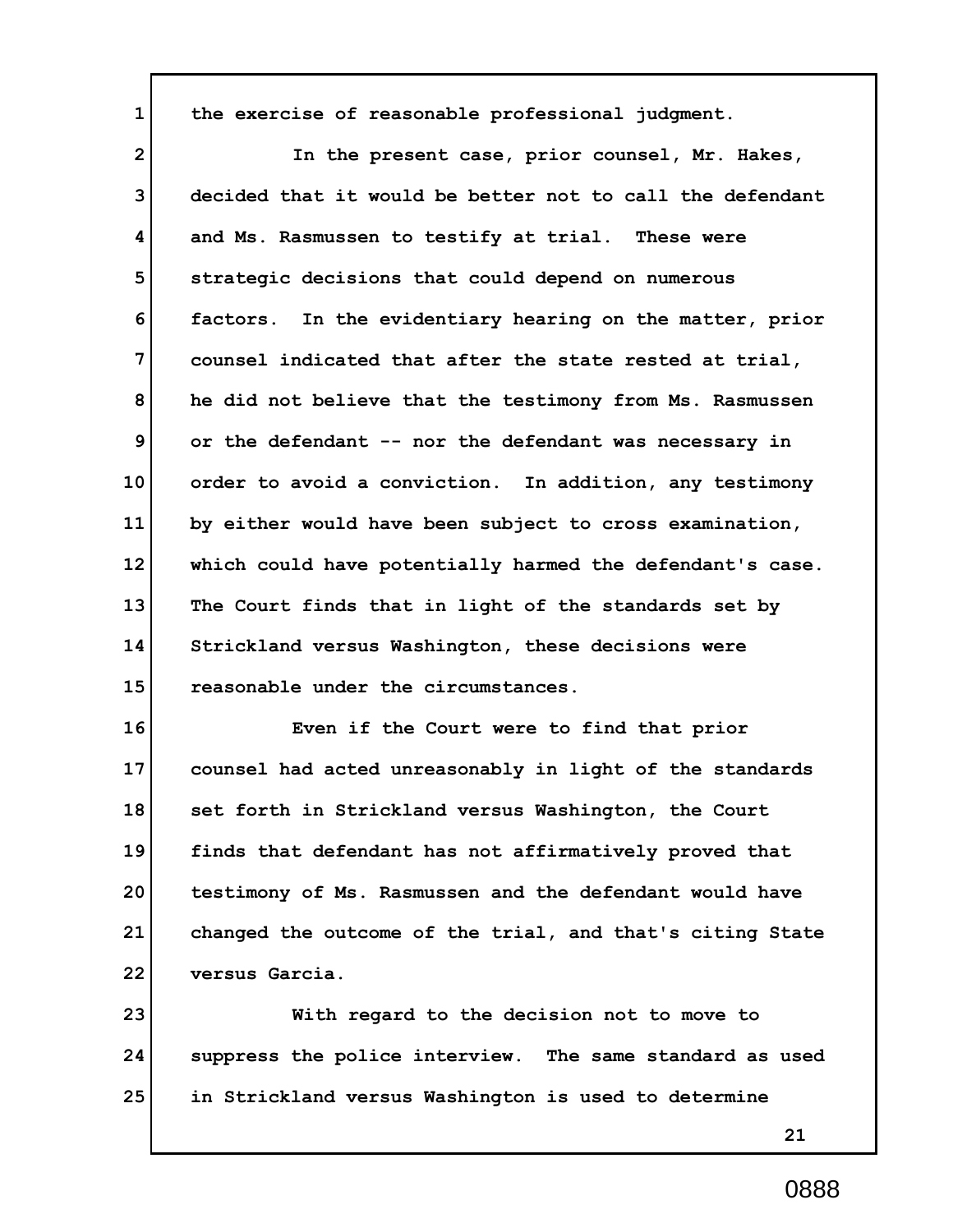**1 2 3 4 5 whether the failure of prior counsel to move to suppress the initial interview of the defendant with police sufficiently constitutes ineffective assistance of counsel so as to vacate the judgment or require a new trial.**

**6 7 8 9 10 11 12 13 14 15 16 17 18 19 20 21 22 In this case, the Court finds that prior counsel's decision not to move to suppress the statements of the defendant constituted ineffective assistance of counsel, but that there were -- the error was harmless, and would not have changed the outcome of the case. In State versus Millett, a Utah Appellate Court decision, police gave constitutionally deficient Miranda warnings to a defendant accused of forcible sodomy. In that case, the police officer said, you have the right to remain silent. Anything you say can and will be used against you in a court of law. You understand all that. Okay. You understand all of them, right? You're okay talking to me? Millett said, yes. The Court found that this Miranda warning was deficient, and that the failure of the attorneys to -- the attorney to move to suppress the information obtained in that interview constituted ineffective assistance of counsel.**

**23 24 25 The current matter is similar to Millett, but complicated by cultural and linguistic differences between the police and the defendant. The defendant in**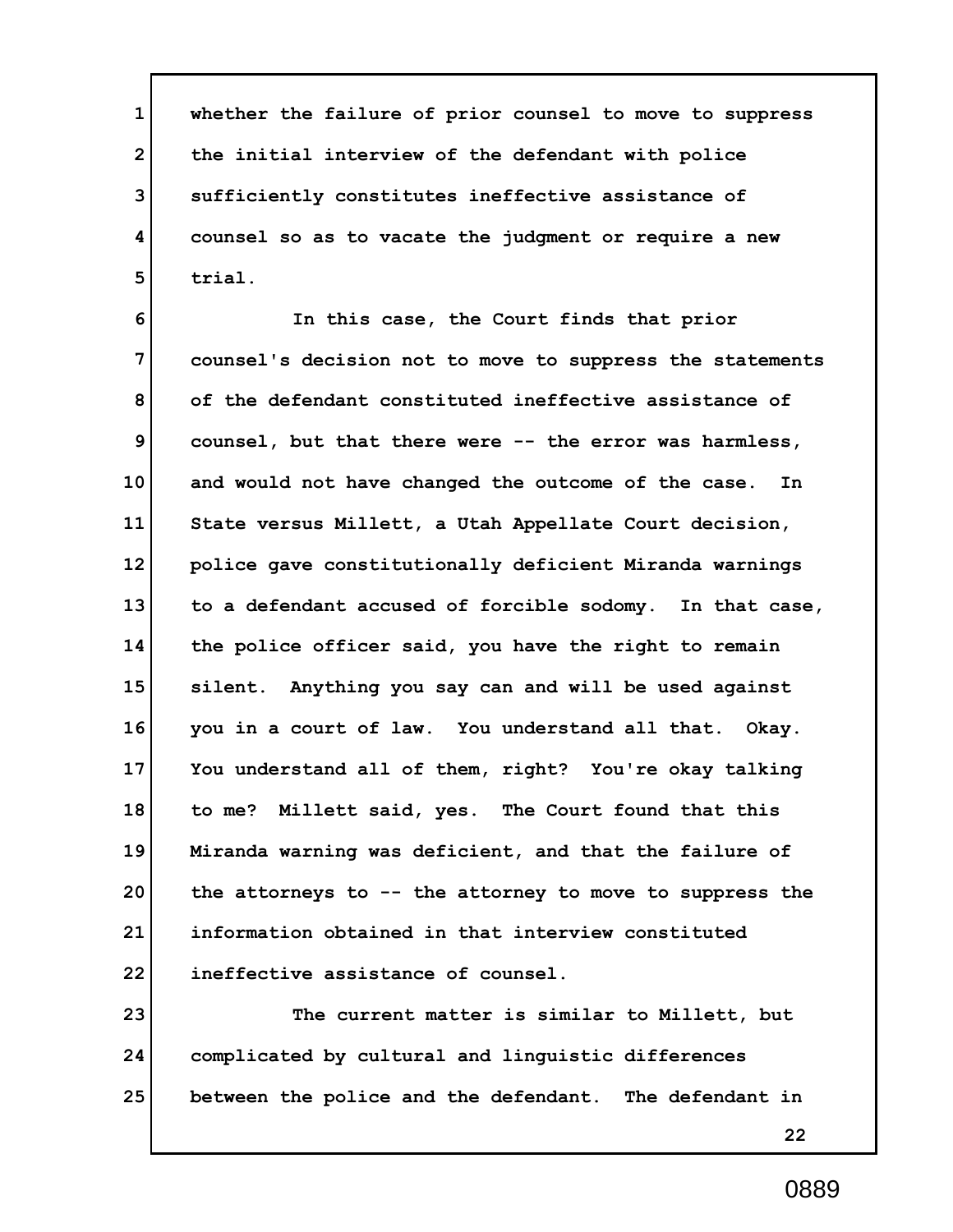**1 2 3 4 5 6 7 8 9 this case was given his Miranda rights twice by police officers, with varying levels of proficiency in Spanish. The defendant argues that the first Miranda warning was deficient for the following reasons. One, instead of saying, you have the right to remain silent, the officer stated, you have your rights to talk or not to talk to us. Two, the officer also stated, you only have to know that what you say can be used against yourself**

**10 between the Court.**

**11 12 13 And three, the officer also failed to say that an attorney would be provided to him if he could not afford one.**

**14 15 16 17 18 19 20 Defendant argues that the second Miranda warning given by an officer, who was more fluent in Spanish, was also deficient, because instead of saying, you have a right to have an attorney present, the officer said, you are going to have the right to have an attorney present, implying that there was no need for an attorney at that moment, or that the right existed only in the future.**

**21 22 23 24 25 These statements, while more ambiguous than those addressed in Millett, were nonetheless deficient. The Court finds that the prior attorney should have moved to exclude these statements based on deficiencies in the Miranda statements issued by the police, and failure to**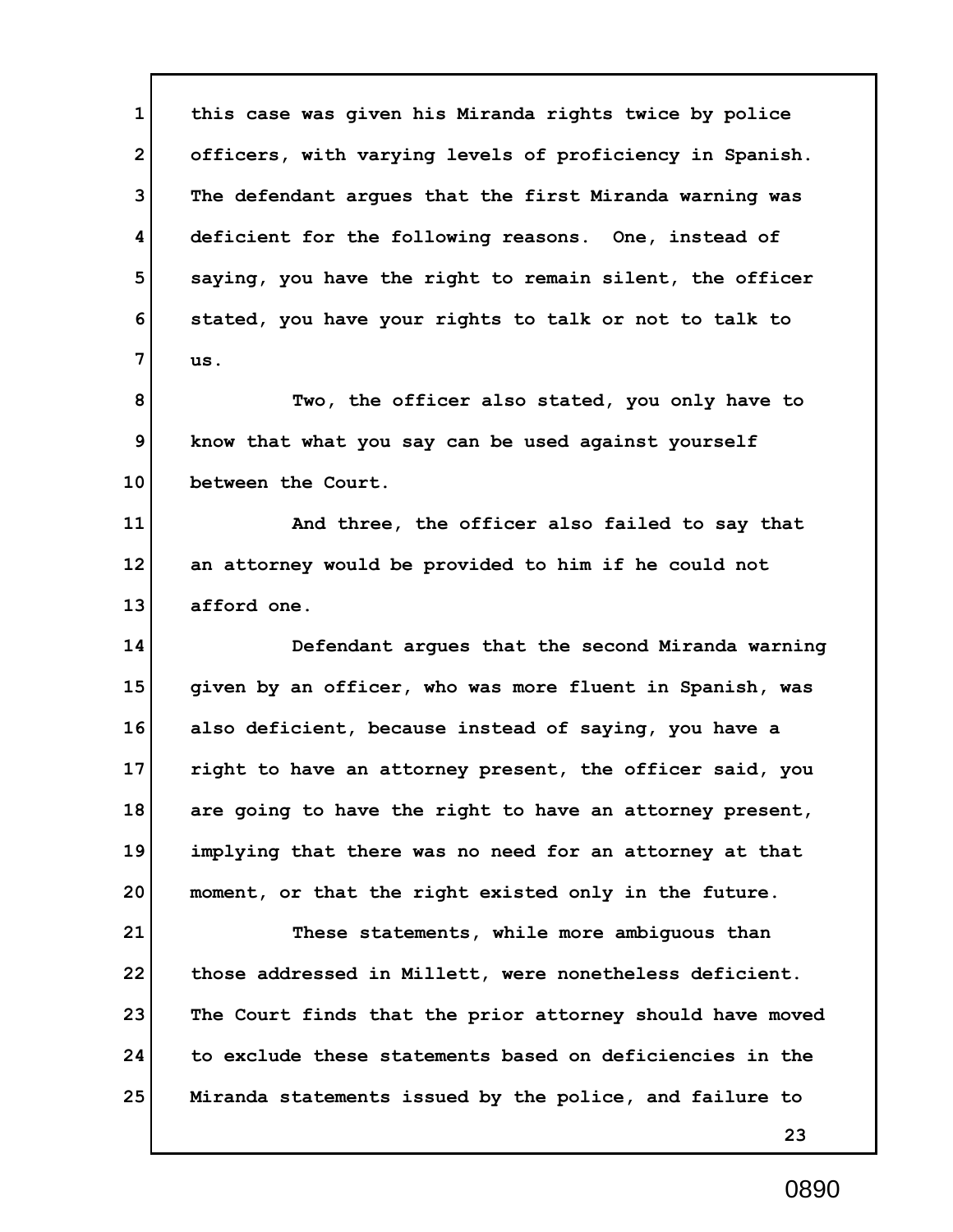**1 2 3 4 5 6 7 8 9 10 11 12 13 14 15 16 17 18 19 20 21 22 do so constituted ineffective assistance of counsel. So after determining there was ineffective assistance of counsel, the Court must now determine whether the defendant was prejudiced, or whether the result would have been different if the police interviews had been excluded. Recently, in State versus Garcia, the Utah Supreme Court addressed the application of the prejudice prong. It stated, Strickland's requirement of a reasonable probability of a different outcome is a relatively high hurdle to overcome. The Court finds that even if prior counsel timely filed a motion to suppress, and the police interview was excluded, it would likely not have changed the outcome of the case. The Court finds that at trial the victim was a credible witness, and described in detail the events of the case, knowing that as a child she would be unlikely to have acquired these specific details from other people around here. Also note that at the preliminary hearing, state declined to call the police officers who interviewed the defendant, indicating that their testimony was not essential to prove the elements of the case.**

**23 24 25 For these reasons, and noted the high bar set in Strickland versus Washington as interpreted by State versus Garcia, the Court finds despite the ineffective**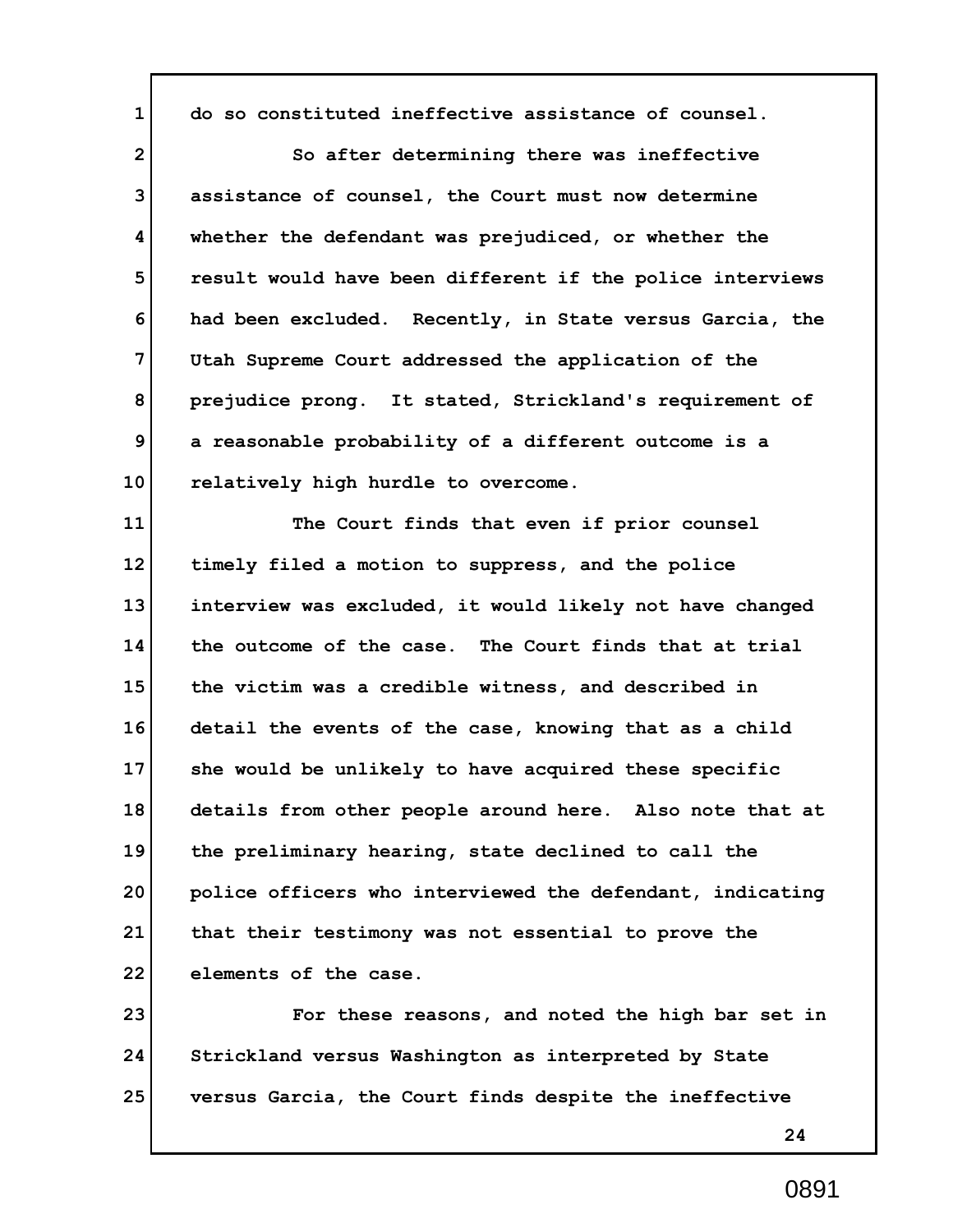**1 2 3 4 5 6 7 8 9 10 11 12 13 14 15 16 17 18 19 20 21 22 23 24 25 assistance of counsel regarding the failure to move to suppress the police statements, there was not sufficient prejudice to the defendant so as to warrant vacating the judgment or granting a new trial. Therefore, I'm denying the motion to arrest judgment or alternatively motion for a new trial at this time. I would ask you, Mr. Sturgill, to prepare findings and an order consistent with that, utilizing your briefing material. Get that to Mr. Dodd for approval and see where he might go with that. Having said that, we're still at the sentencing phase, Mr. Dodd. So how long do you want? MR. DODD: Your Honor, we have the PSI completed. MR. STURGILL: Yeah. Could we just put it on next week's calendar, Judge? THE COURT: We could do it next Monday, the 5th, 9:30. MR. DODD: I believe so, Your Honor. THE COURT: Okay. Let's do that. We'll put you on for February 5th at 9:30, Mr. Martinez, for sentencing, and as soon as you get that order prepared, Mr. Sturgill, Mr. Dodd can approve that and we'll see where we need to go. MR. STURGILL: Yes, Your Honor.**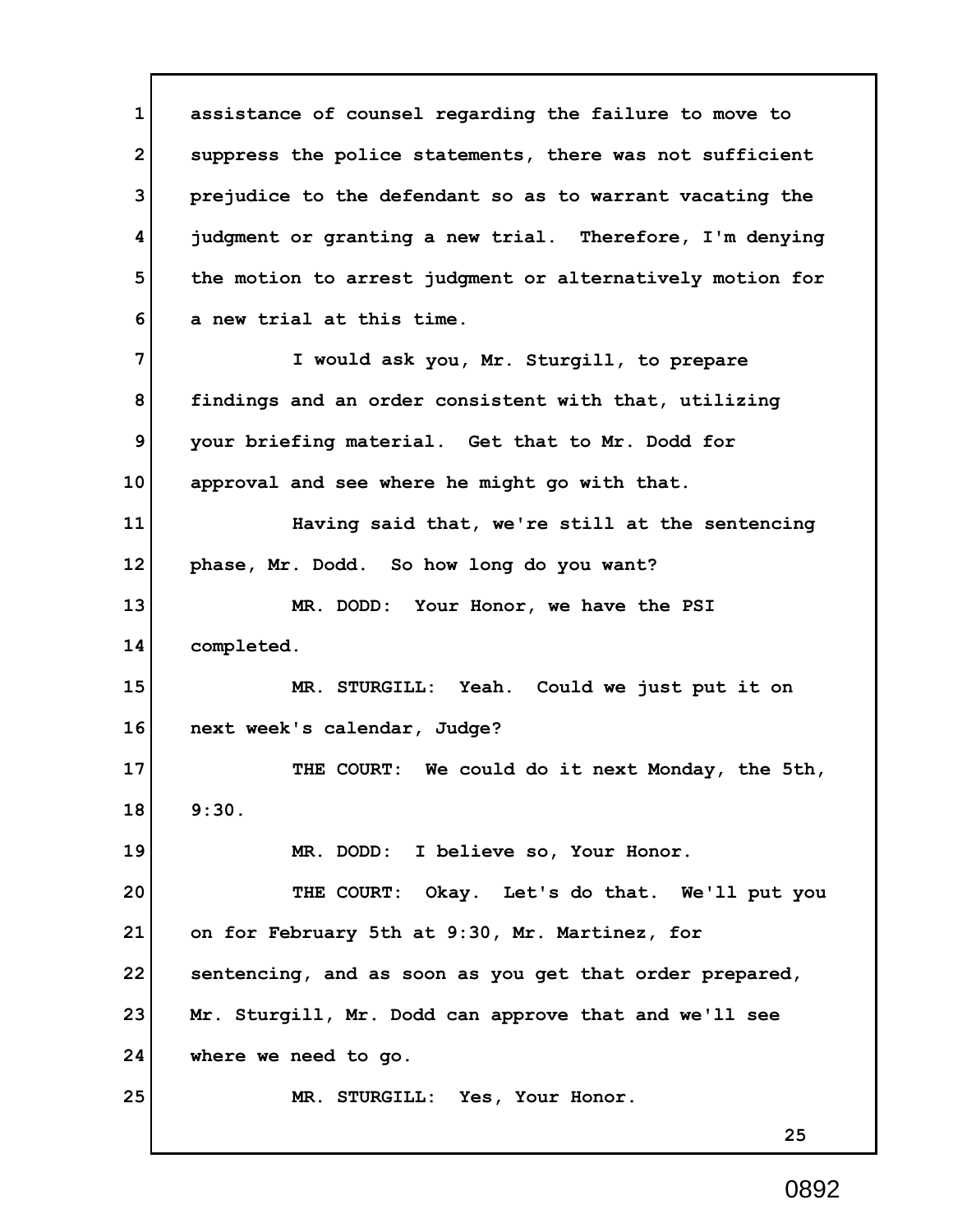| $\mathbf 1$             | THE COURT: Okay. Thank you.           |
|-------------------------|---------------------------------------|
| $\overline{\mathbf{2}}$ | (Whereupon the matter was concluded.) |
| $\mathbf{3}$            | (Transcribed March 25, 2018)          |
| $\pmb{4}$               |                                       |
| 5                       |                                       |
| $\bf 6$                 |                                       |
| $\overline{7}$          |                                       |
| ${\bf 8}$               |                                       |
| $\boldsymbol{9}$        |                                       |
| 10                      |                                       |
| ${\bf 11}$              |                                       |
| 12                      |                                       |
| 13                      |                                       |
| 14                      |                                       |
| 15                      |                                       |
| 16                      |                                       |
| 17                      |                                       |
| 18                      |                                       |
| 19                      |                                       |
| 20                      |                                       |
| 21                      |                                       |
| 22                      |                                       |
| 23                      |                                       |
| 24                      |                                       |
| 25                      |                                       |
|                         | 26                                    |

 $\mathbf{r}$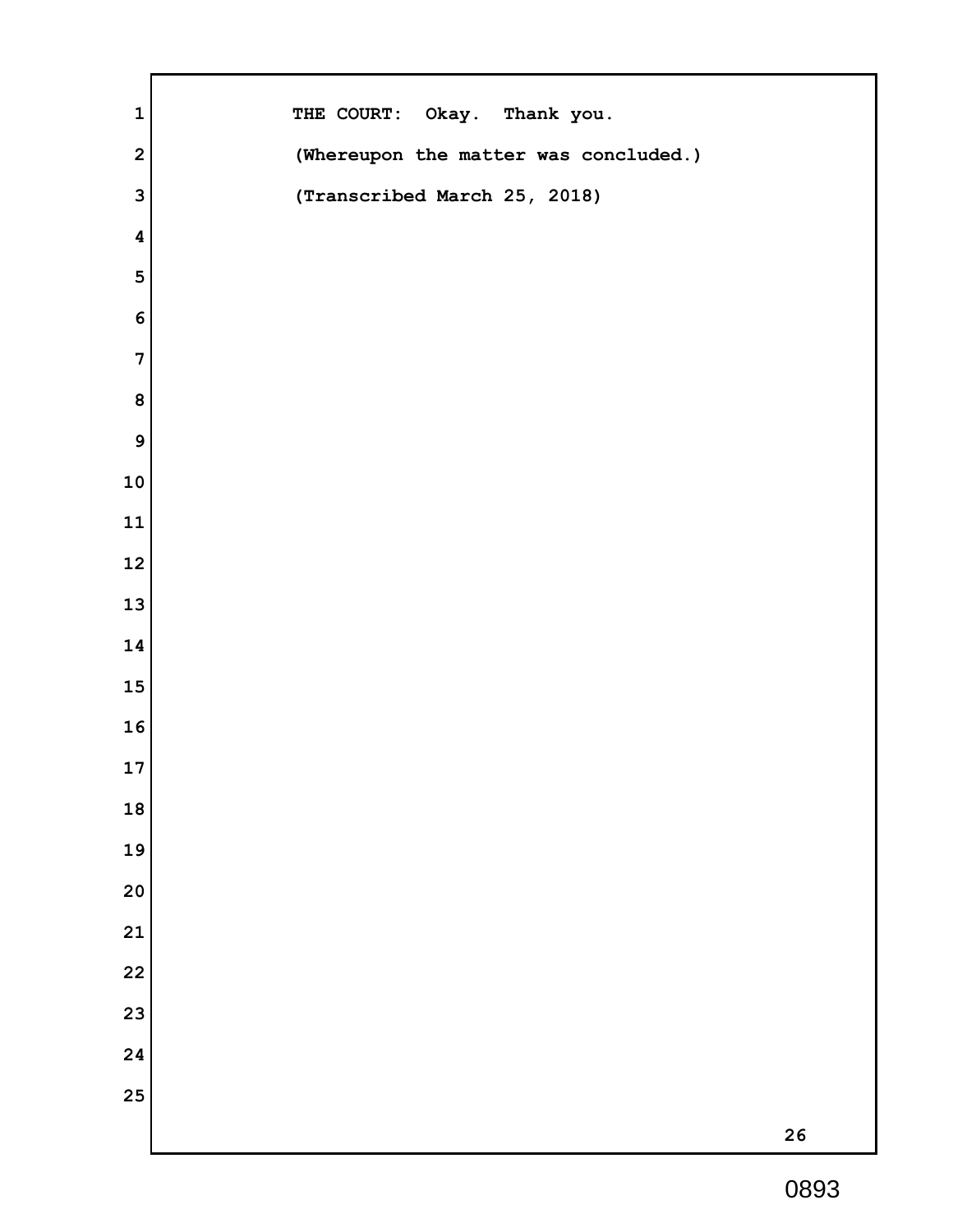# Addenda B

Declaration of Vilma Rasmussen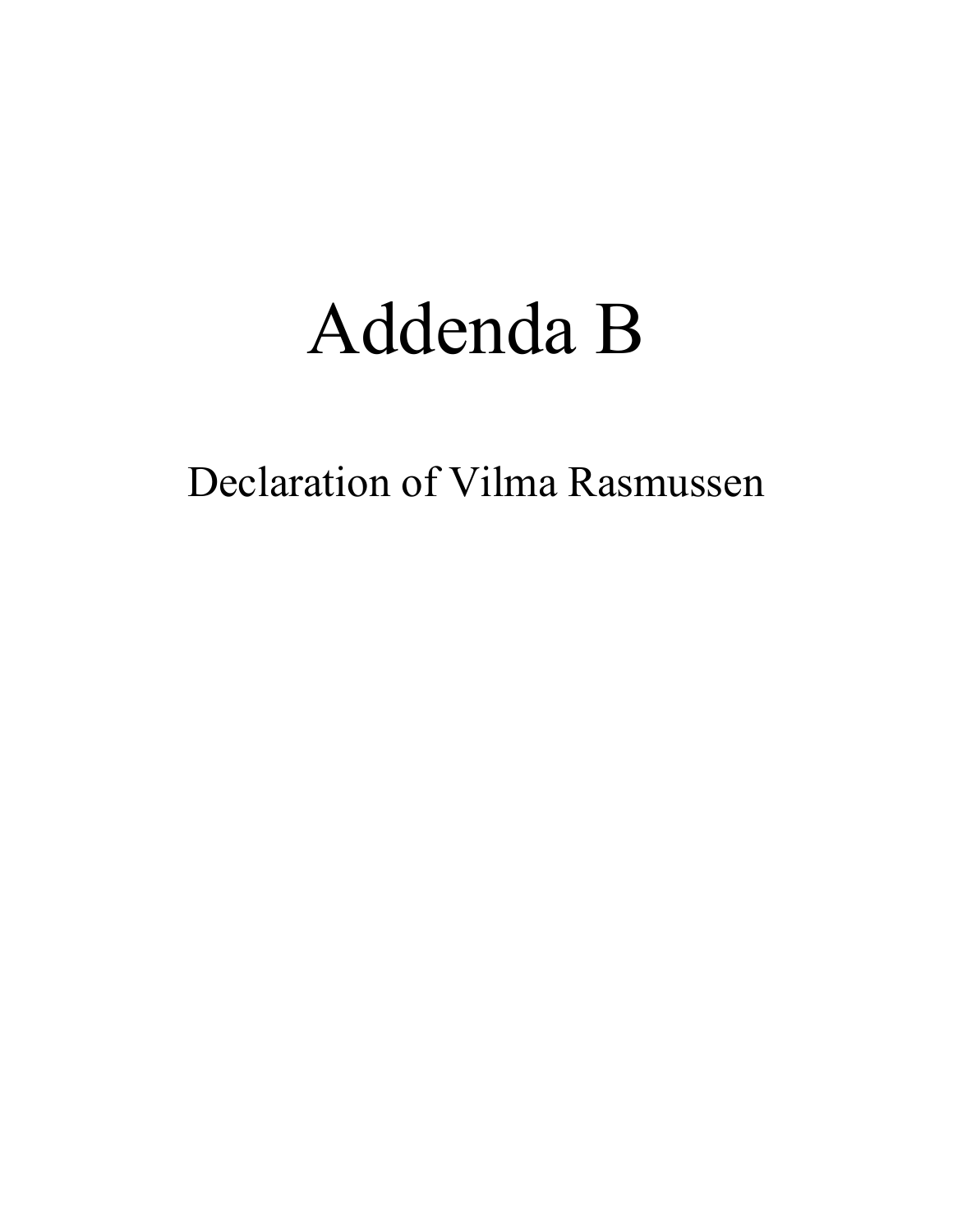Aaron P. Dodd (10239) **FILLMORE SPENCER, LLC** Attorneys for Defendant 3301 North University Ave. Provo, Utah 84604 Tel: (801) 426-8200 adodd@fslaw.com

## **IN THE FOURTH JUDICIAL DISTRICT COURT UTAH COUNTY, STATE OF UTAH**

| STATE OF UTAH,     | <b>DECLARATION OF VILMA</b><br><b>RASMUSSEN</b> |
|--------------------|-------------------------------------------------|
| Plaintiff,         |                                                 |
| VS.                | Case No. 171401154                              |
| GILBERTO MARTINEZ, | Judge Darold McDade                             |

Defendant.

Vilma Rasmussen makes the following declaration:

1. I am married to the Defendant, Gilberto Martinez. Estoy casada con el Acusado,

Gilberto Martinez.

2. I am the grandmother of AAO, the minor child. Soy la abuela de AAO, la niña

menor.

3. I am the mother of Mariela Otarola, who is AAO's mother. Yo soy la madre de Mariela Otarola, quien es la madre de AAO.

4. I am over 18 years of age and am competent to make this declaration, and all statements set forth herein are based on my personal knowledge, unless set forth otherwise. Tengo más de 18 años de edad y soy competente para hacer esta declaración, y todas las declaraciones aquí establecidas se basan en mi conocimiento personal, a menos que se establezca lo contrario.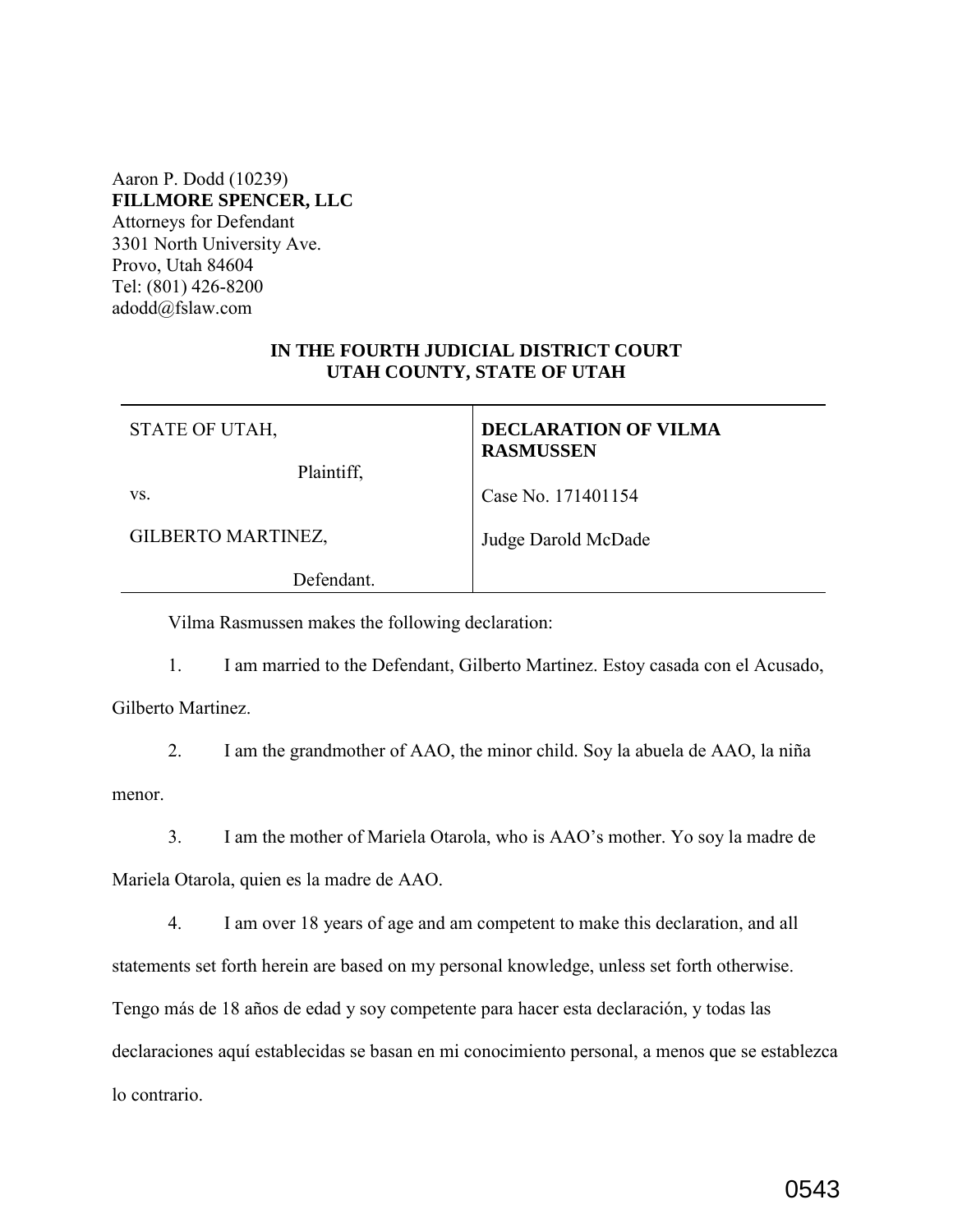5. I spoke with the Defendant's attorney in preparation for trial and I told him I wanted to testify at trial. Hablé con el abogado del Acusado en preparación para el juicio y le dije que yo quería testificar en el juicio.

6. I expected to testify at trial and I was ready to testify at trial to the statements I am making in this declaration. Yo esperaba testificar en el juicio y estaba lista para testificar en el juicio a las declaraciones que estoy haciendo en esta declaración.

7. On the second day of trial, Defendant's attorney told me that he did not need me to testify. El segundo día de juicio, el abogado del Acusado me dijo que no necesitaba que yo testificara.

8. Because I was not allowed to witness the trial during this time, I did not understand why the attorney stated he did not need my testimony. Porque no se me permitió ser testigo del juicio durante este tiempo, no entendí por qué el abogado declaró que no necesitaba mi testimonio.

9. If I testified at trial, I would have testified to the following facts. Si testificó en el juicio, yo habría testificado los siguientes hechos.

10. Mariela, and her two children, including AAO, began living with me in December 2012. AAO was about 2 years old at this time. Mariela y sus dos hijos, incluyendo AAO, comenzaron a vivir conmigo en diciembre de 2012. AAO tenía alrededor de 2 años de edad en ese momento.

11. At this time, AAO always wore nighttime diapers to bed because she wet the bed. En ese tiempo, AAO siempre usaba pañales para dormir porque mojaba la cama.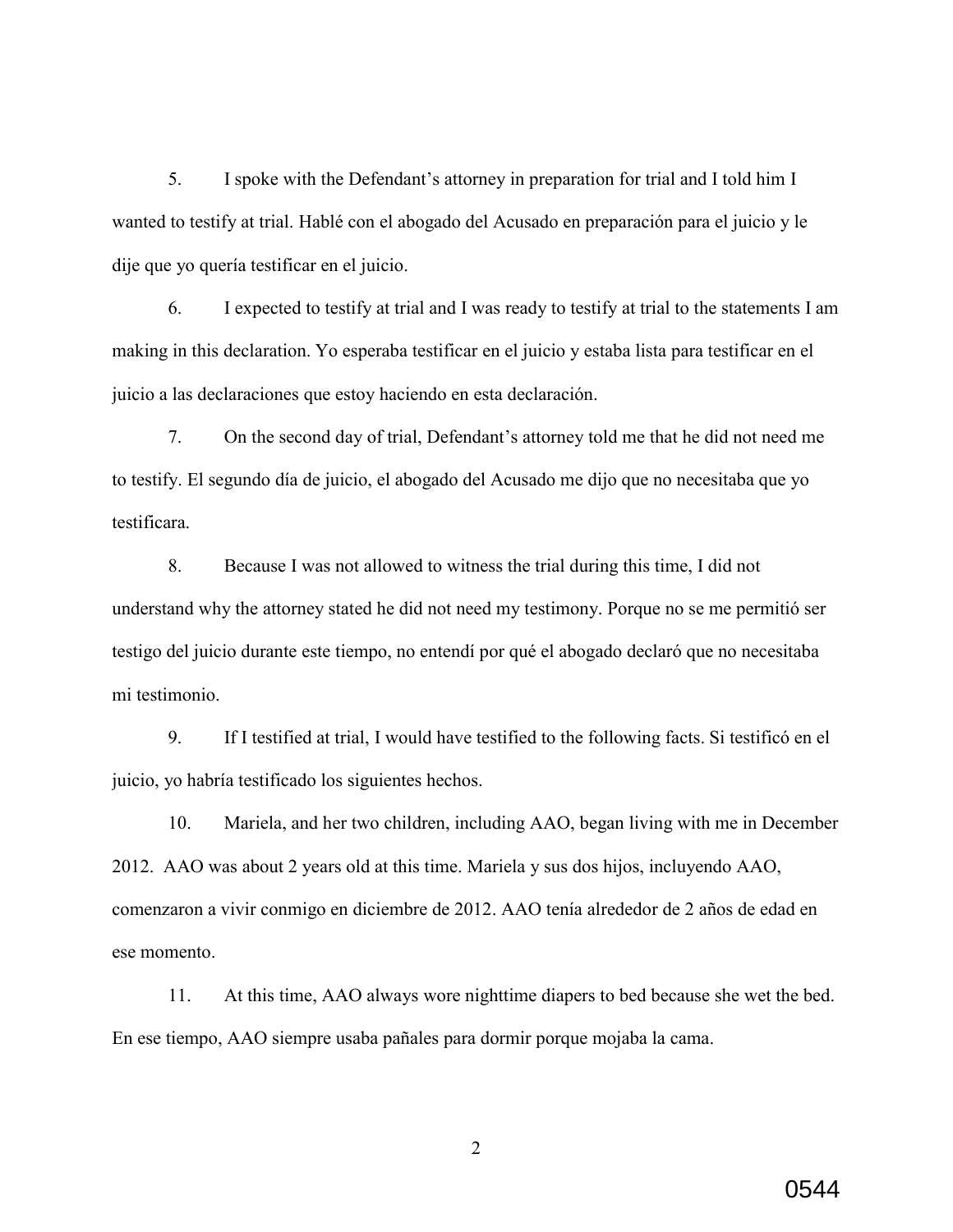12. AAO was potty trained when she was 4 years old, and even after AAO was potty trained, she usually continued to wear the nighttime diapers because she continued to wet the bed. AAO fue ensenada para ir al baño cuando tenía 4 años de edad, e incluso después de AAO fue ensenada para ir al baño, por lo general continuó a usar los pañales de la noche porque ella continuó a mojar la cama.

13. When AAO would not wear the nighttime diapers to bed, AAO would wet the bed 2-3 times a week. Cuando AAO no usaba los pañales de noche para ir a la cama, AAO mojaba la cama 2-3 veces a la semana.

14. Mariela took AAO to Costa Rica near the end of 2016. From the time that they went to Costa Rica to the year before this time, I did not see a difference in the number of times or frequency that AAO wet the bed. Mariela llevó AAO a Costa Rica cerca del final de 2016. Desde el momento en que fueron a Costa Rica al año anterior, no vi una diferencia en el número de veces o frecuencia que AAO mojaba la cama.

15. When they were returning from Costa Rica, Mariela called me from her hotel room and told me that AAO had wet the bed. Cuando regresaron de Costa Rica, Mariela me llamó desde su habitación del hotel y me dijo que AAO había mojado la cama.

16. When AAO came back from Costa Rica, AAO was wetting the bed 2-3 times a week. Cuando AAO volvió de Costa Rica, AAO estaba mojando la cama dos o tres veces por semana.

17. My daughter would always tell me when AAO wet the bed. Mi hija siempre me decía cuando AAO mojaba la cama.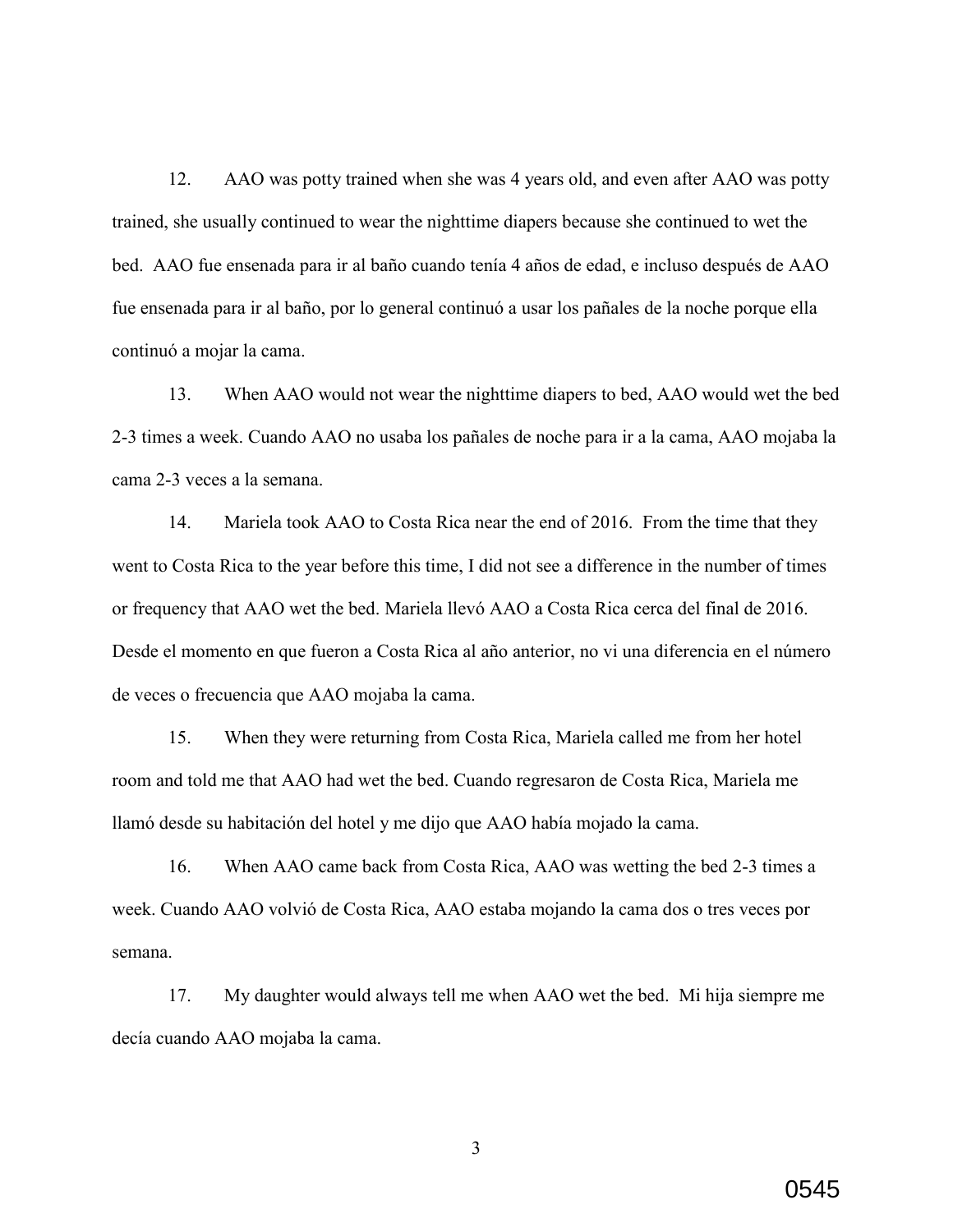18. My daughter allowed AAO to stay up late at night. I normally go to bed between 9:30 p.m. and 10:00 p.m., and AAO would go to bed after me. Mi hija permitía AAO para quedarse hasta tarde por la noche. Normalmente me voy a la cama entre las 9:30 p.m. y 10:00 p.m., y AAO iría a la cama después de mí.

19. My daughter allowed AAO to play video games, including Zombie video games. AAO was also allowed to watch youtube. Mi hija permitió a AAO jugar a juegos de video, incluyendo juego de video Zombie. AAO también se le permitía ver youtube.

20. AAO would sometimes have nightmares, and sometimes I would wake up and hear her scream. My daughter would also tell when AAO had nightmares. I did not see an increase in the frequency of the nightmares during 2016. AAO a veces tenía pesadillas, y veces me despertaba y la oía gritar. Mi hija también diría cuando la AAO tenía pesadillas. No vi un aumento en la frecuencia de las pesadillas durante 2016.

21. AAO was a picky eater like many children, and the only times she would not eat is when she was sick. I did not see AAO's appetite change after September 2016. AAO era quisquilloso para comer como muchos niños, y las únicas veces que no comía era cuando estaba enferma. No vi el cambio de apetito de AAO después de septiembre de 2016.

22. AAO would get so angry sometimes that she would vomit, and this would happen since the time she was 2 years old. AAO se enojaba tanto que vomitaba, y esto sucedía desde que tenía 2 años.

23. AAO would get headaches sometimes when she sick. She also had headaches at other times. AAO tenía dolores de cabeza a veces cuando ella enfermaba. También tenía dolores de cabeza en otras ocasiones.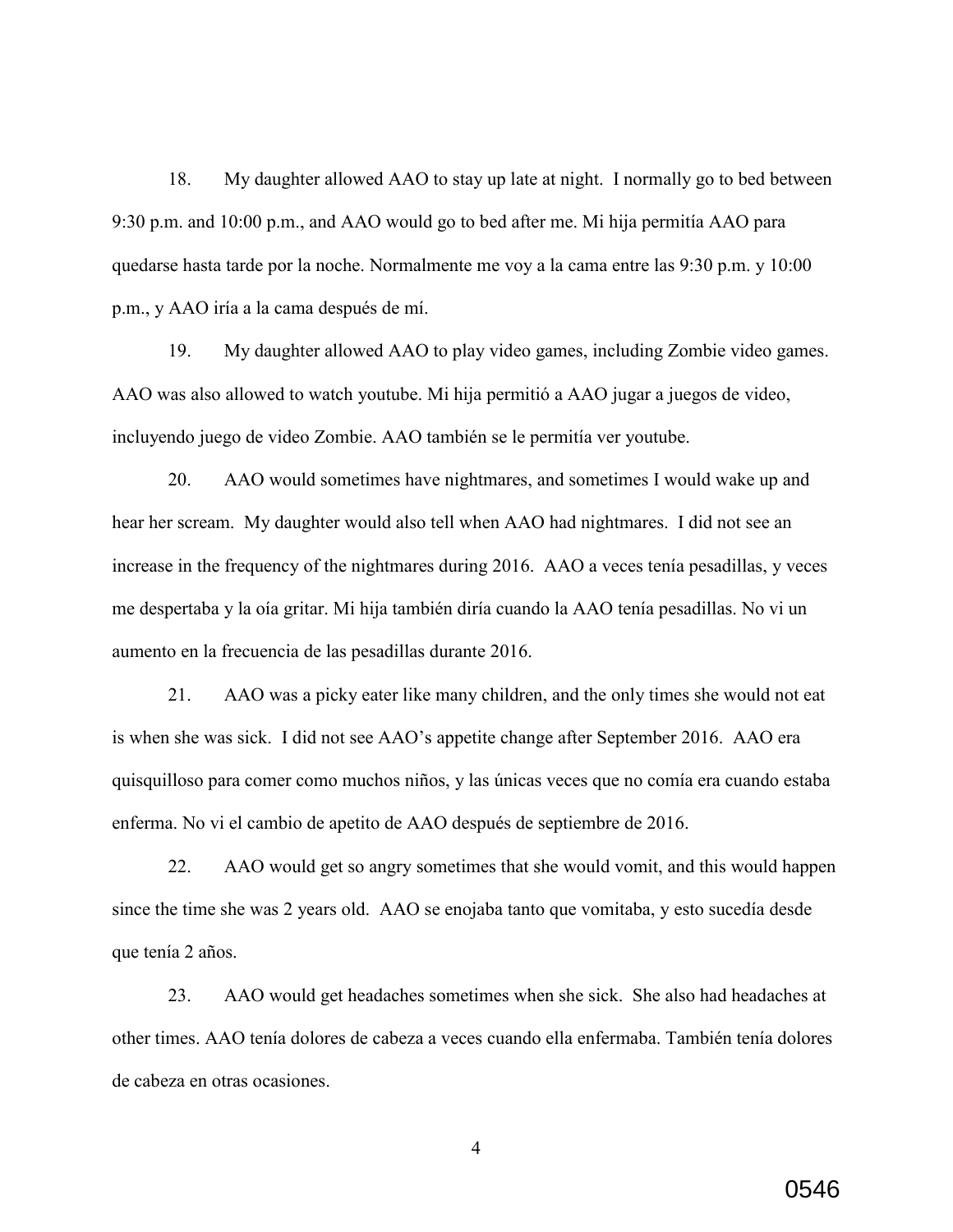24. AAO saw a physician around May 2016 who treated her for a rash near her vagina. It was never suggested that she was being abused. AAO vio a un médico alrededor de mayo de 2016 que la trató por una erupción cerca de su vagina. Nunca se sugirió que la estaban abusando.

25. The Defendant and I married August 29, 2015. El Acusado y yo nos casamos el 29 de agosto de 2015.

26. AAO had a friendly relationship with the Defendant, and that only changed about two weeks after Mariela and AAO came back from Costa Rica. AAO tenía una relación amistosa con el Acusado, y eso sólo cambió dos semanas después de que Mariela y AAO regresaran de Costa Rica.

27. The Defendant and I went and picked up Mariela and her children from the airport when they came back from Costa Rica, and AAO ran and hugged the Defendant first and then she hugged me. I did not see any change in AAO's behavior at this time. El Acusado y yo fuimos y recogimos a Mariela y a sus hijos al aeropuerto cuando regresaron de Costa Rica, y AAO corrió y abrazó primero al Acusado y luego a mí me abrazo. No vi ningún cambio en el comportamiento de AAO en ese momento.

28. Throughout the time AAO lived with me, she was always clingy to her mother. A lo largo del tiempo que AAO vivió conmigo, siempre se sentía pegajosa con su madre.

29. Mariela stopped working around February 2016. After that she stayed home and she took care of AAO. Mariela did not get another job while she lived with me and she was not working in March 2017**.** About the same time in February 2016 she stopped having AAO going to daycare. Mariela dejó de trabajar alrededor de febrero de 2016. Después de eso, ella se quedó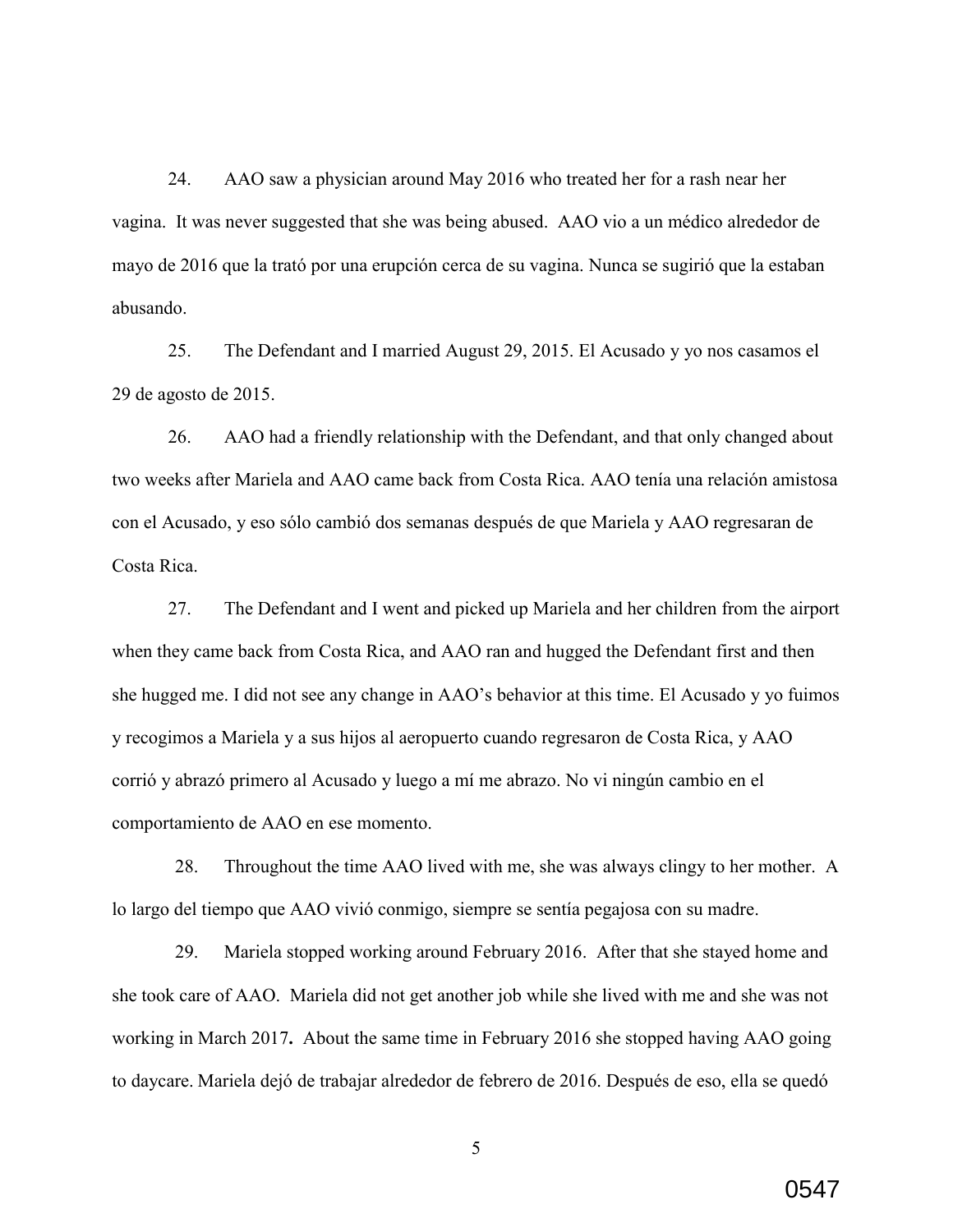en casa y ella se hizo cargo de AAO. Mariela no consiguió otro trabajo mientras vivía conmigo y no trabajaba en marzo de 2017. Casi al mismo tiempo, en febrero de 2016, dejó de llevar AAO ir a la guardería.

30. In November 2016 Mariela took the kids to California for a week. En 2016 de noviembre, Mariela llevó a los niños a California durante una semana.

31. AAO's behavior first changed towards the Defendant about two weeks after they came home from Costa Rica. At this time, AAO would not talk very much to me and she would not talk to the Defendant. Even during this time, AAO never appeared scared of the Defendant. El comportamiento de la AAO cambió primero hacia el Acusado unas dos semanas después de regresar de Costa Rica. En este momento, AAO no hablaba mucho conmigo y ella no hablaba con el Acusado. Incluso durante ese tiempo, AAO nunca parecía asustaba del Acusado.

32. In September 2016, when Mariela left to California, she left on a Thursday afternoon. I stayed home from work while Mariela was gone, and Mariela came back the following Monday. I also took Monday off of work. I watched AAO during that time and she behaved normally, nothing seemed different. The Defendant did not work that Saturday or Sunday. At no point did I see them alone, even in his bedroom. I was at home and I believe I would have noticed if they were alone together. En septiembre de 2016, cuando Mariela se fue a California, se fue un jueves por la tarde. Yo me quedé en casa del trabajo mientras Mariela se había ido, y Mariela regresó el lunes siguiente. También no trabaje el Lunes. Vi a AAO durante ese tiempo y ella se comportó normalmente, nada parecía diferente. El acusado no trabajó ese sábado y domingo. En ningún momento los vi solos, incluso en su habitación. Estaba en casa y creo que me habría dado cuenta si estuvieran solos juntos.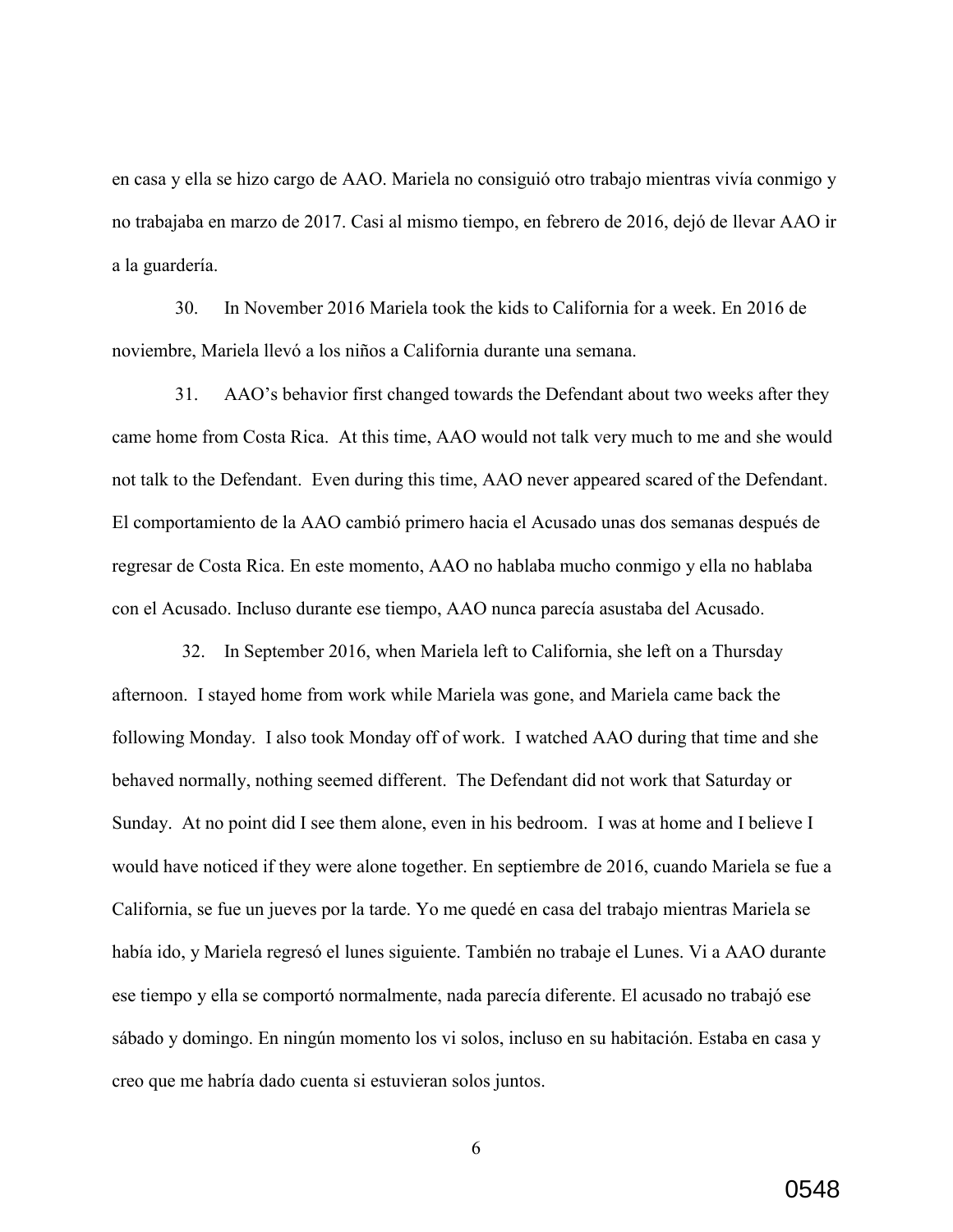33. Two days before the Defendant was arrested, I asked Mariela why AAO was behaving differently. Mariela told me she suspected that AAO was abused. I asked her why she thought she was being abused, and Mariela said all the things she is doing, wetting the bed, and the way she is acting. I told her to go and ask AAO, and Mariela said that AAO said that no one has been touching her. I asked Mariela who she thought did it. Mariela said she did not know, but she would not disregard anyone, including her own husband. She said she even suspected her own husband in Costa Rica. Dos días antes de que el Acusado fuera arrestado, le pregunté a Mariela por qué la AAO se comportaba de manera diferente. Mariela me dijo que sospechaba que la AAO fue abusada. Le pregunté por qué pensaba que había siendo abusada, y Mariela dijo todas las cosas que estaba haciendo, mojando la cama, y la forma en que estaba actuando. Le dije que fuera y preguntara a AAO, y Mariela dijo que AAO dijo que nadie la había estado tocando. Le pregunté a Mariela quién pensaba que lo había hecho. Mariela dijo que no lo sabía, pero no despreciaría a nadie, incluyendo a tu propio marido. Dijo que hasta sospechaba de su propio marido en Costa Rica.

34. I would not and have not changed my testimony just because the Defendant is my husband. No lo haría y no lo he cambiado mi testimonio sólo porque el Acusado es mi esposo.

35. I never saw the Defendant do anything inappropriate with or act inappropriately with AAO. Nunca vi al acusado hacer algo inapropiado con la AAO ni actuar de manera inapropiada.

36. I would never subject AAO to abuse or allow anyone to abuse her. Nunca sometería a AAO que la abusaran o permitir que alguien la abusara.